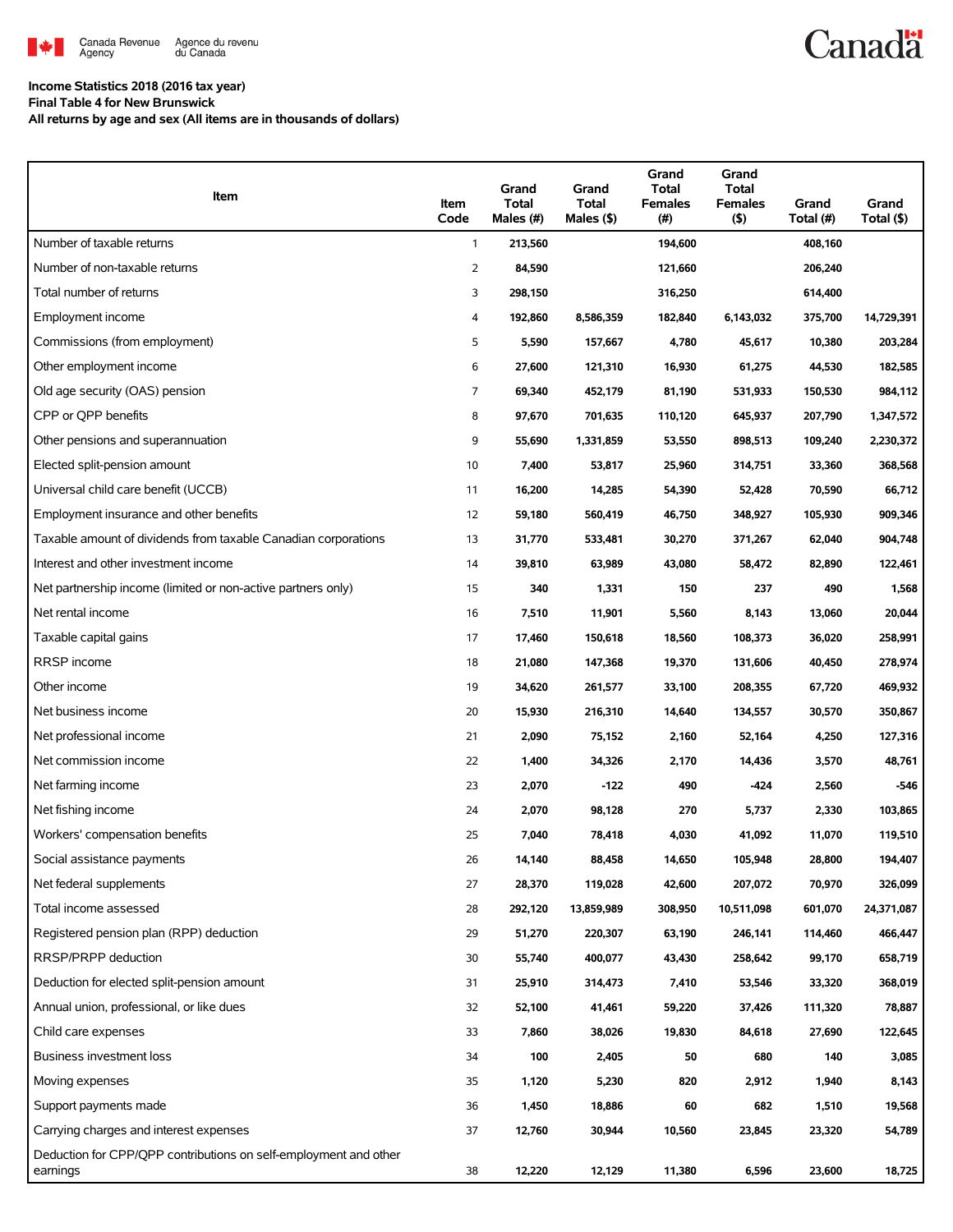

# **Canadä**

### **Income Statistics 2018 (2016 tax year)**

**Final Table 4 for New Brunswick**

**All returns by age and sex (All items are in thousands of dollars)**

| Item                                                                                          | Item<br>Code | Grand<br>Total<br>Males (#) | Grand<br>Total<br>Males $(\$)$ | Grand<br>Total<br>Females<br>$(\#)$ | Grand<br>Total<br><b>Females</b><br>$($ \$) | Grand<br>Total (#) | Grand<br>Total (\$) |
|-----------------------------------------------------------------------------------------------|--------------|-----------------------------|--------------------------------|-------------------------------------|---------------------------------------------|--------------------|---------------------|
| Deduction for provincial parental insurance plan (PPIP) premiums on<br>self-employment income | 39           |                             |                                |                                     |                                             |                    |                     |
| Exploration and development expenses                                                          | 40           | 180                         | 3,960                          | 80                                  | 611                                         | 260                | 4,571               |
| Other employment expenses                                                                     | 41           | 13,170                      | 61,015                         | 5,410                               | 13,529                                      | 18,580             | 74,544              |
| Clergy residence deduction                                                                    | 42           | 760                         | 9,002                          | 110                                 | 1,203                                       | 870                | 10,205              |
| Other deductions                                                                              | 43           | 9,890                       | 17,620                         | 9,460                               | 20,965                                      | 19,350             | 38,585              |
| Total deductions before adjustments                                                           | 44           | 153,480                     | 1,175,588                      | 133,710                             | 751,797                                     | 287,190            | 1,927,385           |
| Social benefits repayment                                                                     | 45           | 8,630                       | 23,708                         | 2,550                               | 7,117                                       | 11,180             | 30,825              |
| Net income                                                                                    | 46           | 291,520                     | 12,668,072                     | 308,390                             | 9,755,242                                   | 599,910            | 22,423,314          |
| Canadian Forces personnel and police deduction                                                | 47           | 50                          | 1,278                          |                                     |                                             | 60                 | 1,465               |
| Security options deductions                                                                   | 48           | 180                         | 3,537                          | 60                                  | 192                                         | 230                | 3,729               |
| Other payments deduction                                                                      | 49           | 48,040                      | 285,888                        | 60,560                              | 354,093                                     | 108,600            | 639,981             |
| Non-capital losses of other years                                                             | 50           | 240                         | 2,083                          | 220                                 | 1,314                                       | 460                | 3,397               |
| Net capital losses of other years                                                             | 51           | 3,240                       | 7,087                          | 2,690                               | 4,826                                       | 5,920              | 11,913              |
| Capital gains deduction                                                                       | 52           | 550                         | 51,147                         | 340                                 | 27,203                                      | 890                | 78,350              |
| Northern residents deductions                                                                 | 53           | 270                         | 810                            | 100                                 | 301                                         | 370                | 1,111               |
| Additional deductions                                                                         | 54           | 3,190                       | 9,737                          | 4,200                               | 15,282                                      | 7,390              | 25,019              |
| Farming/fishing losses of prior years                                                         | 55           | 100                         | 676                            | 20                                  | 110                                         | 120                | 786                 |
| Total deductions from net income                                                              | 56           | 54,120                      | 362,322                        | 65,910                              | 403,511                                     | 120,020            | 765,833             |
| Taxable income assessed                                                                       | 57           | 283,630                     | 12,306,412                     | 301,910                             | 9,353,134                                   | 585,540            | 21,659,546          |
| Basic personal amount                                                                         | 58           | 298,140                     | 3,409,436                      | 316,250                             | 3,618,280                                   | 614,390            | 7,027,716           |
| Age amount                                                                                    | 59           | 68,220                      | 440,137                        | 80,820                              | 540,740                                     | 149,050            | 980,876             |
| Spouse or common-law partner amount                                                           | 60           | 31,380                      | 219,947                        | 8,760                               | 63,558                                      | 40,140             | 283,505             |
| Amount for an eligible dependant                                                              | 61           | 3,970                       | 41,343                         | 20,480                              | 218,685                                     | 24,450             | 260,027             |
| Family caregiver amount for children under 18 years of age                                    | 62           | 1,840                       | 4,660                          | 1,830                               | 4,598                                       | 3,680              | 9,258               |
| Amount for infirm dependants age 18 or older                                                  | 63           | 410                         | 2,166                          | 360                                 | 1,843                                       | 770                | 4,009               |
| CPP or QPP contributions through employment                                                   | 64           | 183,130                     | 299,895                        | 174,650                             | 236,561                                     | 357,770            | 536,456             |
| CPP or OPP contributions on self-employment and other earnings                                | 65           | 12,220                      | 12,129                         | 11,380                              | 6,596                                       | 23,600             | 18,725              |
| Employment insurance premiums                                                                 | 66           | 180,040                     | 113,682                        | 171,590                             | 94,236                                      | 351,640            | 207,919             |
| PPIP premiums paid                                                                            | 67           |                             |                                |                                     |                                             |                    |                     |
| PPIP premiums payable on employment income                                                    | 68           |                             |                                |                                     |                                             |                    |                     |
| PPIP premiums payable on self-employment income                                               | 69           |                             |                                |                                     |                                             |                    |                     |
| Volunteer firefighters' amount/search and rescue volunteers' amount                           | 70           | 2,740                       | 8,232                          | 230                                 | 696                                         | 2,980              | 8,928               |
| Canada employment amount                                                                      | 71           | 201,490                     | 225,797                        | 187,010                             | 211,422                                     | 388,500            | 437,220             |
| Public transit amount                                                                         | 72           | 2,070                       | 939                            | 2,670                               | 1,254                                       | 4,740              | 2,193               |
| Children's arts amount                                                                        | 73           | 4,280                       | 1,222                          | 3,910                               | 1,060                                       | 8,190              | 2,282               |
| Home accessibility expenses                                                                   | 74           | 190                         | 843                            | 160                                 | 653                                         | 350                | 1,496               |
| Home buyers' amount                                                                           | 75           | 2,440                       | 11,445                         | 1,660                               | 7,530                                       | 4,110              | 18,975              |
| Pension income amount                                                                         | 76           | 59,970                      | 115,253                        | 69,090                              | 131,839                                     | 129,060            | 247,092             |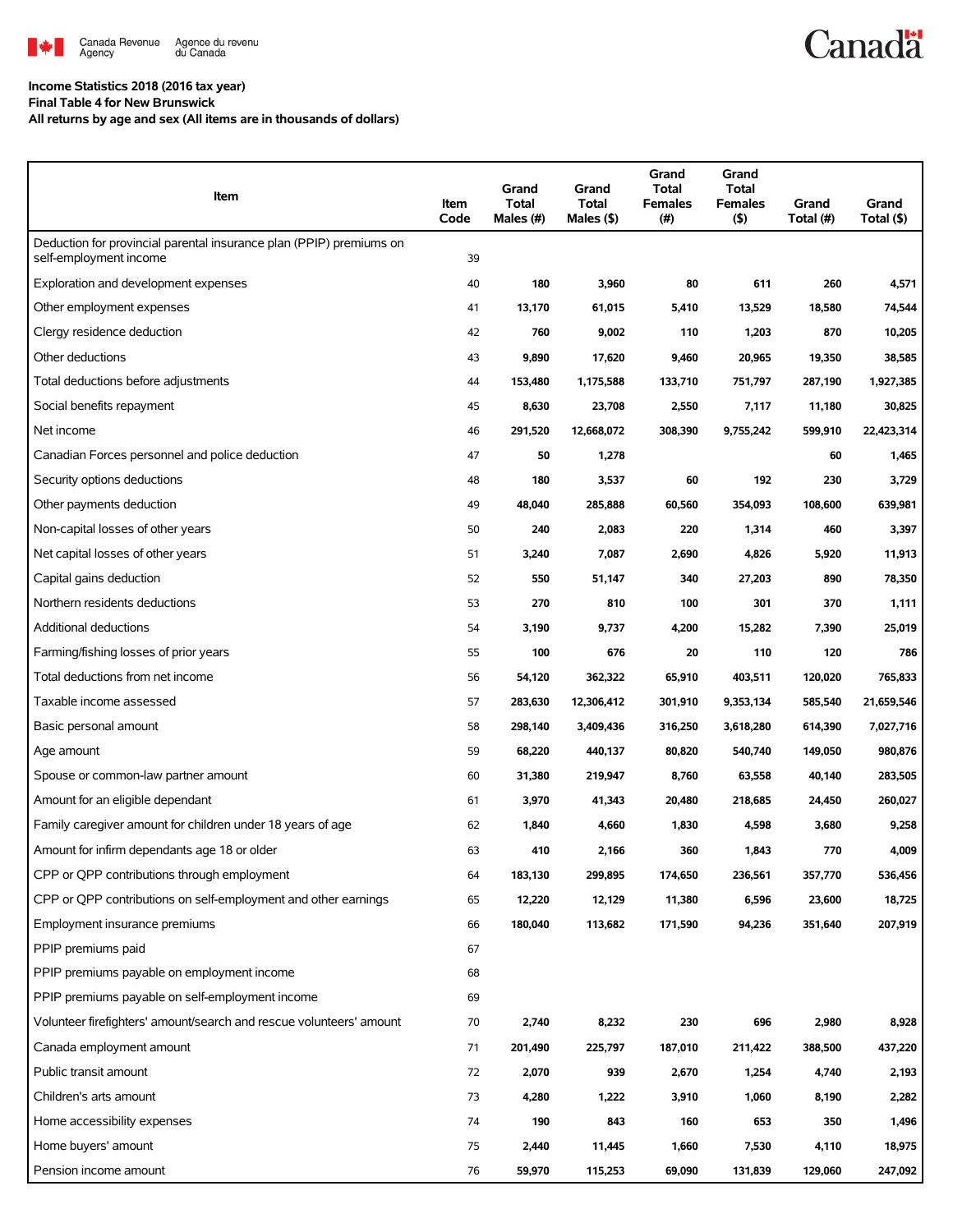

## **Canadä**

#### **Income Statistics 2018 (2016 tax year)**

**Final Table 4 for New Brunswick**

**All returns by age and sex (All items are in thousands of dollars)**

| Item                                                              | Item<br>Code | Grand<br><b>Total</b><br>Males (#) | Grand<br><b>Total</b><br>Males $(\$)$ | Grand<br><b>Total</b><br><b>Females</b><br>(#) | Grand<br><b>Total</b><br><b>Females</b><br>(5) | Grand<br>Total (#) | Grand<br>Total (\$) |
|-------------------------------------------------------------------|--------------|------------------------------------|---------------------------------------|------------------------------------------------|------------------------------------------------|--------------------|---------------------|
| Caregiver amount                                                  | 77           | 3,300                              | 17,382                                | 2,430                                          | 11,593                                         | 5,740              | 28,974              |
| Disability amount                                                 | 78           | 13,380                             | 107,041                               | 12,180                                         | 97,310                                         | 25,560             | 204,351             |
| Disability amount transferred from a dependant                    | 79           | 4,120                              | 43,262                                | 4,150                                          | 43,586                                         | 8,270              | 86,848              |
| Interest paid on student loans                                    | 80           | 7,190                              | 4,427                                 | 12,310                                         | 8,823                                          | 19,490             | 13,250              |
| Tuition, education, and textbook amounts                          | 81           | 13,230                             | 75,480                                | 17,240                                         | 98,838                                         | 30,470             | 174,318             |
| Tuition, education, and textbook amounts transferred from a child | 82           | 6,430                              | 34,168                                | 5,010                                          | 25,376                                         | 11,440             | 59,544              |
| Amounts transferred from spouse or common-law partner             | 83           | 19,900                             | 119,835                               | 12,600                                         | 67,531                                         | 32,500             | 187,366             |
| Medical expenses                                                  | 84           | 56,070                             | 145,813                               | 86,270                                         | 213,057                                        | 142,340            | 358,871             |
| Total tax credits on personal amounts                             | 85           | 298,150                            | 818,197                               | 316,250                                        | 855,868                                        | 614,400            | 1,674,065           |
| Allowable charitable donations and government gifts               | 86           | 59,300                             | 113,020                               | 53,940                                         | 67,755                                         | 113,240            | 180,775             |
| Eligible cultural and ecological gifts                            | 87           | 50                                 | 16                                    | 80                                             | 52                                             | 130                | 68                  |
| Total tax credit on donations and gifts                           | 88           | 58,700                             | 32,705                                | 53,390                                         | 18,850                                         | 112,080            | 51,555              |
| Total federal non-refundable tax credits                          | 89           | 298,150                            | 850,902                               | 316,250                                        | 874,718                                        | 614,400            | 1,725,620           |
| Federal dividend tax credit                                       | 90           | 28,590                             | 64,803                                | 26,080                                         | 44,244                                         | 54,670             | 109,048             |
| Minimum tax carryover                                             | 91           | 390                                | 1,241                                 | 240                                            | 684                                            | 620                | 1,925               |
| Basic federal tax                                                 | 92           | 204,170                            | 1,326,434                             | 179,770                                        | 763,517                                        | 383,950            | 2,089,950           |
| Federal foreign tax credit                                        | 93           | 8,430                              | 8,277                                 | 8,200                                          | 4,180                                          | 16,630             | 12,458              |
| Federal political contribution tax credit                         | 94           | 1,650                              | 275                                   | 930                                            | 131                                            | 2,580              | 406                 |
| Investment tax credit                                             | 95           | 1,010                              | 2,006                                 | 90                                             | 122                                            | 1,100              | 2,128               |
| Labour-sponsored funds tax credit (federally registered)          | 96           |                                    |                                       |                                                |                                                |                    |                     |
| Labour-sponsored funds tax credit (provincially registered)       | 97           |                                    |                                       |                                                |                                                | 10                 | 2                   |
| Alternative minimum tax payable                                   | 98           | 340                                | 2,358                                 | 240                                            | 1,393                                          | 580                | 3,752               |
| Net federal tax                                                   | 99           | 203,830                            | 1,316,448                             | 179,430                                        | 759,131                                        | 383,260            | 2,075,579           |
| CPP contributions on self-employment                              | 100          | 12,220                             | 24,257                                | 11,380                                         | 13,193                                         | 23,600             | 37,450              |
| Social Benefits repayment                                         | 101          | 8,630                              | 23,708                                | 2,550                                          | 7,117                                          | 11,180             | 30,825              |
| Working income tax benefit (WITB)                                 | 102          | 13,170                             | 8,917                                 | 17,570                                         | 14,097                                         | 30,740             | 23,013              |
| Children's fitness tax credit                                     | 103          | 15,020                             | 1,241                                 | 15,020                                         | 1,168                                          | 30,040             | 2,409               |
| Eligible educator school supply tax credit                        | 104          | 180                                | 11                                    | 1,070                                          | 68                                             | 1,240              | 79                  |
| Net provincial or territorial tax                                 | 105          | 204,860                            | 970,431                               | 184,800                                        | 577,489                                        | 389,660            | 1,547,920           |
| Total tax payable                                                 | 106          | 213,560                            | 2,334,852                             | 194,600                                        | 1,356,969                                      | 408,160            | 3,691,821           |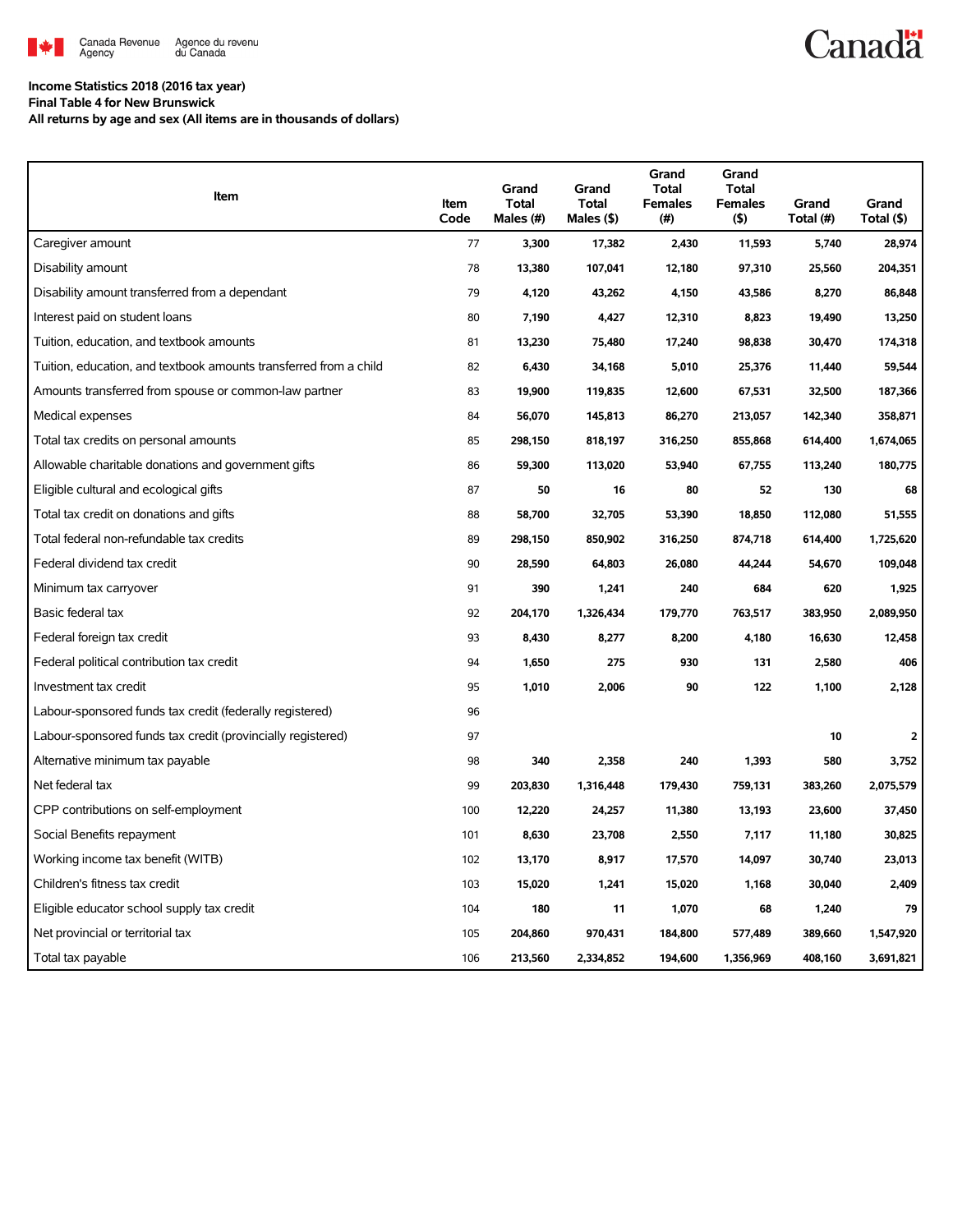| Item                                                                                          | Item<br>Code   | Age<br>Group:<br>Under 20<br>Males (#) | Age<br>Group:<br>Under 20<br>Males (\$) | Age<br>Group:<br>Under 20<br>Females (#) | Age<br>Group:<br>Under 20<br>Females (\$) |
|-----------------------------------------------------------------------------------------------|----------------|----------------------------------------|-----------------------------------------|------------------------------------------|-------------------------------------------|
| Number of taxable returns                                                                     | $\mathbf{1}$   | 1,880                                  |                                         | 990                                      |                                           |
| Number of non-taxable returns                                                                 | $\overline{2}$ | 9,840                                  |                                         | 11,050                                   |                                           |
| Total number of returns                                                                       | 3              | 11,710                                 |                                         | 12,040                                   |                                           |
| Employment income                                                                             | 4              | 10,350                                 | 84,974                                  | 10,610                                   | 72,649                                    |
| Commissions (from employment)                                                                 | 5              | 100                                    | 86                                      |                                          |                                           |
| Other employment income                                                                       | 6              | 210                                    | 560                                     | 310                                      | 630                                       |
| Old age security (OAS) pension                                                                | 7              |                                        |                                         |                                          |                                           |
| CPP or QPP benefits                                                                           | 8              | 640                                    | 1,765                                   | 720                                      | 2,037                                     |
| Other pensions and superannuation                                                             | 9              | 30                                     | 83                                      | 30                                       | 159                                       |
| Elected split-pension amount                                                                  | 10             |                                        |                                         |                                          |                                           |
| Universal child care benefit (UCCB)                                                           | 11             | 140                                    | 64                                      | 320                                      | 231                                       |
| Employment insurance and other benefits                                                       | 12             | 760                                    | 3,262                                   | 470                                      | 1,650                                     |
| Taxable amount of dividends from taxable Canadian corporations                                | 13             | 230                                    | 4,844                                   | 220                                      | 4,395                                     |
| Interest and other investment income                                                          | 14             | 230                                    | 124                                     | 240                                      | 182                                       |
| Net partnership income (limited or non-active partners only)                                  | 15             |                                        |                                         |                                          |                                           |
| Net rental income                                                                             | 16             |                                        |                                         |                                          |                                           |
| Taxable capital gains                                                                         | 17             | 80                                     | 376                                     | 90                                       | 1,505                                     |
| RRSP income                                                                                   | 18             |                                        |                                         |                                          |                                           |
| Other income                                                                                  | 19             | 1,550                                  | 5,886                                   | 1,880                                    | 6,943                                     |
| Net business income                                                                           | 20             | 150                                    | 614                                     | 100                                      | 293                                       |
| Net professional income                                                                       | 21             |                                        |                                         | 10                                       | 29                                        |
| Net commission income                                                                         | 22             |                                        |                                         |                                          |                                           |
| Net farming income                                                                            | 23             |                                        |                                         |                                          |                                           |
| Net fishing income                                                                            | 24             | 30                                     | 411                                     |                                          |                                           |
| Workers' compensation benefits                                                                | 25             | 50                                     | 102                                     | 40                                       | 59                                        |
| Social assistance payments                                                                    | 26             | 180                                    | 889                                     | 190                                      | 868                                       |
| Net federal supplements                                                                       | 27             |                                        |                                         |                                          |                                           |
| Total income assessed                                                                         | 28             | 10,950                                 | 104,184                                 | 11,300                                   | 91,887                                    |
| Registered pension plan (RPP) deduction                                                       | 29             | 160                                    | 205                                     | 50                                       | 42                                        |
| RRSP/PRPP deduction                                                                           | 30             | 60                                     | 79                                      | 30                                       | 18                                        |
| Deduction for elected split-pension amount                                                    | 31             |                                        |                                         |                                          |                                           |
| Annual union, professional, or like dues                                                      | 32             | 650                                    | 123                                     | 390                                      | 56                                        |
| Child care expenses                                                                           | 33             |                                        |                                         |                                          |                                           |
| Business investment loss                                                                      | 34             |                                        |                                         |                                          |                                           |
| Moving expenses                                                                               | 35             |                                        |                                         |                                          |                                           |
| Support payments made                                                                         | 36             |                                        |                                         |                                          |                                           |
| Carrying charges and interest expenses                                                        | 37             |                                        |                                         |                                          |                                           |
| Deduction for CPP/QPP contributions on self-employment and other earnings                     | 38             | 80                                     | 23                                      | 50                                       | 5                                         |
| Deduction for provincial parental insurance plan (PPIP) premiums on self-employment<br>income | 39             |                                        |                                         |                                          |                                           |
| Exploration and development expenses                                                          | 40             |                                        |                                         |                                          |                                           |
| Other employment expenses                                                                     | 41             |                                        |                                         |                                          |                                           |
| Clergy residence deduction                                                                    | 42             |                                        |                                         |                                          |                                           |
| Other deductions                                                                              | 43             | 50                                     | 14                                      | 40                                       | 49                                        |
| Total deductions before adjustments                                                           | 44             | 1,010                                  | 534                                     | 600                                      | 230                                       |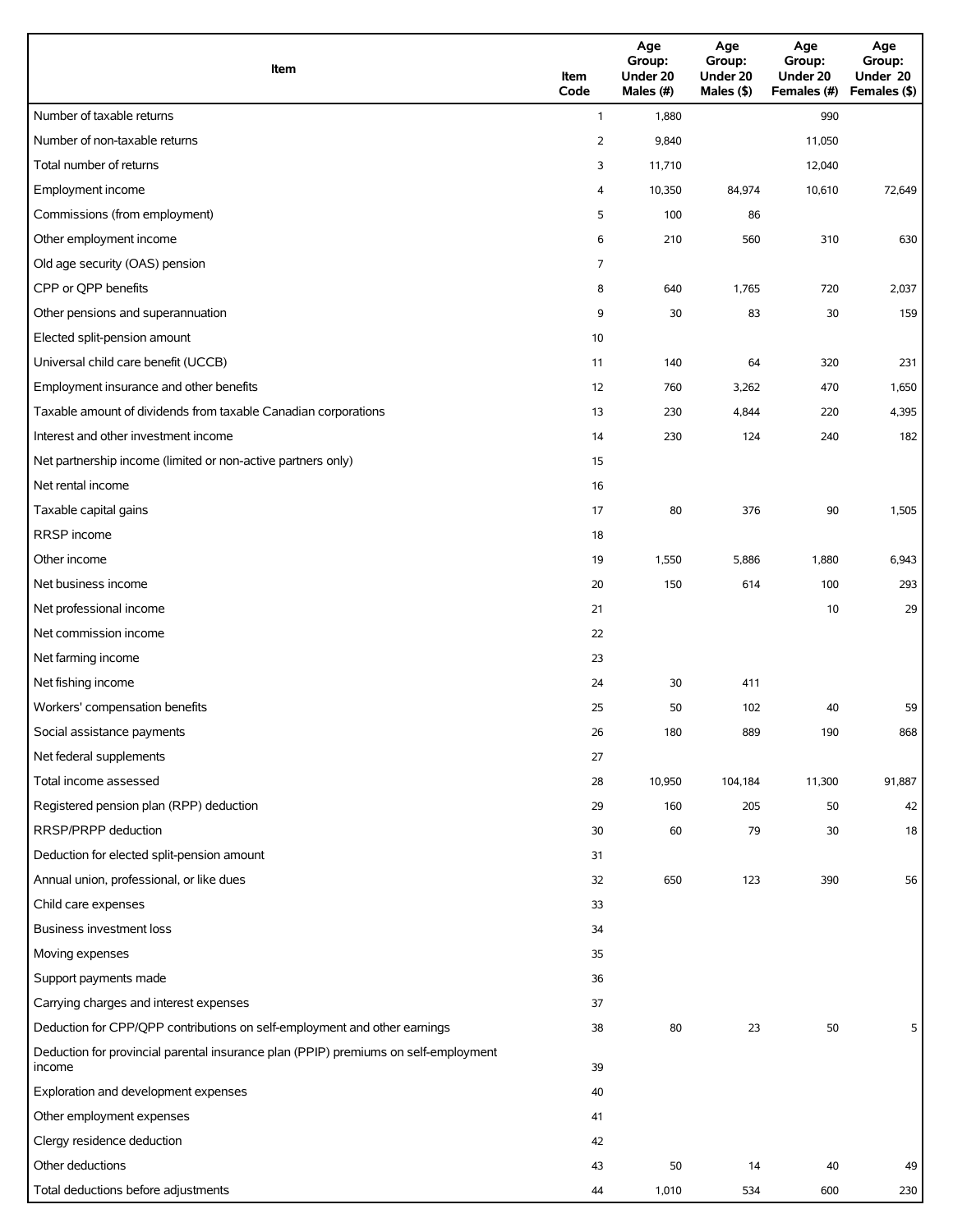| Item                                                                | <b>Item Code</b> | Under 20<br>Males (#) | Under 20<br>Males (\$) | Age Group: Age Group: Age Group: Age Group:<br>Under 20<br>Females (#) | Under 20<br>Females (\$) |
|---------------------------------------------------------------------|------------------|-----------------------|------------------------|------------------------------------------------------------------------|--------------------------|
| Social benefits repayment                                           | 45               |                       |                        |                                                                        |                          |
| Net income                                                          | 46               | 10,940                | 103,648                | 11,300                                                                 | 91,674                   |
| Canadian Forces personnel and police deduction                      | 47               |                       |                        |                                                                        |                          |
| Security options deductions                                         | 48               |                       |                        |                                                                        |                          |
| Other payments deduction                                            | 49               | 230                   | 991                    | 220                                                                    | 928                      |
| Non-capital losses of other years                                   | 50               |                       |                        |                                                                        |                          |
| Net capital losses of other years                                   | 51               |                       |                        |                                                                        |                          |
| Capital gains deduction                                             | 52               |                       |                        |                                                                        |                          |
| Northern residents deductions                                       | 53               |                       |                        |                                                                        |                          |
| <b>Additional deductions</b>                                        | 54               |                       |                        | 10                                                                     | 32                       |
| Farming/fishing losses of prior years                               | 55               |                       |                        |                                                                        |                          |
| Total deductions from net income                                    | 56               | 240                   | 1,137                  | 240                                                                    | 2,271                    |
| Taxable income assessed                                             | 57               | 10,850                | 102,511                | 11,210                                                                 | 89,408                   |
| Basic personal amount                                               | 58               | 11,710                | 134,354                | 12,040                                                                 | 138,121                  |
| Age amount                                                          | 59               |                       |                        |                                                                        |                          |
| Spouse or common-law partner amount                                 | 60               | 20                    | 162                    | 20                                                                     | 137                      |
| Amount for an eligible dependant                                    | 61               |                       |                        | 160                                                                    | 1,755                    |
| Family caregiver amount for children under 18 years of age          | 62               |                       |                        |                                                                        |                          |
| Amount for infirm dependants age 18 or older                        | 63               |                       |                        |                                                                        |                          |
| CPP or QPP contributions through employment                         | 64               | 6,250                 | 2,241                  | 6,090                                                                  | 1,556                    |
| CPP or QPP contributions on self-employment and other earnings      | 65               | 80                    | 23                     | 50                                                                     | 5                        |
| Employment insurance premiums                                       | 66               | 9,020                 | 1,555                  | 9,260                                                                  | 1,327                    |
| PPIP premiums paid                                                  | 67               |                       |                        |                                                                        |                          |
| PPIP premiums payable on employment income                          | 68               |                       |                        |                                                                        |                          |
| PPIP premiums payable on self-employment income                     | 69               |                       |                        |                                                                        |                          |
| Volunteer firefighters' amount/search and rescue volunteers' amount | 70               | 50                    | 138                    |                                                                        |                          |
| Canada employment amount                                            | 71               | 10,400                | 11,680                 | 10,660                                                                 | 12,004                   |
| Public transit amount                                               | 72               | 90                    | 24                     | 150                                                                    | 38                       |
| Children's arts amount                                              | 73               |                       |                        |                                                                        |                          |
| Home accessibility expenses                                         | 74               |                       |                        |                                                                        |                          |
| Home buyers' amount                                                 | 75               |                       |                        |                                                                        |                          |
| Pension income amount                                               | 76               | 30                    | 32                     | 30                                                                     | 50                       |
| Caregiver amount                                                    | 77               |                       |                        |                                                                        |                          |
| Disability amount                                                   | 78               | 230                   | 2,141                  | 130                                                                    | 1,203                    |
| Disability amount transferred from a dependant                      | 79               |                       |                        |                                                                        |                          |
| Interest paid on student loans                                      | 80               |                       |                        | 20                                                                     | 3                        |
| Tuition, education, and textbook amounts                            | 81               | 1,000                 | 3,854                  | 910                                                                    | 3,417                    |
| Tuition, education, and textbook amounts transferred from a child   | 82               |                       |                        |                                                                        |                          |
| Amounts transferred from spouse or common-law partner               | 83               |                       |                        |                                                                        |                          |
| Medical expenses                                                    | 84               | 160                   | 85                     | 360                                                                    | 250                      |
| Total tax credits on personal amounts                               | 85               | 11,710                | 23,464                 | 12,040                                                                 | 23,992                   |
| Allowable charitable donations and government gifts                 | 86               | 100                   | 31                     | 90                                                                     | 18                       |
| Eligible cultural and ecological gifts                              | 87               |                       |                        |                                                                        |                          |
| Total tax credit on donations and gifts                             | 88               | 100                   | 9                      | 80                                                                     | 5                        |
| Total federal non-refundable tax credits                            | 89               | 11,710                | 23,472                 | 12,040                                                                 | 23,998                   |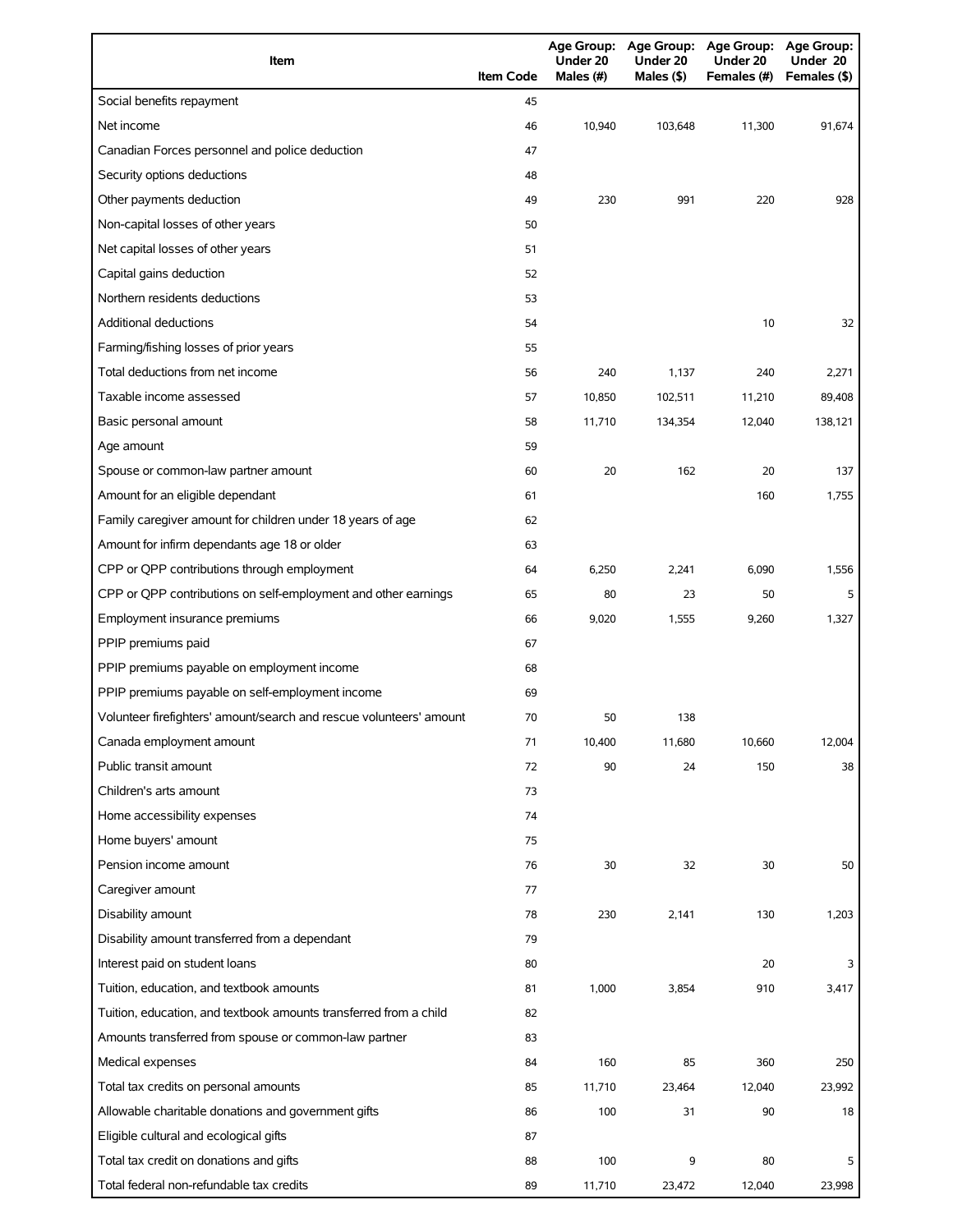| Item                                                        | <b>Item Code</b> | Under 20<br>Males (#) | Age Group: Age Group:<br>Under 20<br>Males $($ \$ $)$ | <b>Age Group:</b><br>Under 20<br>Females (#) | <b>Age Group:</b><br>Under 20<br>Females (\$) |
|-------------------------------------------------------------|------------------|-----------------------|-------------------------------------------------------|----------------------------------------------|-----------------------------------------------|
| Federal dividend tax credit                                 | 90               | 170                   | 452                                                   | 150                                          | 401                                           |
| Minimum tax carryover                                       | 91               |                       |                                                       |                                              |                                               |
| Basic federal tax                                           | 92               | 1,800                 | 2,005                                                 | 910                                          | 744                                           |
| Federal foreign tax credit                                  | 93               | 10                    | 5                                                     |                                              |                                               |
| Federal political contribution tax credit                   | 94               |                       |                                                       |                                              |                                               |
| Investment tax credit                                       | 95               |                       |                                                       |                                              |                                               |
| Labour-sponsored funds tax credit (federally registered)    | 96               |                       |                                                       |                                              |                                               |
| Labour-sponsored funds tax credit (provincially registered) | 97               |                       |                                                       |                                              |                                               |
| Alternative minimum tax payable                             | 98               |                       |                                                       |                                              |                                               |
| Net federal tax                                             | 99               | 1.790                 | 1,997                                                 | 910                                          | 739                                           |
| CPP contributions on self-employment                        | 100              | 80                    | 46                                                    | 50                                           | 10                                            |
| Social Benefits repayment                                   | 101              |                       |                                                       |                                              |                                               |
| Working income tax benefit (WITB)                           | 102              | 1,010                 | 680                                                   | 770                                          | 541                                           |
| Children's fitness tax credit                               | 103              |                       |                                                       |                                              |                                               |
| Eligible educator school supply tax credit                  | 104              |                       |                                                       |                                              |                                               |
| Net provincial or territorial tax                           | 105              | 1.160                 | 1,276                                                 | 510                                          | 451                                           |
| Total tax payable                                           | 106              | 1,880                 | 3,323                                                 | 990                                          | 1,200                                         |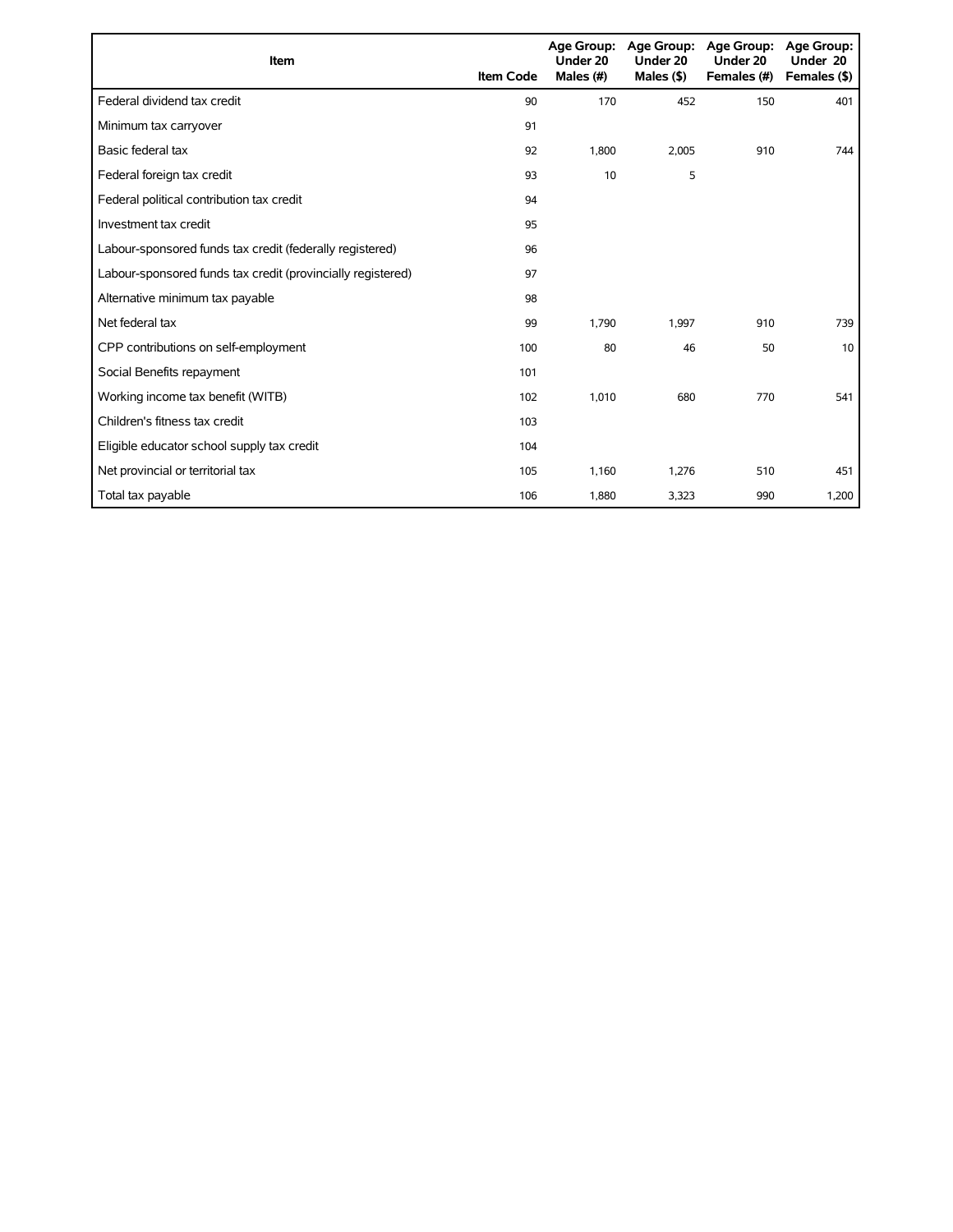| Item                                                                                          | Item<br>Code   | Age<br>Group:<br>20 to 24<br>Males (#) | Age<br>Group:<br>20 to 24<br>Males (\$) | Age<br>Group:<br>20 to 24<br>Females (#) | Age<br>Group:<br>20 to 24<br>Females (\$) |
|-----------------------------------------------------------------------------------------------|----------------|----------------------------------------|-----------------------------------------|------------------------------------------|-------------------------------------------|
| Number of taxable returns                                                                     | $\mathbf{1}$   | 11,420                                 |                                         | 7,580                                    |                                           |
| Number of non-taxable returns                                                                 | $\overline{2}$ | 9,750                                  |                                         | 12,950                                   |                                           |
| Total number of returns                                                                       | 3              | 21,170                                 |                                         | 20,530                                   |                                           |
| Employment income                                                                             | 4              | 18,750                                 | 399,062                                 | 17,660                                   | 294,603                                   |
| Commissions (from employment)                                                                 | 5              | 500                                    | 2,716                                   | 620                                      | 1,780                                     |
| Other employment income                                                                       | 6              | 710                                    | 1,730                                   | 980                                      | 2,437                                     |
| Old age security (OAS) pension                                                                | 7              |                                        |                                         |                                          |                                           |
| CPP or QPP benefits                                                                           | 8              | 420                                    | 1,022                                   | 630                                      | 1,672                                     |
| Other pensions and superannuation                                                             | 9              |                                        |                                         | 30                                       | 105                                       |
| Elected split-pension amount                                                                  | 10             |                                        |                                         |                                          |                                           |
| Universal child care benefit (UCCB)                                                           | 11             | 130                                    | 138                                     | 2,410                                    | 2,938                                     |
| Employment insurance and other benefits                                                       | 12             | 6,560                                  | 47,511                                  | 4,610                                    | 28,846                                    |
| Taxable amount of dividends from taxable Canadian corporations                                | 13             | 590                                    | 10,743                                  | 500                                      | 11,035                                    |
| Interest and other investment income                                                          | 14             | 630                                    | 219                                     | 570                                      | 273                                       |
| Net partnership income (limited or non-active partners only)                                  | 15             |                                        |                                         |                                          |                                           |
| Net rental income                                                                             | 16             |                                        |                                         |                                          |                                           |
| Taxable capital gains                                                                         | 17             |                                        |                                         | 160                                      | 831                                       |
| <b>RRSP</b> income                                                                            | 18             |                                        |                                         |                                          |                                           |
| Other income                                                                                  | 19             | 2,670                                  | 8,382                                   | 2,400                                    | 8,591                                     |
| Net business income                                                                           | 20             | 390                                    | 2,848                                   | 580                                      | 3,333                                     |
| Net professional income                                                                       | 21             |                                        |                                         | 60                                       | 389                                       |
| Net commission income                                                                         | 22             | 80                                     | 366                                     | 170                                      | 320                                       |
| Net farming income                                                                            | 23             |                                        |                                         |                                          |                                           |
| Net fishing income                                                                            | 24             | 70                                     | 2,901                                   | 10                                       | 208                                       |
| Workers' compensation benefits                                                                | 25             | 190                                    | 634                                     | 130                                      | 333                                       |
| Social assistance payments                                                                    | 26             | 1,200                                  | 6,544                                   | 1,660                                    | 11,873                                    |
| Net federal supplements                                                                       | 27             |                                        |                                         |                                          |                                           |
| Total income assessed                                                                         | 28             | 20,100                                 | 487,297                                 | 19,720                                   | 369,804                                   |
| Registered pension plan (RPP) deduction                                                       | 29             | 1,860                                  | 4,124                                   | 1,650                                    | 3,098                                     |
| RRSP/PRPP deduction                                                                           | 30             | 1,640                                  | 4,309                                   | 940                                      | 1,639                                     |
| Deduction for elected split-pension amount                                                    | 31             |                                        |                                         |                                          |                                           |
| Annual union, professional, or like dues                                                      | 32             | 2,580                                  | 1,148                                   | 3,040                                    | 1,243                                     |
| Child care expenses                                                                           | 33             | 60                                     | 198                                     | 640                                      | 1,770                                     |
| <b>Business investment loss</b>                                                               | 34             |                                        |                                         |                                          |                                           |
| Moving expenses                                                                               | 35             | 160                                    | 183                                     | 150                                      | 167                                       |
| Support payments made                                                                         | 36             |                                        |                                         |                                          |                                           |
| Carrying charges and interest expenses                                                        | 37             |                                        |                                         |                                          |                                           |
| Deduction for CPP/QPP contributions on self-employment and other earnings                     | 38             | 410                                    | 214                                     | 520                                      | 168                                       |
| Deduction for provincial parental insurance plan (PPIP) premiums on self-employment<br>income | 39             |                                        |                                         |                                          |                                           |
| Exploration and development expenses                                                          | 40             |                                        |                                         |                                          |                                           |
| Other employment expenses                                                                     | 41             | 420                                    | 1,057                                   | 230                                      | 307                                       |
| Clergy residence deduction                                                                    | 42             |                                        |                                         |                                          |                                           |
| Other deductions                                                                              | 43             | 490                                    | 440                                     | 530                                      | 310                                       |
| Total deductions before adjustments                                                           | 44             | 6,010                                  | 11,790                                  | 5,700                                    | 8,793                                     |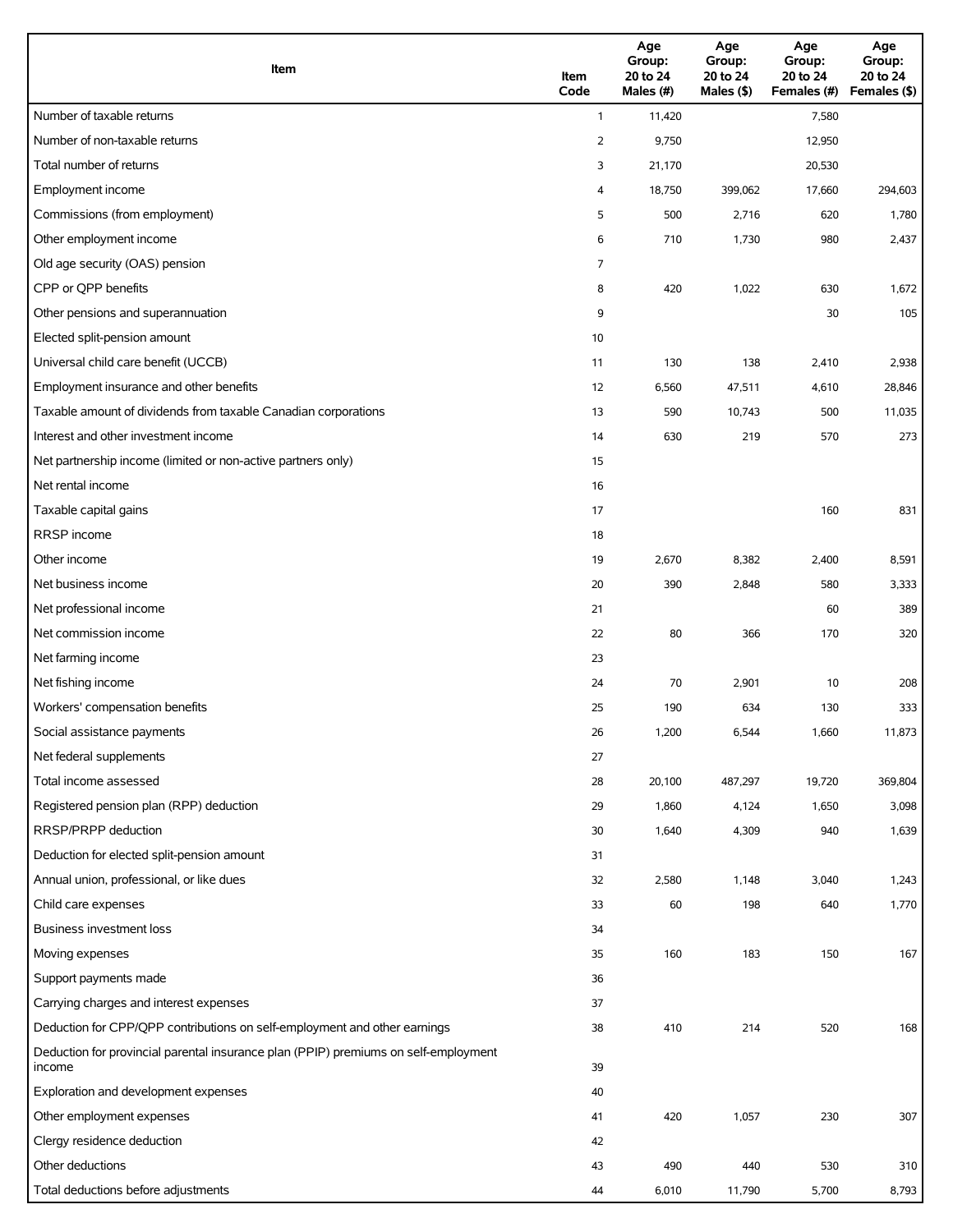| Item                                                                | <b>Item Code</b> | 20 to 24<br>Males (#) | 20 to 24<br>Males (\$) | Age Group: Age Group: Age Group: Age Group:<br>20 to 24<br>Females (#) | 20 to 24<br>Females (\$) |
|---------------------------------------------------------------------|------------------|-----------------------|------------------------|------------------------------------------------------------------------|--------------------------|
| Social benefits repayment                                           | 45               |                       |                        |                                                                        |                          |
| Net income                                                          | 46               | 20,090                | 475,398                | 19,700                                                                 | 361,034                  |
| Canadian Forces personnel and police deduction                      | 47               |                       |                        |                                                                        |                          |
| Security options deductions                                         | 48               |                       |                        |                                                                        |                          |
| Other payments deduction                                            | 49               | 1,380                 | 7,190                  | 1,780                                                                  | 12,206                   |
| Non-capital losses of other years                                   | 50               |                       |                        |                                                                        |                          |
| Net capital losses of other years                                   | 51               |                       |                        |                                                                        |                          |
| Capital gains deduction                                             | 52               |                       |                        |                                                                        |                          |
| Northern residents deductions                                       | 53               |                       |                        |                                                                        |                          |
| Additional deductions                                               | 54               |                       |                        | 40                                                                     | 44                       |
| Farming/fishing losses of prior years                               | 55               |                       |                        |                                                                        |                          |
| Total deductions from net income                                    | 56               | 1,430                 | 7,926                  | 1,840                                                                  | 12,679                   |
| Taxable income assessed                                             | 57               | 19,480                | 467,475                | 19,220                                                                 | 348,362                  |
| Basic personal amount                                               | 58               | 21,170                | 242,372                | 20,530                                                                 | 235,058                  |
| Age amount                                                          | 59               |                       |                        |                                                                        |                          |
| Spouse or common-law partner amount                                 | 60               | 540                   | 4,225                  | 280                                                                    | 2,363                    |
| Amount for an eligible dependant                                    | 61               | 60                    | 603                    | 1,580                                                                  | 17,653                   |
| Family caregiver amount for children under 18 years of age          | 62               |                       |                        | 30                                                                     | 72                       |
| Amount for infirm dependants age 18 or older                        | 63               |                       |                        |                                                                        |                          |
| CPP or QPP contributions through employment                         | 64               | 18,650                | 16,942                 | 17,550                                                                 | 12,152                   |
| CPP or QPP contributions on self-employment and other earnings      | 65               | 410                   | 214                    | 520                                                                    | 168                      |
| Employment insurance premiums                                       | 66               | 18,100                | 7,230                  | 16,910                                                                 | 5,465                    |
| PPIP premiums paid                                                  | 67               |                       |                        |                                                                        |                          |
| PPIP premiums payable on employment income                          | 68               |                       |                        |                                                                        |                          |
| PPIP premiums payable on self-employment income                     | 69               |                       |                        |                                                                        |                          |
| Volunteer firefighters' amount/search and rescue volunteers' amount | 70               | 210                   | 615                    | 30                                                                     | 81                       |
| Canada employment amount                                            | 71               | 18,790                | 21,528                 | 17,720                                                                 | 20,230                   |
| Public transit amount                                               | 72               | 360                   | 130                    | 570                                                                    | 198                      |
| Children's arts amount                                              | 73               |                       |                        | 10                                                                     | 2                        |
| Home accessibility expenses                                         | 74               |                       |                        |                                                                        |                          |
| Home buyers' amount                                                 | 75               | 460                   | 2,186                  | 280                                                                    | 1,201                    |
| Pension income amount                                               | 76               |                       |                        | 40                                                                     | 49                       |
| Caregiver amount                                                    | 77               |                       |                        |                                                                        |                          |
| Disability amount                                                   | 78               | 450                   | 3,530                  | 260                                                                    | 2,030                    |
| Disability amount transferred from a dependant                      | 79               | 20                    | 149                    |                                                                        |                          |
| Interest paid on student loans                                      | 80               | 1,130                 | 623                    | 1,450                                                                  | 926                      |
| Tuition, education, and textbook amounts                            | 81               | 5,540                 | 32,302                 | 6,470                                                                  | 41,164                   |
| Tuition, education, and textbook amounts transferred from a child   | 82               |                       |                        |                                                                        |                          |
| Amounts transferred from spouse or common-law partner               | 83               |                       |                        | 30                                                                     | 122                      |
| Medical expenses                                                    | 84               | 1,020                 | 976                    | 2,000                                                                  | 1,617                    |
| Total tax credits on personal amounts                               | 85               | 21,170                | 50,135                 | 20,530                                                                 | 51,170                   |
| Allowable charitable donations and government gifts                 | 86               | 920                   | 488                    | 830                                                                    | 327                      |
| Eligible cultural and ecological gifts                              | 87               |                       |                        |                                                                        |                          |
| Total tax credit on donations and gifts                             | 88               | 890                   | 134                    | 800                                                                    | 89                       |
| Total federal non-refundable tax credits                            | 89               | 21,170                | 50,269                 | 20,530                                                                 | 51,259                   |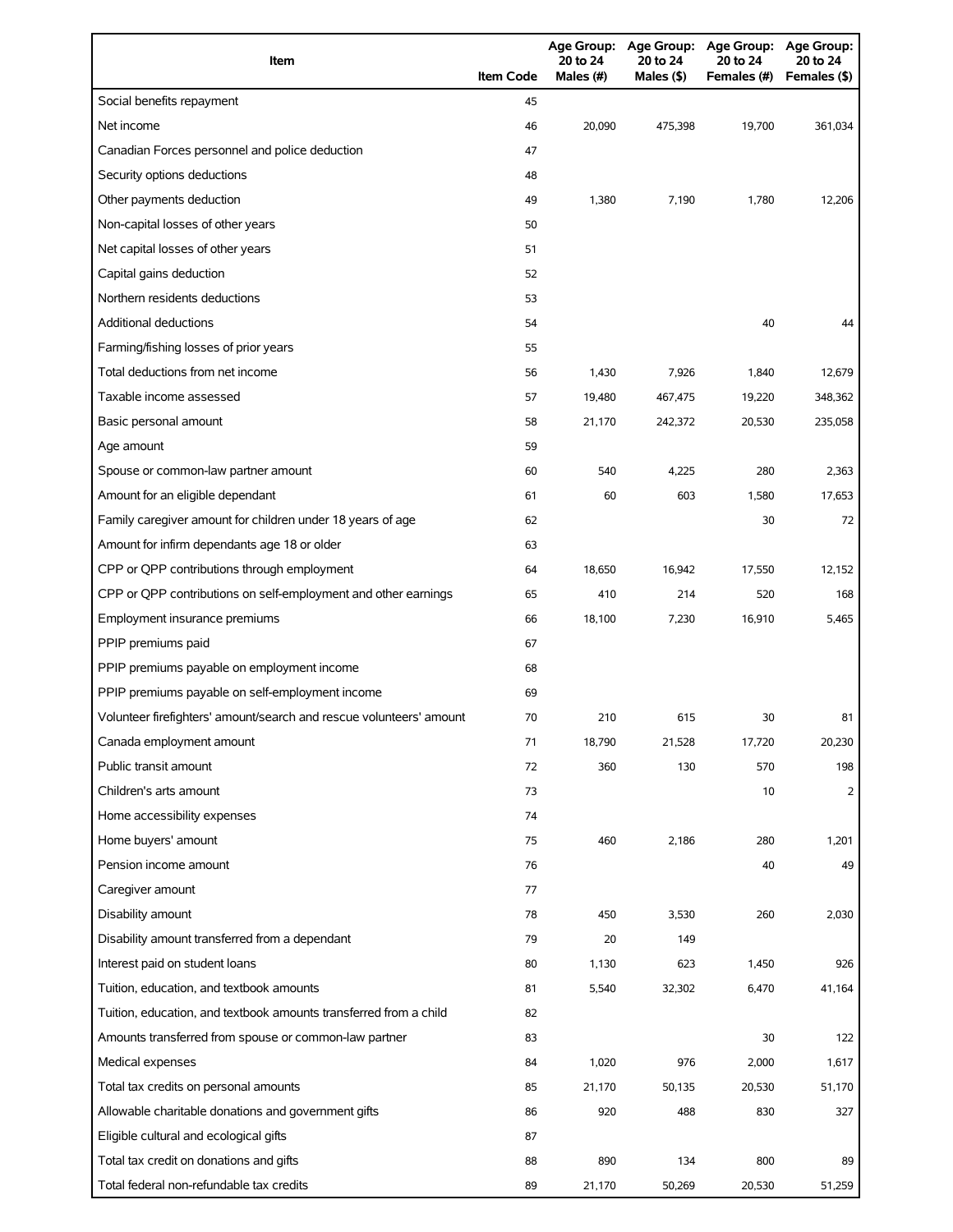| Item                                                        | <b>Item Code</b> | 20 to 24<br>Males (#) | Age Group: Age Group:<br>20 to 24<br>Males $($ \$) | Age Group:<br>20 to 24<br>Females (#) | <b>Age Group:</b><br>20 to 24<br>Females (\$) |
|-------------------------------------------------------------|------------------|-----------------------|----------------------------------------------------|---------------------------------------|-----------------------------------------------|
| Federal dividend tax credit                                 | 90               | 520                   | 1,031                                              | 420                                   | 1,027                                         |
| Minimum tax carryover                                       | 91               |                       |                                                    |                                       |                                               |
| Basic federal tax                                           | 92               | 11,000                | 29,166                                             | 6,790                                 | 12,216                                        |
| Federal foreign tax credit                                  | 93               | 70                    | 55                                                 |                                       |                                               |
| Federal political contribution tax credit                   | 94               |                       |                                                    |                                       |                                               |
| Investment tax credit                                       | 95               |                       |                                                    |                                       |                                               |
| Labour-sponsored funds tax credit (federally registered)    | 96               |                       |                                                    |                                       |                                               |
| Labour-sponsored funds tax credit (provincially registered) | 97               |                       |                                                    |                                       |                                               |
| Alternative minimum tax payable                             | 98               |                       |                                                    |                                       |                                               |
| Net federal tax                                             | 99               | 10,980                | 29,106                                             | 6,760                                 | 12,203                                        |
| CPP contributions on self-employment                        | 100              | 410                   | 429                                                | 520                                   | 336                                           |
| Social Benefits repayment                                   | 101              |                       |                                                    |                                       |                                               |
| Working income tax benefit (WITB)                           | 102              | 3,260                 | 2,091                                              | 3,380                                 | 2,490                                         |
| Children's fitness tax credit                               | 103              |                       |                                                    | 100                                   | 4                                             |
| Eligible educator school supply tax credit                  | 104              |                       |                                                    | 30                                    | 2                                             |
| Net provincial or territorial tax                           | 105              | 10,250                | 21,104                                             | 6,510                                 | 9,303                                         |
| Total tax payable                                           | 106              | 11,420                | 50,883                                             | 7,580                                 | 21,850                                        |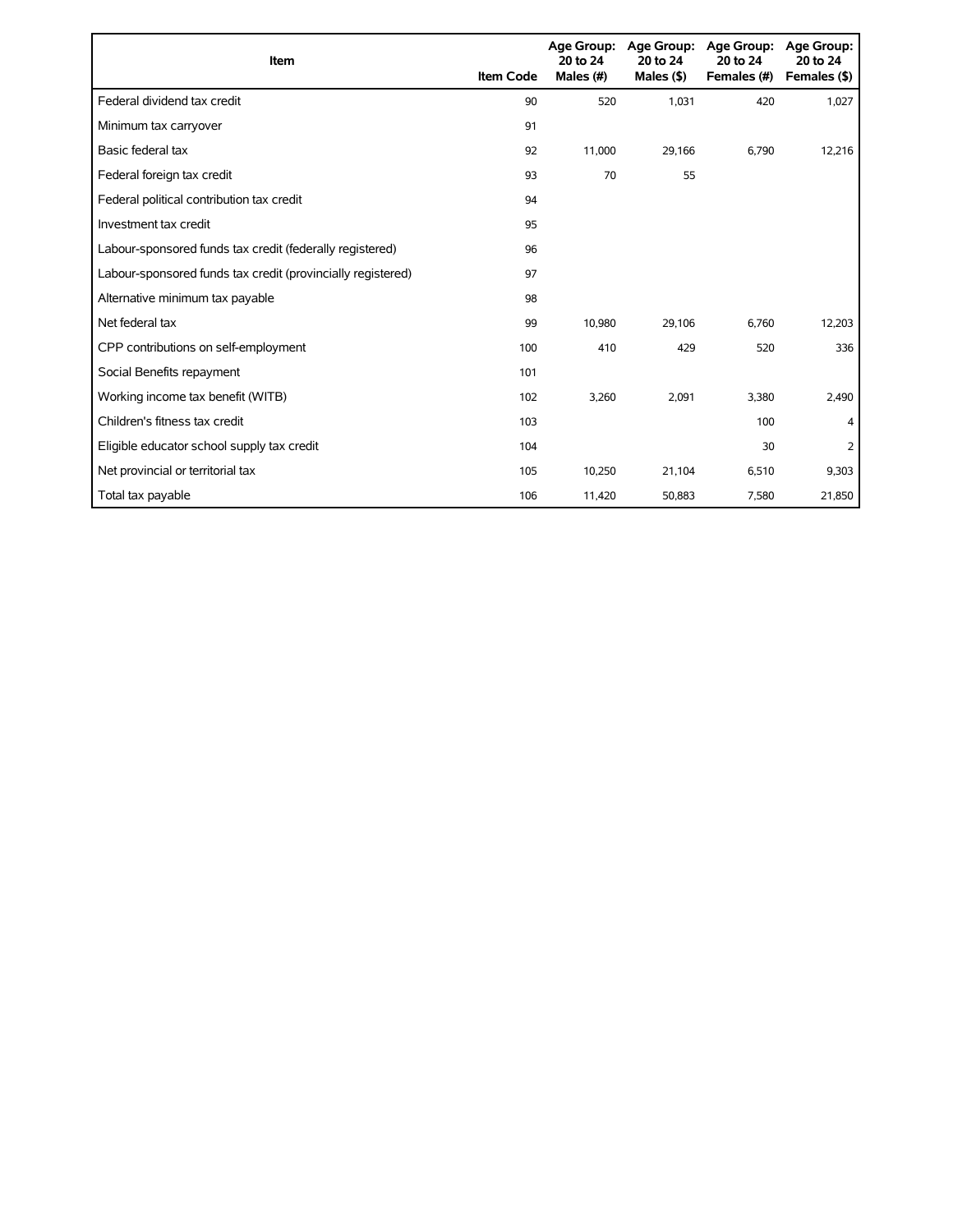| Item                                                                                          | Item<br>Code | Age<br>Group:<br>25 to 29<br>Males (#) | Age<br>Group:<br>25 to 29<br>Males (\$) | Age<br>Group:<br>25 to 29<br>Females (#) | Age<br>Group:<br>25 to 29<br>Females (\$) |
|-----------------------------------------------------------------------------------------------|--------------|----------------------------------------|-----------------------------------------|------------------------------------------|-------------------------------------------|
| Number of taxable returns                                                                     | $\mathbf{1}$ | 15,580                                 |                                         | 12,750                                   |                                           |
| Number of non-taxable returns                                                                 | 2            | 5,050                                  |                                         | 7,480                                    |                                           |
| Total number of returns                                                                       | 3            | 20,630                                 |                                         | 20,220                                   |                                           |
| Employment income                                                                             | 4            | 18,250                                 | 657,593                                 | 16,550                                   | 477,419                                   |
| Commissions (from employment)                                                                 | 5            | 640                                    | 8,257                                   | 640                                      | 3,857                                     |
| Other employment income                                                                       | 6            | 1,310                                  | 4,515                                   | 1,280                                    | 3,754                                     |
| Old age security (OAS) pension                                                                | 7            |                                        |                                         |                                          |                                           |
| CPP or QPP benefits                                                                           | 8            | 50                                     | 196                                     | 100                                      | 316                                       |
| Other pensions and superannuation                                                             | 9            |                                        |                                         | 10                                       | 44                                        |
| Elected split-pension amount                                                                  | 10           |                                        |                                         |                                          |                                           |
| Universal child care benefit (UCCB)                                                           | 11           | 660                                    | 796                                     | 6,260                                    | 8,258                                     |
| Employment insurance and other benefits                                                       | 12           | 6,250                                  | 52,776                                  | 5,680                                    | 46,995                                    |
| Taxable amount of dividends from taxable Canadian corporations                                | 13           | 760                                    | 8,756                                   | 570                                      | 7,977                                     |
| Interest and other investment income                                                          | 14           | 810                                    | 430                                     | 670                                      | 360                                       |
| Net partnership income (limited or non-active partners only)                                  | 15           |                                        |                                         |                                          |                                           |
| Net rental income                                                                             | 16           | 270                                    | $-56$                                   | 190                                      | 214                                       |
| Taxable capital gains                                                                         | 17           |                                        |                                         | 240                                      | 944                                       |
| <b>RRSP</b> income                                                                            | 18           | 960                                    | 2,584                                   | 490                                      | 840                                       |
| Other income                                                                                  | 19           | 1,510                                  | 5,818                                   | 1,000                                    | 3,487                                     |
| Net business income                                                                           | 20           | 620                                    | 6,607                                   | 1,080                                    | 9,163                                     |
| Net professional income                                                                       | 21           | 90                                     | 2,344                                   | 180                                      | 3,779                                     |
| Net commission income                                                                         | 22           | 90                                     | 1,043                                   | 260                                      | 827                                       |
| Net farming income                                                                            | 23           | 40                                     | 171                                     |                                          |                                           |
| Net fishing income                                                                            | 24           | 100                                    | 4,268                                   | 30                                       | 298                                       |
| Workers' compensation benefits                                                                | 25           | 200                                    | 1,159                                   | 150                                      | 750                                       |
| Social assistance payments                                                                    | 26           | 1,300                                  | 7,659                                   | 1,800                                    | 13,878                                    |
| Net federal supplements                                                                       | 27           |                                        |                                         |                                          |                                           |
| Total income assessed                                                                         | 28           | 19,840                                 | 767,946                                 | 19,700                                   | 583,414                                   |
| Registered pension plan (RPP) deduction                                                       | 29           | 3,920                                  | 13,181                                  | 4,800                                    | 14,100                                    |
| RRSP/PRPP deduction                                                                           | 30           | 3,870                                  | 13,963                                  | 2,860                                    | 6,918                                     |
| Deduction for elected split-pension amount                                                    | 31           |                                        |                                         |                                          |                                           |
| Annual union, professional, or like dues                                                      | 32           | 3,870                                  | 2,935                                   | 5,340                                    | 3,195                                     |
| Child care expenses                                                                           | 33           | 410                                    | 1,580                                   | 2,650                                    | 9,297                                     |
| Business investment loss                                                                      | 34           |                                        |                                         |                                          |                                           |
| Moving expenses                                                                               | 35           | 210                                    | 464                                     | 190                                      | 389                                       |
| Support payments made                                                                         | 36           | 20                                     | 34                                      |                                          |                                           |
| Carrying charges and interest expenses                                                        | 37           | 130                                    | 85                                      | 100                                      | 173                                       |
| Deduction for CPP/QPP contributions on self-employment and other earnings                     | 38           | 610                                    | 450                                     | 990                                      | 489                                       |
| Deduction for provincial parental insurance plan (PPIP) premiums on self-employment<br>income | 39           |                                        |                                         |                                          |                                           |
| Exploration and development expenses                                                          | 40           |                                        |                                         |                                          |                                           |
| Other employment expenses                                                                     | 41           | 750                                    | 2,403                                   | 400                                      | 654                                       |
| Clergy residence deduction                                                                    | 42           | 30                                     | 200                                     |                                          |                                           |
| Other deductions                                                                              | 43           | 730                                    | 793                                     |                                          |                                           |
| Total deductions before adjustments                                                           | 44           | 9,850                                  | 36,095                                  | 10,840                                   | 35,842                                    |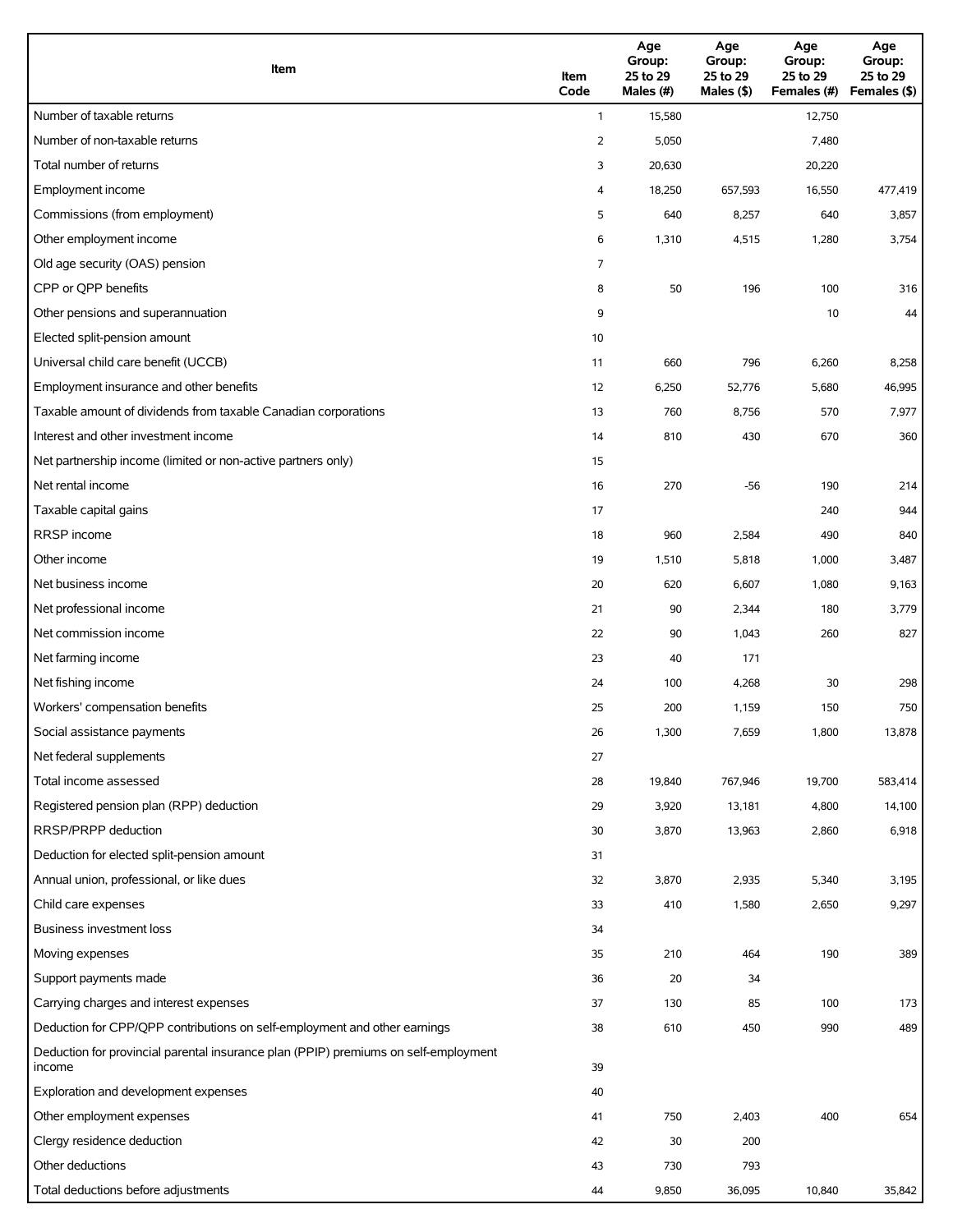| Item                                                                | <b>Item Code</b> | 25 to 29<br>Males (#) | 25 to 29<br>Males $(§)$ | Age Group: Age Group: Age Group:<br>25 to 29<br>Females (#) | <b>Age Group:</b><br>25 to 29<br>Females (\$) |
|---------------------------------------------------------------------|------------------|-----------------------|-------------------------|-------------------------------------------------------------|-----------------------------------------------|
| Social benefits repayment                                           | 45               | 420                   | 776                     |                                                             |                                               |
| Net income                                                          | 46               | 19,810                | 731,358                 | 19,660                                                      | 547,770                                       |
| Canadian Forces personnel and police deduction                      | 47               |                       |                         |                                                             |                                               |
| Security options deductions                                         | 48               |                       |                         |                                                             |                                               |
| Other payments deduction                                            | 49               | 1,480                 | 8,831                   | 1,940                                                       | 14,642                                        |
| Non-capital losses of other years                                   | 50               |                       |                         |                                                             |                                               |
| Net capital losses of other years                                   | 51               |                       |                         |                                                             |                                               |
| Capital gains deduction                                             | 52               |                       |                         |                                                             |                                               |
| Northern residents deductions                                       | 53               | 30                    | 83                      |                                                             |                                               |
| Additional deductions                                               | 54               |                       |                         |                                                             |                                               |
| Farming/fishing losses of prior years                               | 55               |                       |                         |                                                             |                                               |
| Total deductions from net income                                    | 56               | 1,580                 | 9,687                   | 2,010                                                       | 15,341                                        |
| Taxable income assessed                                             | 57               | 19,170                | 721,683                 | 19,250                                                      | 532,432                                       |
| Basic personal amount                                               | 58               | 20.630                | 235,617                 | 20,220                                                      | 230,912                                       |
| Age amount                                                          | 59               |                       |                         |                                                             |                                               |
| Spouse or common-law partner amount                                 | 60               | 1,520                 | 11,820                  | 530                                                         | 4,438                                         |
| Amount for an eligible dependant                                    | 61               | 200                   | 2,196                   | 2,780                                                       | 30,782                                        |
| Family caregiver amount for children under 18 years of age          | 62               | 80                    | 187                     | 140                                                         | 358                                           |
| Amount for infirm dependants age 18 or older                        | 63               |                       |                         |                                                             |                                               |
| CPP or QPP contributions through employment                         | 64               | 18,220                | 26,964                  | 16,440                                                      | 20,031                                        |
| CPP or QPP contributions on self-employment and other earnings      | 65               | 610                   | 450                     | 990                                                         | 489                                           |
| Employment insurance premiums                                       | 66               | 17,850                | 10,651                  | 15,910                                                      | 8,219                                         |
| PPIP premiums paid                                                  | 67               |                       |                         |                                                             |                                               |
| PPIP premiums payable on employment income                          | 68               |                       |                         |                                                             |                                               |
| PPIP premiums payable on self-employment income                     | 69               |                       |                         |                                                             |                                               |
| Volunteer firefighters' amount/search and rescue volunteers' amount | 70               | 240                   | 729                     | 30                                                          | 84                                            |
| Canada employment amount                                            | 71               | 18,300                | 21,059                  | 16,630                                                      | 18,978                                        |
| Public transit amount                                               | 72               | 300                   | 123                     | 310                                                         | 127                                           |
| Children's arts amount                                              | 73               | 60                    | 14                      | 100                                                         | 21                                            |
| Home accessibility expenses                                         | 74               |                       |                         |                                                             |                                               |
| Home buyers' amount                                                 | 75               | 810                   | 3,799                   | 520                                                         | 2,353                                         |
| Pension income amount                                               | 76               |                       |                         | 20                                                          | 35                                            |
| Caregiver amount                                                    | 77               | 50                    | 242                     | 20                                                          | 90                                            |
| Disability amount                                                   | 78               | 340                   | 2,739                   | 230                                                         | 1,787                                         |
| Disability amount transferred from a dependant                      | 79               | 110                   | 1,299                   | 200                                                         | 2,442                                         |
| Interest paid on student loans                                      | 80               | 2,210                 | 1,379                   | 3,680                                                       | 2,948                                         |
| Tuition, education, and textbook amounts                            | 81               | 2,980                 | 21,533                  | 3,840                                                       | 29,310                                        |
| Tuition, education, and textbook amounts transferred from a child   | 82               |                       |                         |                                                             |                                               |
| Amounts transferred from spouse or common-law partner               | 83               | 230                   | 878                     |                                                             |                                               |
| Medical expenses                                                    | 84               | 1,660                 | 1,849                   | 3,290                                                       | 3,693                                         |
| Total tax credits on personal amounts                               | 85               | 20,630                | 51,536                  | 20,220                                                      | 53,623                                        |
| Allowable charitable donations and government gifts                 | 86               | 1,720                 | 1,395                   | 1,730                                                       | 922                                           |
| Eligible cultural and ecological gifts                              | 87               |                       |                         |                                                             |                                               |
| Total tax credit on donations and gifts                             | 88               | 1,680                 | 381                     | 1,690                                                       | 245                                           |
| Total federal non-refundable tax credits                            | 89               | 20,630                | 51,918                  | 20,220                                                      | 53,868                                        |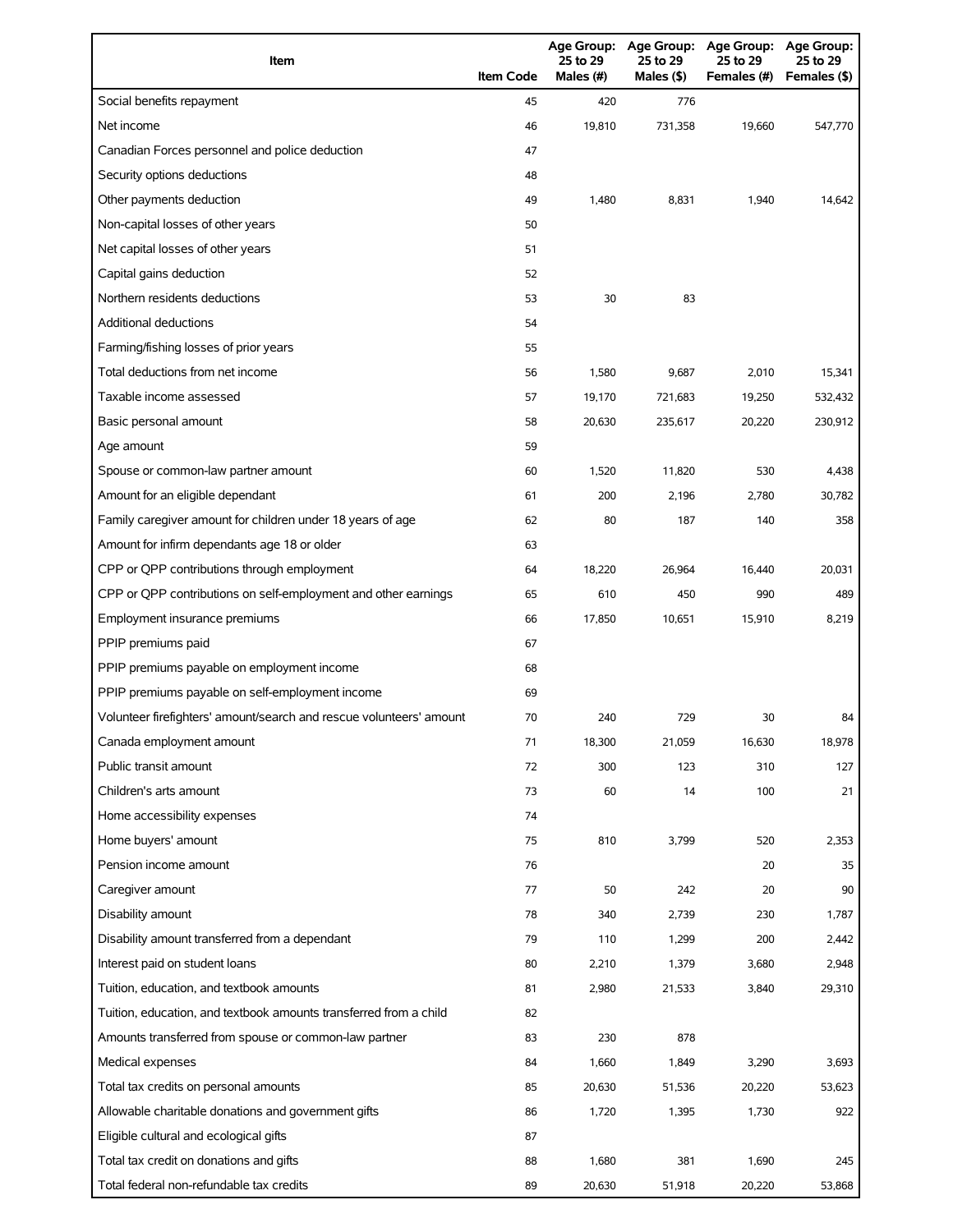| Item                                                        | <b>Item Code</b> | 25 to 29<br>Males (#) | Age Group: Age Group:<br>25 to 29<br>Males $($ \$) | <b>Age Group:</b><br>25 to 29<br>Females (#) | <b>Age Group:</b><br>25 to 29<br>Females (\$) |
|-------------------------------------------------------------|------------------|-----------------------|----------------------------------------------------|----------------------------------------------|-----------------------------------------------|
| Federal dividend tax credit                                 | 90               | 730                   | 880                                                | 530                                          | 841                                           |
| Minimum tax carryover                                       | 91               |                       |                                                    |                                              |                                               |
| Basic federal tax                                           | 92               | 15,150                | 69,037                                             | 11,670                                       | 38,392                                        |
| Federal foreign tax credit                                  | 93               | 160                   | 44                                                 | 100                                          | 82                                            |
| Federal political contribution tax credit                   | 94               |                       |                                                    |                                              |                                               |
| Investment tax credit                                       | 95               | 20                    | 39                                                 |                                              |                                               |
| Labour-sponsored funds tax credit (federally registered)    | 96               |                       |                                                    |                                              |                                               |
| Labour-sponsored funds tax credit (provincially registered) | 97               |                       |                                                    |                                              |                                               |
| Alternative minimum tax payable                             | 98               |                       |                                                    |                                              |                                               |
| Net federal tax                                             | 99               | 15,140                | 68,950                                             | 11,640                                       | 38,310                                        |
| CPP contributions on self-employment                        | 100              | 610                   | 901                                                | 990                                          | 979                                           |
| Social Benefits repayment                                   | 101              | 420                   | 776                                                |                                              |                                               |
| Working income tax benefit (WITB)                           | 102              | 1,930                 | 1,206                                              | 2,640                                        | 2,248                                         |
| Children's fitness tax credit                               | 103              | 380                   | 19                                                 | 710                                          | 35                                            |
| Eligible educator school supply tax credit                  | 104              | 10                    | 1                                                  | 100                                          | 6                                             |
| Net provincial or territorial tax                           | 105              | 14,770                | 50,978                                             | 11,810                                       | 29,243                                        |
| Total tax payable                                           | 106              | 15,580                | 121,605                                            | 12,750                                       | 68,558                                        |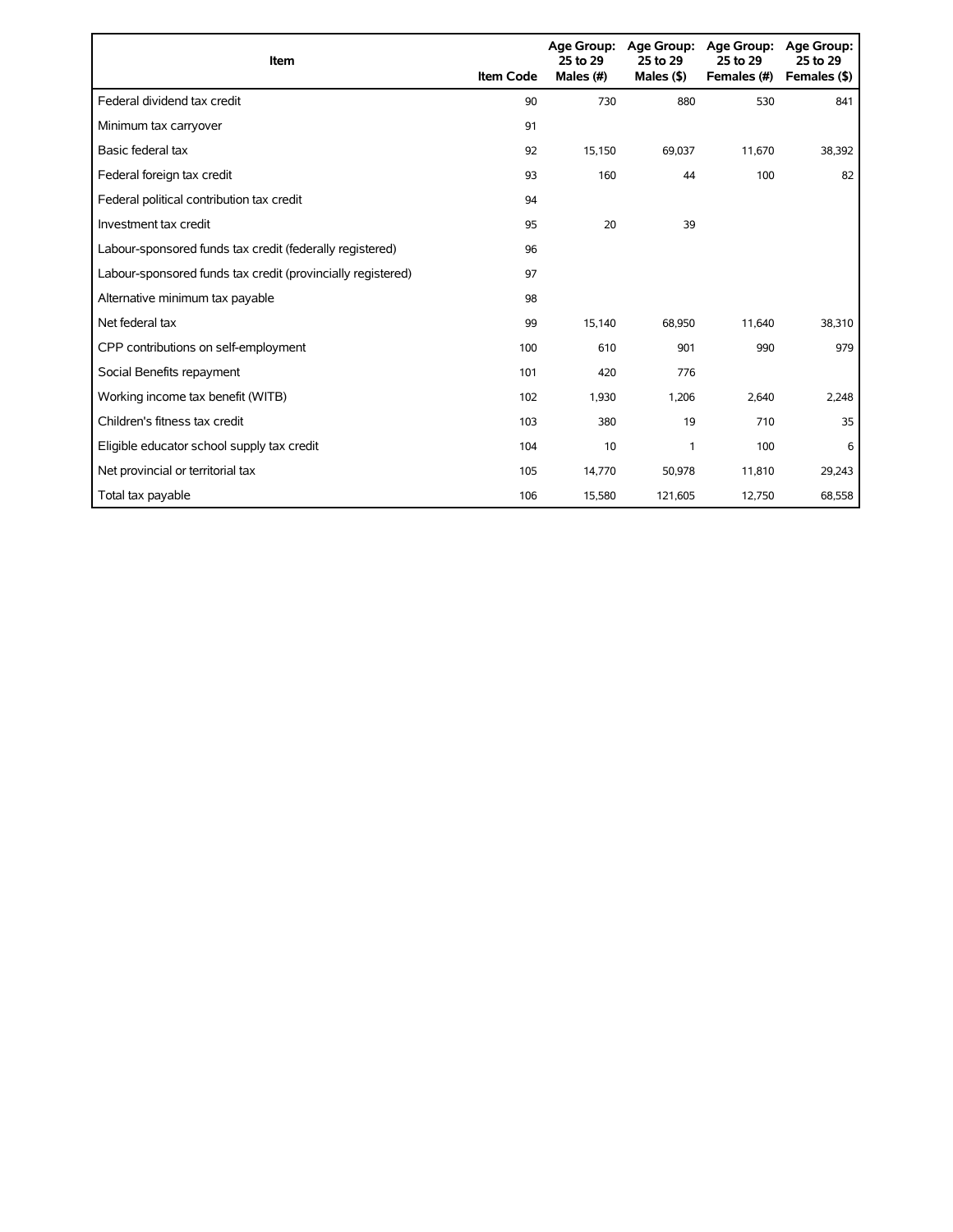| Item                                                                                          | Item<br>Code   | Age<br>Group:<br>30 to 34<br>Males (#) | Age<br>Group:<br>30 to 34<br>Males (\$) | Age<br>Group:<br>30 to 34<br>Females (#) | Age<br>Group:<br>30 to 34<br>Females (\$) |
|-----------------------------------------------------------------------------------------------|----------------|----------------------------------------|-----------------------------------------|------------------------------------------|-------------------------------------------|
| Number of taxable returns                                                                     | $\mathbf{1}$   | 16,890                                 |                                         | 14,970                                   |                                           |
| Number of non-taxable returns                                                                 | $\overline{2}$ | 3,430                                  |                                         | 6,340                                    |                                           |
| Total number of returns                                                                       | 3              | 20,320                                 |                                         | 21,310                                   |                                           |
| Employment income                                                                             | 4              | 17,850                                 | 813,576                                 | 16,980                                   | 598,367                                   |
| Commissions (from employment)                                                                 | 5              | 670                                    | 14,365                                  | 550                                      | 4,429                                     |
| Other employment income                                                                       | 6              | 1,610                                  | 8,021                                   | 1,300                                    | 4,274                                     |
| Old age security (OAS) pension                                                                | 7              |                                        |                                         |                                          |                                           |
| CPP or QPP benefits                                                                           | 8              | 80                                     | 612                                     | 150                                      | 1,018                                     |
| Other pensions and superannuation                                                             | 9              | 50                                     | 504                                     | 20                                       | 153                                       |
| Elected split-pension amount                                                                  | 10             |                                        |                                         | 30                                       | 210                                       |
| Universal child care benefit (UCCB)                                                           | 11             | 1,950                                  | 2,367                                   | 10,010                                   | 12,873                                    |
| Employment insurance and other benefits                                                       | 12             | 5,480                                  | 49,996                                  | 6,050                                    | 55,427                                    |
| Taxable amount of dividends from taxable Canadian corporations                                | 13             | 1,050                                  | 18,931                                  | 860                                      | 16,871                                    |
| Interest and other investment income                                                          | 14             | 990                                    | 550                                     | 920                                      | 457                                       |
| Net partnership income (limited or non-active partners only)                                  | 15             |                                        |                                         |                                          |                                           |
| Net rental income                                                                             | 16             | 510                                    | 373                                     | 400                                      | 413                                       |
| Taxable capital gains                                                                         | 17             | 520                                    | 4,984                                   | 400                                      | 2,370                                     |
| <b>RRSP</b> income                                                                            | 18             | 1,570                                  | 4,971                                   | 1,090                                    | 2,378                                     |
| Other income                                                                                  | 19             | 1,380                                  | 8,570                                   | 1,030                                    | 4,450                                     |
| Net business income                                                                           | 20             | 970                                    | 14,247                                  | 1,410                                    | 12,868                                    |
| Net professional income                                                                       | 21             | 120                                    | 4,101                                   | 230                                      | 5,190                                     |
| Net commission income                                                                         | 22             | 100                                    | 1,638                                   | 360                                      | 985                                       |
| Net farming income                                                                            | 23             | 80                                     | $-43$                                   | 30                                       | $-53$                                     |
| Net fishing income                                                                            | 24             | 110                                    | 4,899                                   | 20                                       | 436                                       |
| Workers' compensation benefits                                                                | 25             | 240                                    | 2,213                                   | 190                                      | 1,337                                     |
| Social assistance payments                                                                    | 26             | 1,240                                  | 7,857                                   | 1,680                                    | 13,520                                    |
| Net federal supplements                                                                       | 27             |                                        |                                         |                                          |                                           |
| Total income assessed                                                                         | 28             | 19,830                                 | 962,721                                 | 20,880                                   | 738,311                                   |
| Registered pension plan (RPP) deduction                                                       | 29             | 5,200                                  | 20,757                                  | 6,840                                    | 25,238                                    |
| RRSP/PRPP deduction                                                                           | 30             | 4,980                                  | 21,759                                  | 4,080                                    | 11,167                                    |
| Deduction for elected split-pension amount                                                    | 31             | 20                                     | 97                                      |                                          |                                           |
| Annual union, professional, or like dues                                                      | 32             | 4,500                                  | 3,935                                   | 6,320                                    | 4,110                                     |
| Child care expenses                                                                           | 33             | 1,450                                  | 7,620                                   | 5,170                                    | 24,441                                    |
| Business investment loss                                                                      | 34             |                                        |                                         |                                          |                                           |
| Moving expenses                                                                               | 35             | 190                                    | 944                                     | 130                                      | 608                                       |
| Support payments made                                                                         | 36             | 30                                     | 110                                     |                                          |                                           |
| Carrying charges and interest expenses                                                        | 37             | 250                                    | 382                                     | 190                                      | 281                                       |
| Deduction for CPP/QPP contributions on self-employment and other earnings                     | 38             | 870                                    | 806                                     | 1,190                                    | 649                                       |
| Deduction for provincial parental insurance plan (PPIP) premiums on self-employment<br>income | 39             |                                        |                                         |                                          |                                           |
| Exploration and development expenses                                                          | 40             |                                        |                                         |                                          |                                           |
| Other employment expenses                                                                     | 41             | 970                                    | 3,678                                   | 470                                      | 914                                       |
| Clergy residence deduction                                                                    | 42             | 50                                     | 566                                     |                                          |                                           |
| Other deductions                                                                              | 43             | 770                                    | 853                                     | 810                                      | 595                                       |
| Total deductions before adjustments                                                           | 44             | 12,040                                 | 61,571                                  | 13,410                                   | 68,135                                    |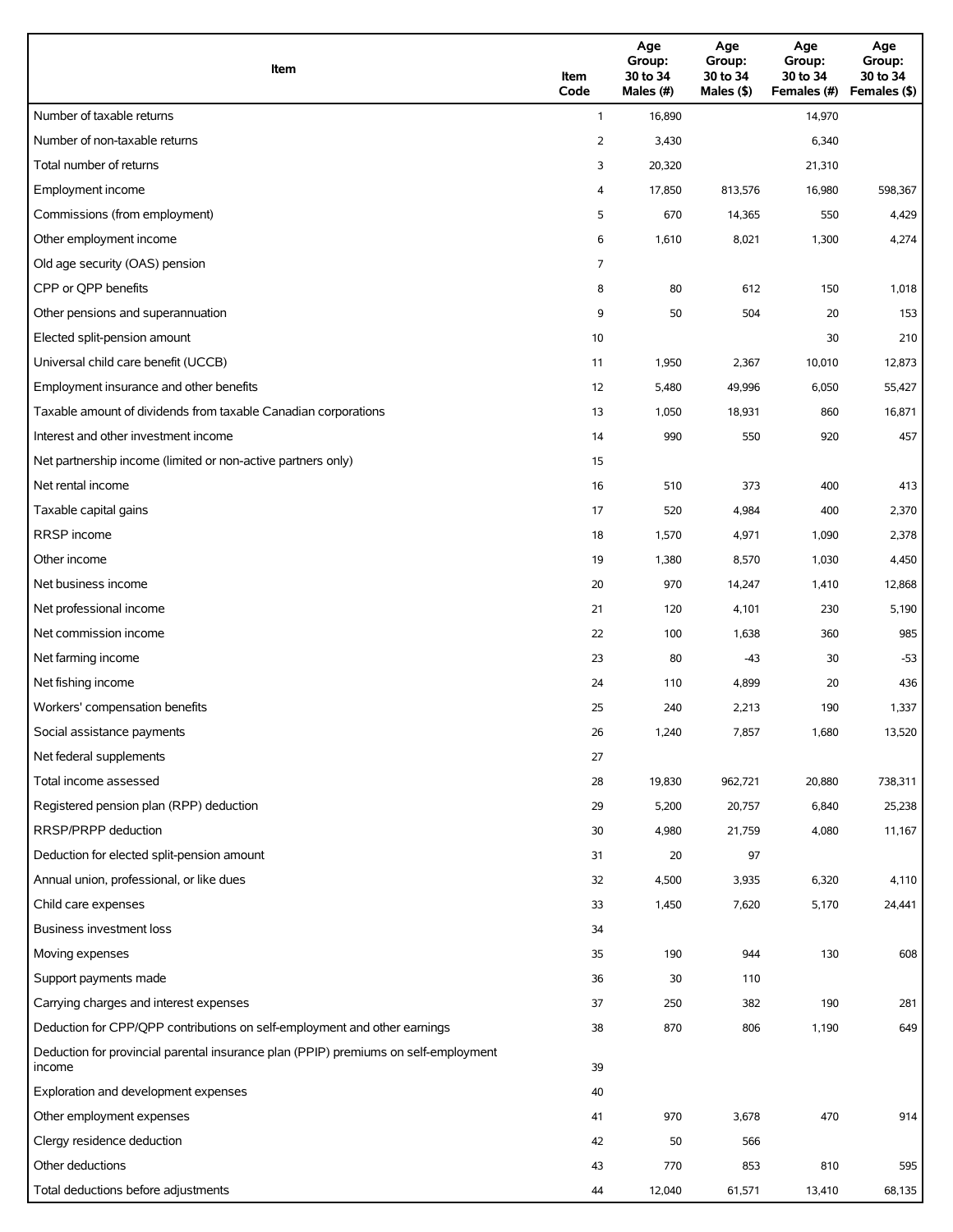| Item                                                                | <b>Item Code</b> | 30 to 34<br>Males (#) | Age Group: Age Group:<br>30 to 34<br>Males (\$) | <b>Age Group:</b><br>30 to 34<br>Females (#) | Age Group:<br>30 to 34<br>Females (\$) |
|---------------------------------------------------------------------|------------------|-----------------------|-------------------------------------------------|----------------------------------------------|----------------------------------------|
| Social benefits repayment                                           | 45               | 540                   | 1,103                                           | 20                                           | 36                                     |
| Net income                                                          | 46               | 19.790                | 900,548                                         | 20,820                                       | 670,365                                |
| Canadian Forces personnel and police deduction                      | 47               |                       |                                                 |                                              |                                        |
| Security options deductions                                         | 48               | 20                    | 169                                             |                                              |                                        |
| Other payments deduction                                            | 49               | 1,470                 | 10,074                                          | 1,850                                        | 14,874                                 |
| Non-capital losses of other years                                   | 50               | 10                    | 99                                              | 20                                           | 43                                     |
| Net capital losses of other years                                   | 51               | 60                    | 52                                              | 30                                           | 27                                     |
| Capital gains deduction                                             | 52               | 10                    | 783                                             |                                              |                                        |
| Northern residents deductions                                       | 53               | 30                    | 91                                              |                                              |                                        |
| <b>Additional deductions</b>                                        | 54               | 30                    | 76                                              |                                              |                                        |
| Farming/fishing losses of prior years                               | 55               |                       |                                                 |                                              |                                        |
| Total deductions from net income                                    | 56               | 1,640                 | 11,709                                          | 1,960                                        | 16,475                                 |
| Taxable income assessed                                             | 57               | 19.150                | 888,841                                         | 20,410                                       | 653,937                                |
| Basic personal amount                                               | 58               | 20,320                | 231,572                                         | 21,310                                       | 243,092                                |
| Age amount                                                          | 59               |                       |                                                 |                                              |                                        |
| Spouse or common-law partner amount                                 | 60               | 2,380                 | 18,965                                          | 720                                          | 5,820                                  |
| Amount for an eligible dependant                                    | 61               | 490                   | 5,302                                           | 3,460                                        | 38,158                                 |
| Family caregiver amount for children under 18 years of age          | 62               | 180                   | 457                                             | 290                                          | 726                                    |
| Amount for infirm dependants age 18 or older                        | 63               |                       |                                                 |                                              |                                        |
| CPP or QPP contributions through employment                         | 64               | 17,800                | 31,252                                          | 16,920                                       | 24,383                                 |
| CPP or QPP contributions on self-employment and other earnings      | 65               | 870                   | 806                                             | 1,190                                        | 649                                    |
| Employment insurance premiums                                       | 66               | 17,310                | 11,854                                          | 16,340                                       | 9,604                                  |
| PPIP premiums paid                                                  | 67               |                       |                                                 |                                              |                                        |
| PPIP premiums payable on employment income                          | 68               |                       |                                                 |                                              |                                        |
| PPIP premiums payable on self-employment income                     | 69               |                       |                                                 |                                              |                                        |
| Volunteer firefighters' amount/search and rescue volunteers' amount | 70               | 260                   | 780                                             | 20                                           | 72                                     |
| Canada employment amount                                            | 71               | 17,920                | 20,637                                          | 17,070                                       | 19,499                                 |
| Public transit amount                                               | 72               | 230                   | 114                                             | 200                                          | 93                                     |
| Children's arts amount                                              | 73               | 390                   | 94                                              | 480                                          | 111                                    |
| Home accessibility expenses                                         | 74               |                       |                                                 |                                              |                                        |
| Home buyers' amount                                                 | 75               | 430                   | 1,978                                           | 320                                          | 1,482                                  |
| Pension income amount                                               | 76               | 50                    | 92                                              | 50                                           | 96                                     |
| Caregiver amount                                                    | 77               | 90                    | 457                                             | 40                                           | 233                                    |
| Disability amount                                                   | 78               | 360                   | 2,833                                           | 260                                          | 2,096                                  |
| Disability amount transferred from a dependant                      | 79               | 230                   | 2,853                                           | 370                                          | 4,748                                  |
| Interest paid on student loans                                      | 80               | 1,810                 | 1,315                                           | 3,300                                        | 2,683                                  |
| Tuition, education, and textbook amounts                            | 81               | 1,390                 | 8,854                                           | 1,800                                        | 9,711                                  |
| Tuition, education, and textbook amounts transferred from a child   | 82               |                       |                                                 | 10                                           | 38                                     |
| Amounts transferred from spouse or common-law partner               | 83               | 200                   | 827                                             | 100                                          | 460                                    |
| Medical expenses                                                    | 84               | 2,180                 | 2,893                                           | 4,450                                        | 5,828                                  |
| Total tax credits on personal amounts                               | 85               | 20,320                | 51,595                                          | 21,310                                       | 55,444                                 |
| Allowable charitable donations and government gifts                 | 86               | 2,650                 | 2,231                                           | 2,650                                        | 1,425                                  |
| Eligible cultural and ecological gifts                              | 87               |                       |                                                 |                                              |                                        |
| Total tax credit on donations and gifts                             | 88               | 2,600                 | 605                                             | 2,590                                        | 373                                    |
| Total federal non-refundable tax credits                            | 89               | 20,320                | 52,199                                          | 21,310                                       | 55,817                                 |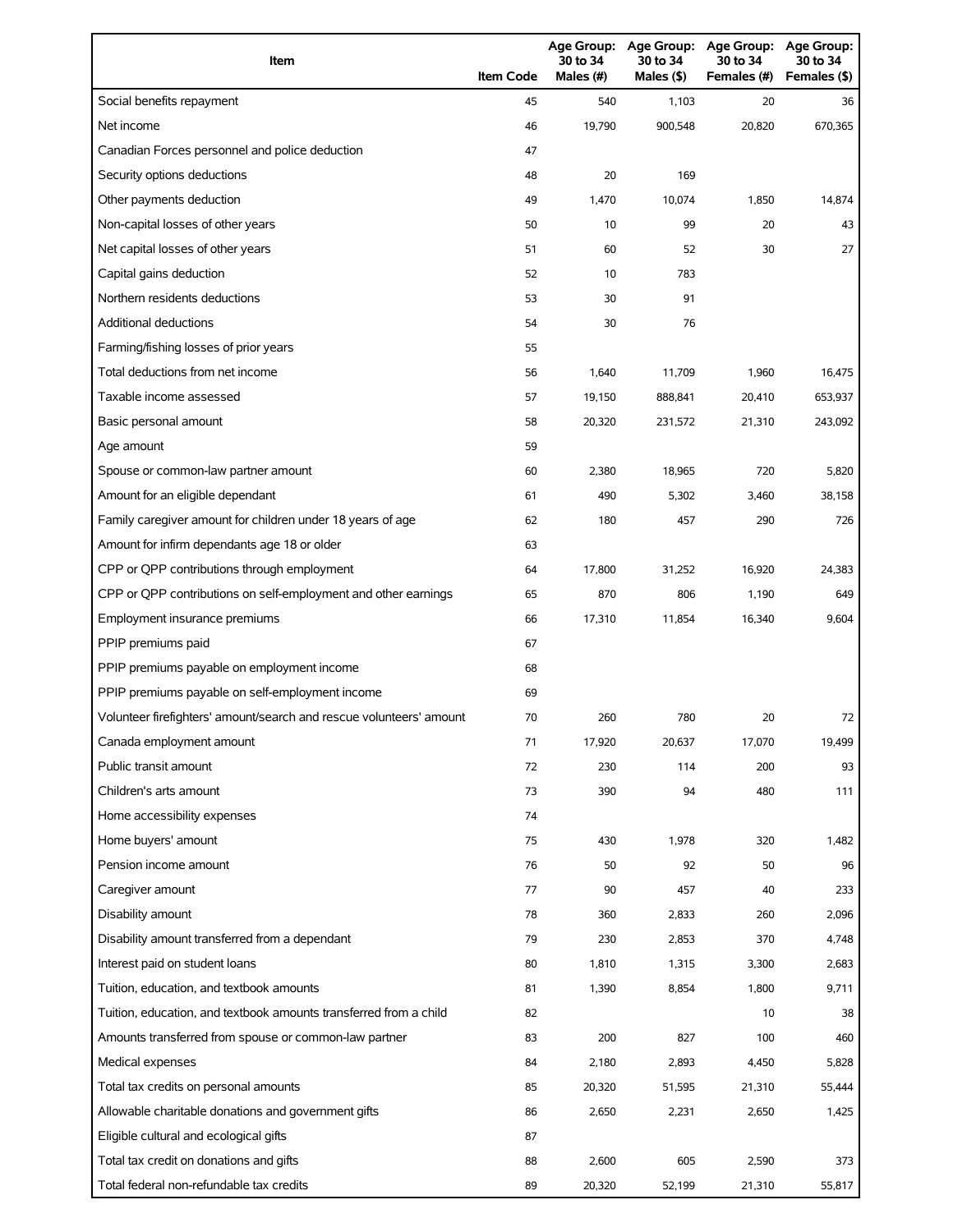| Item                                                        | <b>Item Code</b> | 30 to 34<br>Males (#) | Age Group: Age Group:<br>30 to 34<br>Males $(§)$ | Age Group:<br>30 to 34<br>Females (#) | Age Group:<br>30 to 34<br>Females (\$) |
|-------------------------------------------------------------|------------------|-----------------------|--------------------------------------------------|---------------------------------------|----------------------------------------|
| Federal dividend tax credit                                 | 90               | 1,040                 | 2,075                                            | 830                                   | 1,819                                  |
| Minimum tax carryover                                       | 91               |                       |                                                  |                                       |                                        |
| Basic federal tax                                           | 92               | 16.540                | 99,778                                           | 14,000                                | 57,107                                 |
| Federal foreign tax credit                                  | 93               | 230                   | 700                                              | 150                                   | 134                                    |
| Federal political contribution tax credit                   | 94               | 50                    | 6                                                | 20                                    |                                        |
| Investment tax credit                                       | 95               | 50                    | 70                                               |                                       |                                        |
| Labour-sponsored funds tax credit (federally registered)    | 96               |                       |                                                  |                                       |                                        |
| Labour-sponsored funds tax credit (provincially registered) | 97               |                       |                                                  |                                       |                                        |
| Alternative minimum tax payable                             | 98               |                       |                                                  |                                       |                                        |
| Net federal tax                                             | 99               | 16,530                | 99,009                                           | 13,980                                | 56,976                                 |
| CPP contributions on self-employment                        | 100              | 870                   | 1,613                                            | 1,190                                 | 1,299                                  |
| Social Benefits repayment                                   | 101              | 540                   | 1,103                                            | 20                                    | 36                                     |
| Working income tax benefit (WITB)                           | 102              | 1,290                 | 870                                              | 2,180                                 | 1,982                                  |
| Children's fitness tax credit                               | 103              | 1,730                 | 109                                              | 2,520                                 | 160                                    |
| Eligible educator school supply tax credit                  | 104              | 30                    | 1                                                | 170                                   | 10                                     |
| Net provincial or territorial tax                           | 105              | 16,210                | 73,243                                           | 14,020                                | 42,910                                 |
| Total tax payable                                           | 106              | 16,890                | 174,968                                          | 14,970                                | 101,236                                |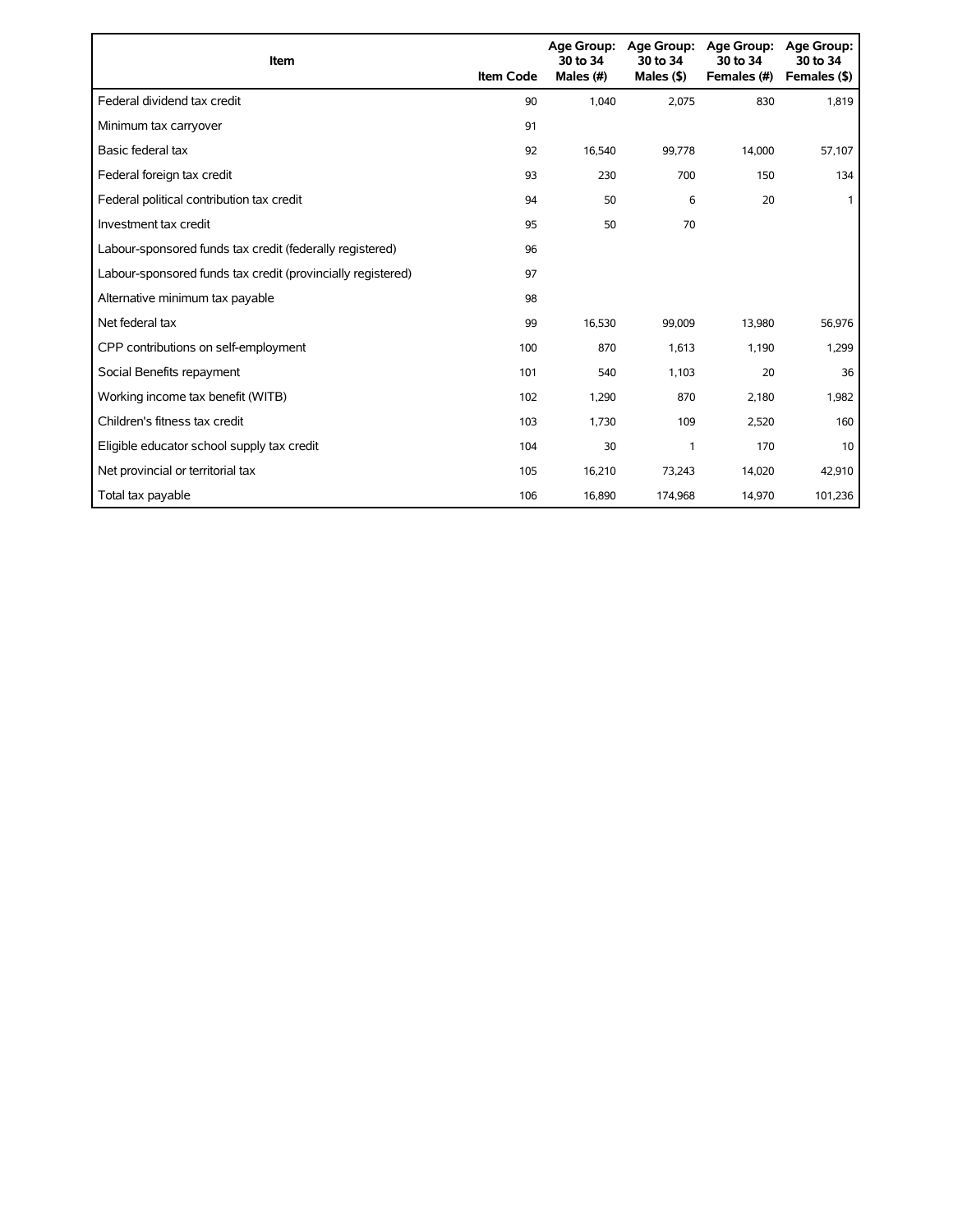| Item                                                                                          | Item<br>Code | Age<br>Group:<br>35 to 39<br>Males (#) | Age<br>Group:<br>35 to 39<br>Males (\$) | Age<br>Group:<br>35 to 39<br>Females (#) | Age<br>Group:<br>35 to 39<br>Females (\$) |
|-----------------------------------------------------------------------------------------------|--------------|----------------------------------------|-----------------------------------------|------------------------------------------|-------------------------------------------|
| Number of taxable returns                                                                     | $\mathbf{1}$ | 17,920                                 |                                         | 16,490                                   |                                           |
| Number of non-taxable returns                                                                 | 2            | 3,170                                  |                                         | 6,020                                    |                                           |
| Total number of returns                                                                       | 3            | 21,080                                 |                                         | 22,510                                   |                                           |
| Employment income                                                                             | 4            | 18,210                                 | 954,960                                 | 18,180                                   | 739,147                                   |
| Commissions (from employment)                                                                 | 5            | 660                                    | 16,318                                  | 560                                      | 7,082                                     |
| Other employment income                                                                       | 6            | 1,980                                  | 11,963                                  | 1,470                                    | 5,265                                     |
| Old age security (OAS) pension                                                                | 7            |                                        |                                         |                                          |                                           |
| CPP or QPP benefits                                                                           | 8            | 170                                    | 1,404                                   | 280                                      | 2,014                                     |
| Other pensions and superannuation                                                             | 9            | 100                                    | 1,328                                   | 50                                       | 387                                       |
| Elected split-pension amount                                                                  | 10           |                                        |                                         | 90                                       | 660                                       |
| Universal child care benefit (UCCB)                                                           | 11           | 3,160                                  | 3,575                                   | 11,700                                   | 12,610                                    |
| Employment insurance and other benefits                                                       | 12           | 5,070                                  | 47,511                                  | 4,700                                    | 38,061                                    |
| Taxable amount of dividends from taxable Canadian corporations                                | 13           | 1,330                                  | 27,800                                  | 1,240                                    | 27,523                                    |
| Interest and other investment income                                                          | 14           | 1,230                                  | 928                                     | 1,270                                    | 935                                       |
| Net partnership income (limited or non-active partners only)                                  | 15           |                                        |                                         |                                          |                                           |
| Net rental income                                                                             | 16           | 590                                    | 8                                       | 450                                      | 99                                        |
| Taxable capital gains                                                                         | 17           | 660                                    | 3,688                                   | 610                                      | 2,719                                     |
| <b>RRSP</b> income                                                                            | 18           | 2,260                                  | 8,140                                   | 1,830                                    | 4,294                                     |
| Other income                                                                                  | 19           | 1,350                                  | 8,014                                   | 1,140                                    | 5,323                                     |
| Net business income                                                                           | 20           | 1,170                                  | 16,992                                  | 1,620                                    | 15,372                                    |
| Net professional income                                                                       | 21           | 150                                    | 4,718                                   | 240                                      | 5,954                                     |
| Net commission income                                                                         | 22           | 100                                    | 2,885                                   | 340                                      | 1,318                                     |
| Net farming income                                                                            | 23           | 100                                    | $-190$                                  | 30                                       | 18                                        |
| Net fishing income                                                                            | 24           | 160                                    | 7,331                                   | 40                                       | 264                                       |
| Workers' compensation benefits                                                                | 25           | 320                                    | 2,905                                   | 250                                      | 2,374                                     |
| Social assistance payments                                                                    | 26           | 1,290                                  | 8,574                                   | 1,530                                    | 12,489                                    |
| Net federal supplements                                                                       | 27           |                                        |                                         |                                          |                                           |
| Total income assessed                                                                         | 28           | 20,630                                 | 1,128,930                               | 22,180                                   | 884,594                                   |
| Registered pension plan (RPP) deduction                                                       | 29           | 6,080                                  | 27,450                                  | 7,940                                    | 33,472                                    |
| RRSP/PRPP deduction                                                                           | 30           | 5,830                                  | 28,652                                  | 5,040                                    | 16,714                                    |
| Deduction for elected split-pension amount                                                    | 31           | 40                                     | 226                                     |                                          |                                           |
| Annual union, professional, or like dues                                                      | 32           | 4,940                                  | 4,587                                   | 6,720                                    | 4,657                                     |
| Child care expenses                                                                           | 33           | 2,250                                  | 12,914                                  | 5,630                                    | 28,447                                    |
| <b>Business investment loss</b>                                                               | 34           |                                        |                                         |                                          |                                           |
| Moving expenses                                                                               | 35           | 130                                    | 716                                     | 70                                       | 370                                       |
| Support payments made                                                                         | 36           | 50                                     | 255                                     |                                          |                                           |
| Carrying charges and interest expenses                                                        | 37           | 360                                    | 540                                     | 280                                      | 488                                       |
| Deduction for CPP/QPP contributions on self-employment and other earnings                     | 38           | 1,000                                  | 1,003                                   | 1,350                                    | 764                                       |
| Deduction for provincial parental insurance plan (PPIP) premiums on self-employment<br>income | 39           |                                        |                                         |                                          |                                           |
| Exploration and development expenses                                                          | 40           |                                        |                                         |                                          |                                           |
| Other employment expenses                                                                     | 41           | 1,320                                  | 5,843                                   | 610                                      | 1,625                                     |
| Clergy residence deduction                                                                    | 42           | 70                                     | 859                                     |                                          |                                           |
| Other deductions                                                                              | 43           | 770                                    | 909                                     |                                          |                                           |
| Total deductions before adjustments                                                           | 44           | 13,640                                 | 84,082                                  | 14,690                                   | 87,311                                    |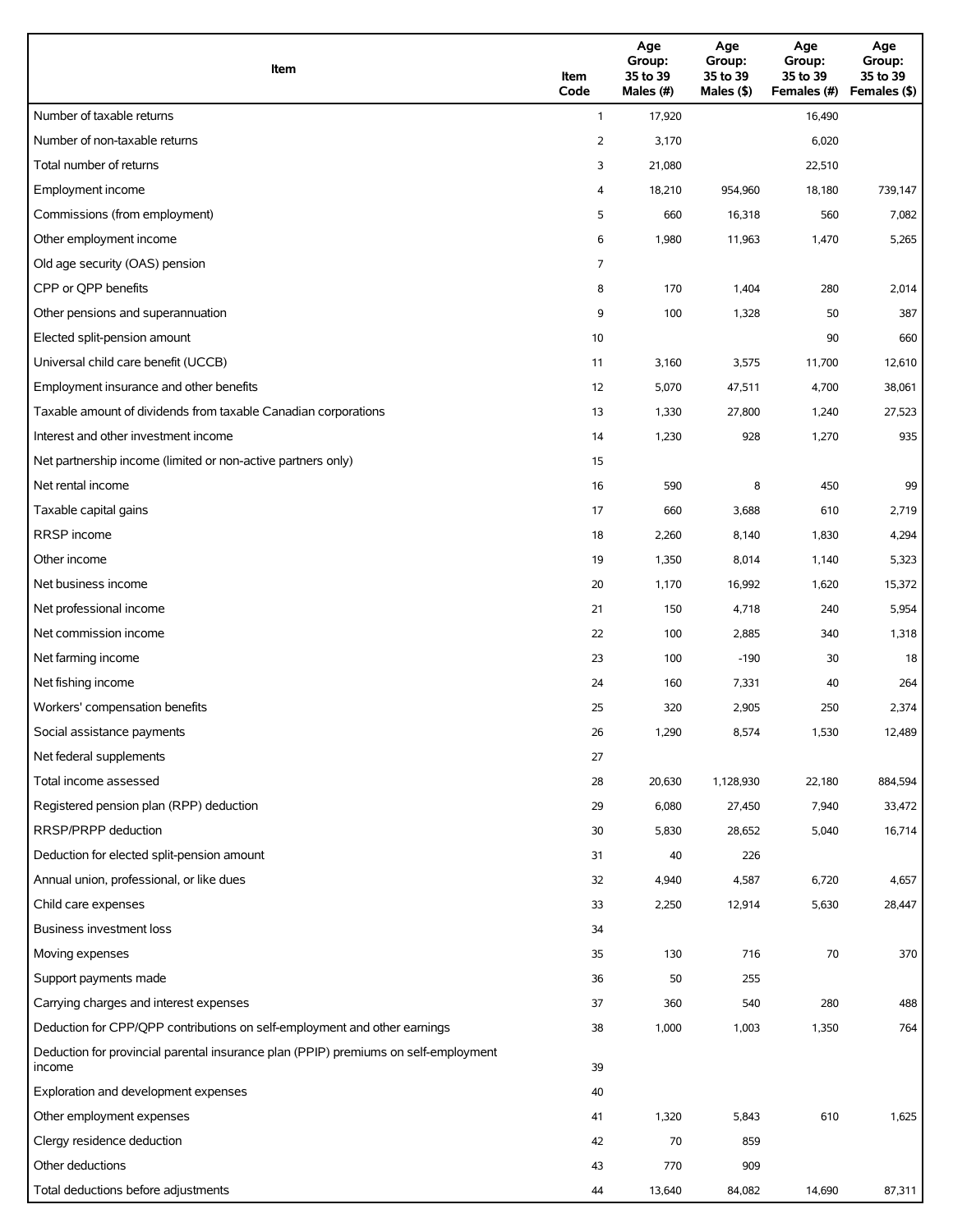| Item                                                                | <b>Item Code</b> | 35 to 39<br>Males (#) | Age Group: Age Group:<br>35 to 39<br>Males (\$) | <b>Age Group:</b><br>35 to 39<br>Females (#) | Age Group:<br>35 to 39<br>Females (\$) |
|---------------------------------------------------------------------|------------------|-----------------------|-------------------------------------------------|----------------------------------------------|----------------------------------------|
| Social benefits repayment                                           | 45               | 540                   | 1,138                                           | 30                                           | 46                                     |
| Net income                                                          | 46               | 20.580                | 1,044,034                                       | 22,100                                       | 797,533                                |
| Canadian Forces personnel and police deduction                      | 47               | 10                    | 236                                             |                                              |                                        |
| Security options deductions                                         | 48               | 20                    | 34                                              |                                              |                                        |
| Other payments deduction                                            | 49               | 1,590                 | 11,490                                          | 1,760                                        | 14,863                                 |
| Non-capital losses of other years                                   | 50               | 20                    | 61                                              | 20                                           | 107                                    |
| Net capital losses of other years                                   | 51               | 80                    | 39                                              | 50                                           | 51                                     |
| Capital gains deduction                                             | 52               | 20                    | 2,072                                           | 20                                           | 1,668                                  |
| Northern residents deductions                                       | 53               | 30                    | 90                                              |                                              |                                        |
| <b>Additional deductions</b>                                        | 54               |                       |                                                 | 30                                           | 29                                     |
| Farming/fishing losses of prior years                               | 55               |                       |                                                 |                                              |                                        |
| Total deductions from net income                                    | 56               | 1,780                 | 14,419                                          | 1,890                                        | 16,836                                 |
| Taxable income assessed                                             | 57               | 19,890                | 1,029,653                                       | 21,670                                       | 780,731                                |
| Basic personal amount                                               | 58               | 21,080                | 240,205                                         | 22,510                                       | 256,803                                |
| Age amount                                                          | 59               |                       |                                                 |                                              |                                        |
| Spouse or common-law partner amount                                 | 60               | 2,730                 | 22,040                                          | 870                                          | 6,952                                  |
| Amount for an eligible dependant                                    | 61               | 740                   | 8,108                                           | 4,240                                        | 46,056                                 |
| Family caregiver amount for children under 18 years of age          | 62               | 390                   | 975                                             | 450                                          | 1,186                                  |
| Amount for infirm dependants age 18 or older                        | 63               |                       |                                                 |                                              |                                        |
| CPP or QPP contributions through employment                         | 64               | 18,170                | 34,501                                          | 18,140                                       | 28,865                                 |
| CPP or QPP contributions on self-employment and other earnings      | 65               | 1,000                 | 1,003                                           | 1,350                                        | 764                                    |
| Employment insurance premiums                                       | 66               | 17,520                | 12,784                                          | 17,510                                       | 11,227                                 |
| PPIP premiums paid                                                  | 67               |                       |                                                 |                                              |                                        |
| PPIP premiums payable on employment income                          | 68               |                       |                                                 |                                              |                                        |
| PPIP premiums payable on self-employment income                     | 69               |                       |                                                 |                                              |                                        |
| Volunteer firefighters' amount/search and rescue volunteers' amount | 70               | 330                   | 993                                             | 30                                           | 90                                     |
| Canada employment amount                                            | 71               | 18,330                | 21,107                                          | 18,260                                       | 20,959                                 |
| Public transit amount                                               | 72               | 150                   | 80                                              | 180                                          | 97                                     |
| Children's arts amount                                              | 73               | 890                   | 237                                             | 1,050                                        | 283                                    |
| Home accessibility expenses                                         | 74               |                       |                                                 |                                              |                                        |
| Home buyers' amount                                                 | 75               | 240                   | 1,113                                           | 180                                          | 809                                    |
| Pension income amount                                               | 76               | 110                   | 202                                             | 130                                          | 246                                    |
| Caregiver amount                                                    | 77               | 170                   | 917                                             | 110                                          | 558                                    |
| Disability amount                                                   | 78               | 440                   | 3,473                                           | 370                                          | 2,927                                  |
| Disability amount transferred from a dependant                      | 79               | 490                   | 6,258                                           | 630                                          | 7,808                                  |
| Interest paid on student loans                                      | 80               | 1,110                 | 677                                             | 2,070                                        | 1,371                                  |
| Tuition, education, and textbook amounts                            | 81               | 790                   | 3,716                                           | 1,310                                        | 5,299                                  |
| Tuition, education, and textbook amounts transferred from a child   | 82               | 60                    | 256                                             | 130                                          | 532                                    |
| Amounts transferred from spouse or common-law partner               | 83               | 230                   | 1,002                                           | 100                                          | 577                                    |
| Medical expenses                                                    | 84               | 2,920                 | 4,540                                           | 5,420                                        | 8,340                                  |
| Total tax credits on personal amounts                               | 85               | 21,080                | 54,639                                          | 22,510                                       | 60,272                                 |
| Allowable charitable donations and government gifts                 | 86               | 3,480                 | 3,417                                           | 3,600                                        | 2,181                                  |
| Eligible cultural and ecological gifts                              | 87               |                       |                                                 |                                              |                                        |
| Total tax credit on donations and gifts                             | 88               | 3,440                 | 939                                             | 3,540                                        | 576                                    |
| Total federal non-refundable tax credits                            | 89               | 21,080                | 55,578                                          | 22,510                                       | 60,847                                 |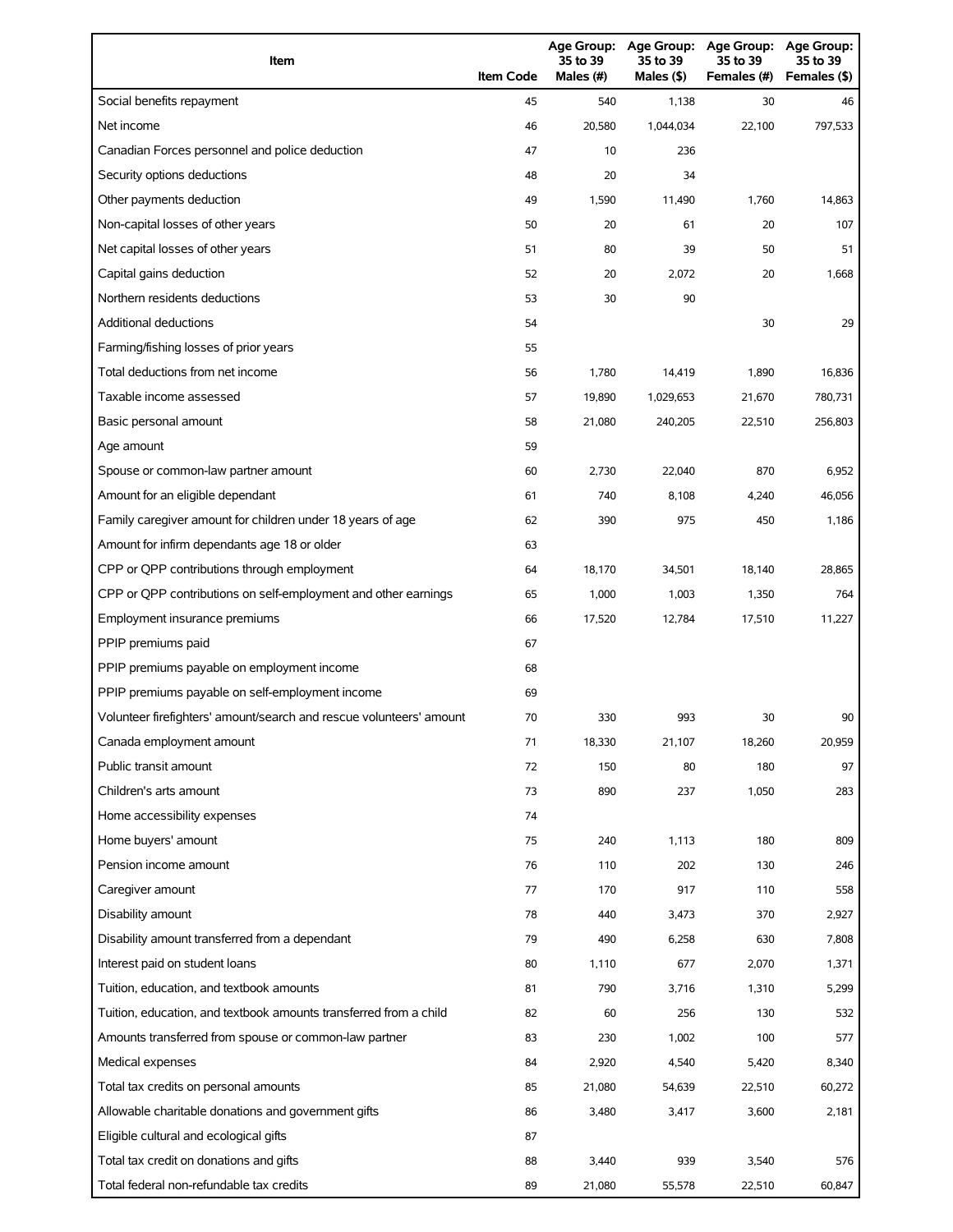| Item                                                        | <b>Item Code</b> | 35 to 39<br>Males (#) | Age Group: Age Group:<br>35 to 39<br>Males $(§)$ | Age Group:<br>35 to 39<br>Females (#) | Age Group:<br>35 to 39<br>Females (\$) |
|-------------------------------------------------------------|------------------|-----------------------|--------------------------------------------------|---------------------------------------|----------------------------------------|
| Federal dividend tax credit                                 | 90               | 1,320                 | 3,132                                            | 1,200                                 | 3,084                                  |
| Minimum tax carryover                                       | 91               |                       |                                                  | 10                                    | 52                                     |
| Basic federal tax                                           | 92               | 17,570                | 123,631                                          | 15,530                                | 73,668                                 |
| Federal foreign tax credit                                  | 93               | 300                   | 527                                              | 210                                   | 98                                     |
| Federal political contribution tax credit                   | 94               | 70                    | 9                                                | 20                                    | 2                                      |
| Investment tax credit                                       | 95               | 70                    | 117                                              |                                       |                                        |
| Labour-sponsored funds tax credit (federally registered)    | 96               |                       |                                                  |                                       |                                        |
| Labour-sponsored funds tax credit (provincially registered) | 97               |                       |                                                  |                                       |                                        |
| Alternative minimum tax payable                             | 98               |                       |                                                  | 20                                    | 112                                    |
| Net federal tax                                             | 99               | 17,550                | 122,980                                          | 15,510                                | 73,570                                 |
| CPP contributions on self-employment                        | 100              | 1,000                 | 2,006                                            | 1,350                                 | 1,528                                  |
| Social Benefits repayment                                   | 101              | 540                   | 1,138                                            | 30                                    | 46                                     |
| Working income tax benefit (WITB)                           | 102              | 1,030                 | 756                                              | 2,190                                 | 1,996                                  |
| Children's fitness tax credit                               | 103              | 3,590                 | 296                                              | 4,150                                 | 328                                    |
| Eligible educator school supply tax credit                  | 104              | 30                    | 2                                                | 200                                   | 11                                     |
| Net provincial or territorial tax                           | 105              | 17,270                | 90,448                                           | 15,430                                | 55,173                                 |
| Total tax payable                                           | 106              | 17,920                | 216,571                                          | 16,490                                | 130,329                                |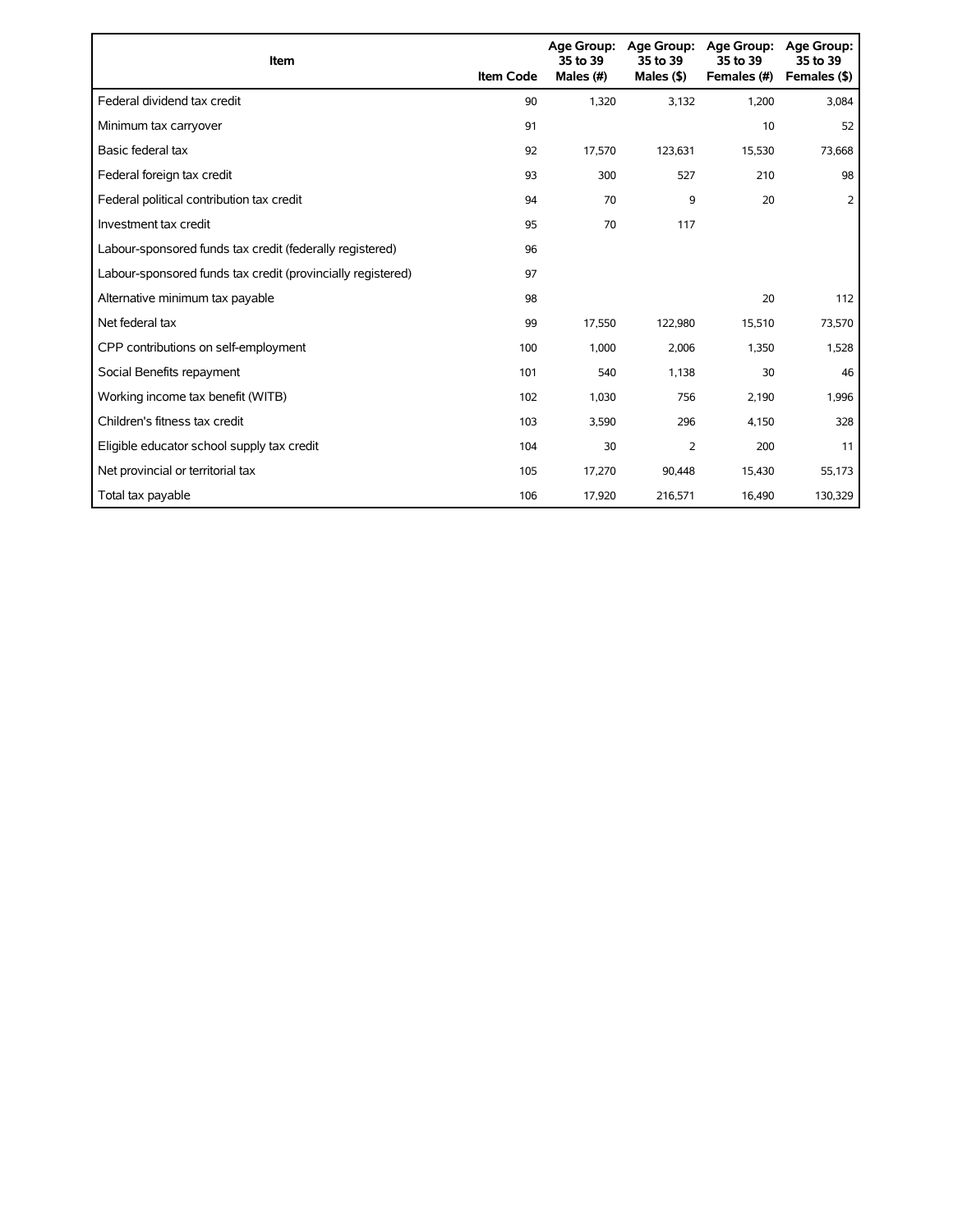| Item                                                                                          | Item<br>Code   | Age<br>Group:<br>40 to 44<br>Males (#) | Age<br>Group:<br>40 to 44<br>Males (\$) | Age<br>Group:<br>40 to 44<br>Females (#) | Age<br>Group:<br>40 to 44<br>Females (\$) |
|-----------------------------------------------------------------------------------------------|----------------|----------------------------------------|-----------------------------------------|------------------------------------------|-------------------------------------------|
| Number of taxable returns                                                                     | $\mathbf{1}$   | 19,520                                 |                                         | 18,480                                   |                                           |
| Number of non-taxable returns                                                                 | $\overline{2}$ | 3,300                                  |                                         | 5,640                                    |                                           |
| Total number of returns                                                                       | 3              | 22,810                                 |                                         | 24,120                                   |                                           |
| Employment income                                                                             | 4              | 19,390                                 | 1,079,537                               | 19,640                                   | 851,223                                   |
| Commissions (from employment)                                                                 | 5              | 690                                    | 23,127                                  | 520                                      | 6,800                                     |
| Other employment income                                                                       | 6              | 2,200                                  | 12,407                                  | 1,600                                    | 7,716                                     |
| Old age security (OAS) pension                                                                | 7              |                                        |                                         |                                          |                                           |
| CPP or QPP benefits                                                                           | 8              | 380                                    | 3,228                                   | 700                                      | 5,043                                     |
| Other pensions and superannuation                                                             | 9              | 180                                    | 3,219                                   | 110                                      | 1,133                                     |
| Elected split-pension amount                                                                  | 10             | 30                                     | 111                                     | 180                                      | 1,725                                     |
| Universal child care benefit (UCCB)                                                           | 11             | 3,800                                  | 3,404                                   | 11,270                                   | 8,719                                     |
| Employment insurance and other benefits                                                       | 12             | 5,250                                  | 51,251                                  | 4,300                                    | 30,031                                    |
| Taxable amount of dividends from taxable Canadian corporations                                | 13             | 1,820                                  | 43,029                                  | 1,640                                    | 34,462                                    |
| Interest and other investment income                                                          | 14             | 1,610                                  | 1,861                                   | 1,770                                    | 1,986                                     |
| Net partnership income (limited or non-active partners only)                                  | 15             |                                        |                                         |                                          |                                           |
| Net rental income                                                                             | 16             | 680                                    | 597                                     | 570                                      | 669                                       |
| Taxable capital gains                                                                         | 17             | 860                                    | 4,859                                   | 830                                      | 2,744                                     |
| <b>RRSP</b> income                                                                            | 18             | 2,640                                  | 10,482                                  | 2,220                                    | 7,222                                     |
| Other income                                                                                  | 19             | 1,650                                  | 13,204                                  | 1,380                                    | 7,440                                     |
| Net business income                                                                           | 20             | 1,450                                  | 23,417                                  | 1,680                                    | 17,810                                    |
| Net professional income                                                                       | 21             | 150                                    | 5,684                                   | 250                                      | 6,595                                     |
| Net commission income                                                                         | 22             | 100                                    | 2,213                                   | 310                                      | 2,114                                     |
| Net farming income                                                                            | 23             | 110                                    | 108                                     | 30                                       | $-40$                                     |
| Net fishing income                                                                            | 24             | 240                                    | 11,735                                  | 30                                       | 528                                       |
| Workers' compensation benefits                                                                | 25             | 390                                    | 4,925                                   | 340                                      | 3,333                                     |
| Social assistance payments                                                                    | 26             | 1,330                                  | 9,208                                   | 1,430                                    | 10,912                                    |
| Net federal supplements                                                                       | 27             |                                        |                                         |                                          |                                           |
| Total income assessed                                                                         | 28             | 22,380                                 | 1,307,660                               | 23,710                                   | 1,010,036                                 |
| Registered pension plan (RPP) deduction                                                       | 29             | 6,620                                  | 30,287                                  | 8,860                                    | 39,386                                    |
| RRSP/PRPP deduction                                                                           | 30             | 6,690                                  | 40,086                                  | 5,640                                    | 22,477                                    |
| Deduction for elected split-pension amount                                                    | 31             | 80                                     | 684                                     |                                          |                                           |
| Annual union, professional, or like dues                                                      | 32             | 5,450                                  | 5,041                                   | 7,380                                    | 5,236                                     |
| Child care expenses                                                                           | 33             | 2,030                                  | 9,799                                   | 3,840                                    | 15,382                                    |
| Business investment loss                                                                      | 34             |                                        |                                         |                                          |                                           |
| Moving expenses                                                                               | 35             | 100                                    | 773                                     | 60                                       | 340                                       |
| Support payments made                                                                         | 36             | 110                                    | 1,337                                   |                                          |                                           |
| Carrying charges and interest expenses                                                        | 37             | 620                                    | 1,484                                   | 470                                      | 1,067                                     |
| Deduction for CPP/QPP contributions on self-employment and other earnings                     | 38             | 1,230                                  | 1,302                                   | 1,400                                    | 882                                       |
| Deduction for provincial parental insurance plan (PPIP) premiums on self-employment<br>income | 39             |                                        |                                         |                                          |                                           |
| Exploration and development expenses                                                          | 40             |                                        |                                         |                                          |                                           |
| Other employment expenses                                                                     | 41             | 1,680                                  | 7,872                                   | 770                                      | 2,156                                     |
| Clergy residence deduction                                                                    | 42             | 60                                     | 755                                     | 10                                       | 162                                       |
| Other deductions                                                                              | 43             | 810                                    | 1,120                                   | 740                                      | 624                                       |
| Total deductions before adjustments                                                           | 44             | 15,050                                 | 100,681                                 | 15,450                                   | 87,987                                    |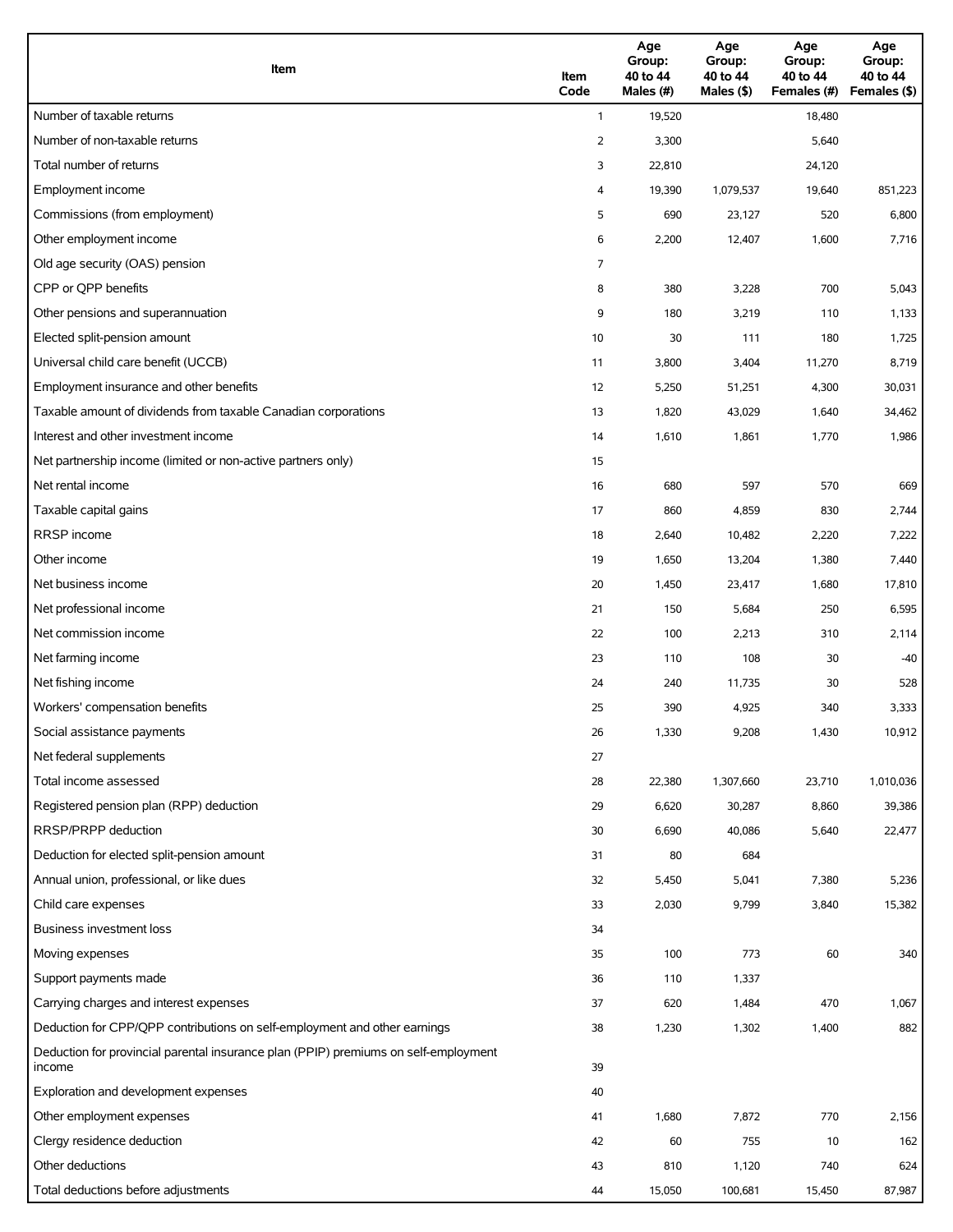| Item                                                                | <b>Item Code</b> | 40 to 44<br>Males (#) | 40 to 44<br>Males (\$) | Age Group: Age Group: Age Group:<br>40 to 44<br>Females (#) | Age Group:<br>40 to 44<br>Females (\$) |
|---------------------------------------------------------------------|------------------|-----------------------|------------------------|-------------------------------------------------------------|----------------------------------------|
| Social benefits repayment                                           | 45               | 620                   | 1,376                  | 30                                                          | 52                                     |
| Net income                                                          | 46               | 22,320                | 1,206,553              | 23,650                                                      | 922,283                                |
| Canadian Forces personnel and police deduction                      | 47               | 10                    | 285                    |                                                             |                                        |
| Security options deductions                                         | 48               | 30                    | 602                    |                                                             |                                        |
| Other payments deduction                                            | 49               | 1,700                 | 14,133                 | 1,760                                                       | 14,244                                 |
| Non-capital losses of other years                                   | 50               | 20                    | 173                    | 30                                                          | 298                                    |
| Net capital losses of other years                                   | 51               | 140                   | 261                    | 100                                                         | 108                                    |
| Capital gains deduction                                             | 52               |                       |                        | 20                                                          | 947                                    |
| Northern residents deductions                                       | 53               | 30                    | 86                     |                                                             |                                        |
| <b>Additional deductions</b>                                        | 54               | 30                    | 466                    | 30                                                          | 345                                    |
| Farming/fishing losses of prior years                               | 55               |                       |                        |                                                             |                                        |
| Total deductions from net income                                    | 56               | 1,990                 | 18,035                 | 1,940                                                       | 16,009                                 |
| Taxable income assessed                                             | 57               | 21,540                | 1,188,567              | 23,120                                                      | 906,280                                |
| Basic personal amount                                               | 58               | 22,810                | 260,190                | 24,120                                                      | 275,472                                |
| Age amount                                                          | 59               |                       |                        |                                                             |                                        |
| Spouse or common-law partner amount                                 | 60               | 2,640                 | 21,263                 | 980                                                         | 7,883                                  |
| Amount for an eligible dependant                                    | 61               | 1,000                 | 10,543                 | 3,920                                                       | 41,588                                 |
| Family caregiver amount for children under 18 years of age          | 62               | 470                   | 1,170                  | 430                                                         | 1,061                                  |
| Amount for infirm dependants age 18 or older                        | 63               | 20                    | 127                    | 30                                                          | 131                                    |
| CPP or QPP contributions through employment                         | 64               | 19,340                | 37,626                 | 19,570                                                      | 32,416                                 |
| CPP or QPP contributions on self-employment and other earnings      | 65               | 1,230                 | 1,302                  | 1,400                                                       | 882                                    |
| Employment insurance premiums                                       | 66               | 18,440                | 13,723                 | 18,880                                                      | 12,550                                 |
| PPIP premiums paid                                                  | 67               |                       |                        |                                                             |                                        |
| PPIP premiums payable on employment income                          | 68               |                       |                        |                                                             |                                        |
| PPIP premiums payable on self-employment income                     | 69               |                       |                        |                                                             |                                        |
| Volunteer firefighters' amount/search and rescue volunteers' amount | 70               | 390                   | 1,158                  | 30                                                          | 99                                     |
| Canada employment amount                                            | 71               | 19,560                | 22,542                 | 19,790                                                      | 22,744                                 |
| Public transit amount                                               | 72               | 160                   | 81                     | 170                                                         | 133                                    |
| Children's arts amount                                              | 73               | 1,310                 | 383                    | 1,200                                                       | 347                                    |
| Home accessibility expenses                                         | 74               |                       |                        |                                                             |                                        |
| Home buyers' amount                                                 | 75               | 180                   | 811                    | 150                                                         | 671                                    |
| Pension income amount                                               | 76               | 190                   | 370                    | 290                                                         | 555                                    |
| Caregiver amount                                                    | 77               | 330                   | 1,782                  | 230                                                         | 1,176                                  |
| Disability amount                                                   | 78               | 530                   | 4,182                  | 570                                                         | 4,567                                  |
| Disability amount transferred from a dependant                      | 79               | 660                   | 8,264                  | 680                                                         | 7,989                                  |
| Interest paid on student loans                                      | 80               | 510                   | 254                    | 910                                                         | 495                                    |
| Tuition, education, and textbook amounts                            | 81               | 520                   | 2,043                  | 1,050                                                       | 4,194                                  |
| Tuition, education, and textbook amounts transferred from a child   | 82               | 410                   | 1,857                  | 640                                                         | 2,974                                  |
| Amounts transferred from spouse or common-law partner               | 83               | 270                   | 1,337                  | 180                                                         | 1,085                                  |
| Medical expenses                                                    | 84               | 3,660                 | 6,269                  | 6,570                                                       | 11,473                                 |
| Total tax credits on personal amounts                               | 85               | 22,810                | 59,610                 | 24,120                                                      | 64,577                                 |
| Allowable charitable donations and government gifts                 | 86               | 4,260                 | 4,228                  | 4,210                                                       | 2,697                                  |
| Eligible cultural and ecological gifts                              | 87               |                       |                        |                                                             |                                        |
| Total tax credit on donations and gifts                             | 88               | 4,200                 | 1,163                  | 4,150                                                       | 714                                    |
| Total federal non-refundable tax credits                            | 89               | 22,810                | 60,772                 | 24,120                                                      | 65,291                                 |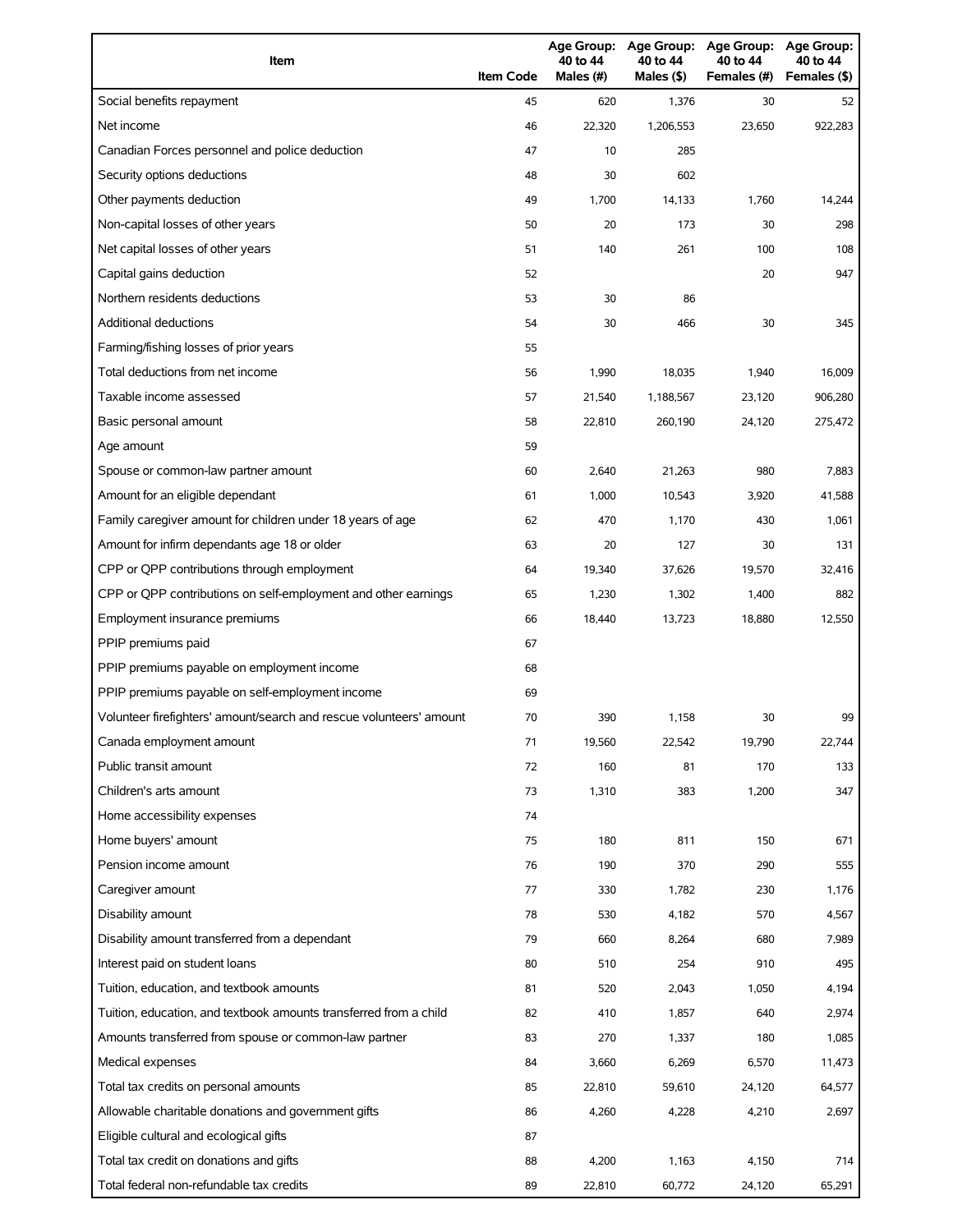| Item                                                        | <b>Item Code</b> | 40 to 44<br>Males (#) | Age Group: Age Group:<br>40 to 44<br>Males $($ \$) | <b>Age Group:</b><br>40 to 44<br>Females (#) | <b>Age Group:</b><br>40 to 44<br>Females (\$) |
|-------------------------------------------------------------|------------------|-----------------------|----------------------------------------------------|----------------------------------------------|-----------------------------------------------|
| Federal dividend tax credit                                 | 90               | 1,770                 | 4.870                                              | 1,570                                        | 3,907                                         |
| Minimum tax carryover                                       | 91               |                       |                                                    | 20                                           | 56                                            |
| Basic federal tax                                           | 92               | 19,100                | 149,155                                            | 17,520                                       | 89,814                                        |
| Federal foreign tax credit                                  | 93               | 410                   | 896                                                | 340                                          | 490                                           |
| Federal political contribution tax credit                   | 94               | 70                    | 12                                                 | 30                                           | 4                                             |
| Investment tax credit                                       | 95               | 90                    | 238                                                |                                              |                                               |
| Labour-sponsored funds tax credit (federally registered)    | 96               |                       |                                                    |                                              |                                               |
| Labour-sponsored funds tax credit (provincially registered) | 97               |                       |                                                    |                                              |                                               |
| Alternative minimum tax payable                             | 98               | 20                    | 106                                                | 10                                           | 57                                            |
| Net federal tax                                             | 99               | 19,060                | 148,010                                            | 17,490                                       | 89,320                                        |
| CPP contributions on self-employment                        | 100              | 1,230                 | 2,604                                              | 1,400                                        | 1,764                                         |
| Social Benefits repayment                                   | 101              | 620                   | 1,376                                              | 30                                           | 52                                            |
| Working income tax benefit (WITB)                           | 102              | 1,020                 | 773                                                | 1,960                                        | 1,737                                         |
| Children's fitness tax credit                               | 103              | 4,230                 | 386                                                | 4,240                                        | 373                                           |
| Eligible educator school supply tax credit                  | 104              |                       |                                                    | 210                                          | 15                                            |
| Net provincial or territorial tax                           | 105              | 18,800                | 108,458                                            | 17,430                                       | 67,009                                        |
| Total tax payable                                           | 106              | 19,520                | 260,450                                            | 18,480                                       | 158,150                                       |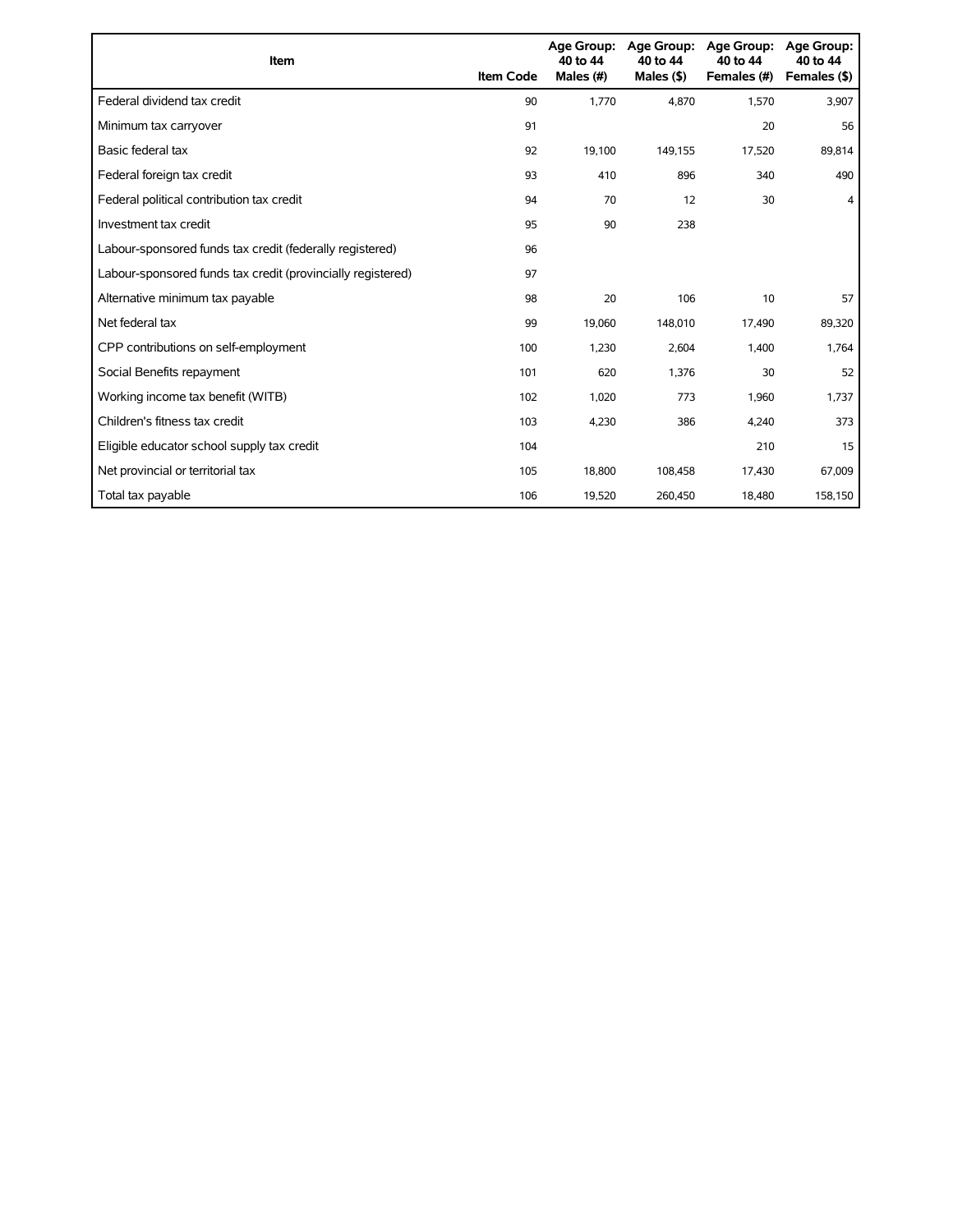| Item                                                                                          | Item<br>Code   | Age<br>Group:<br>45 to 49<br>Males (#) | Age<br>Group:<br>45 to 49<br>Males (\$) | Age<br>Group:<br>45 to 49<br>Females (#) | Age<br>Group:<br>45 to 49<br>Females (\$) |
|-----------------------------------------------------------------------------------------------|----------------|----------------------------------------|-----------------------------------------|------------------------------------------|-------------------------------------------|
| Number of taxable returns                                                                     | $\mathbf{1}$   | 20,660                                 |                                         | 19,450                                   |                                           |
| Number of non-taxable returns                                                                 | $\overline{2}$ | 3,610                                  |                                         | 5,430                                    |                                           |
| Total number of returns                                                                       | 3              | 24,270                                 |                                         | 24,880                                   |                                           |
| Employment income                                                                             | 4              | 20,030                                 | 1,172,844                               | 19,960                                   | 871,525                                   |
| Commissions (from employment)                                                                 | 5              | 640                                    | 26,032                                  | 510                                      | 8,216                                     |
| Other employment income                                                                       | 6              | 2,560                                  | 18,204                                  | 1,700                                    | 9,202                                     |
| Old age security (OAS) pension                                                                | 7              |                                        |                                         |                                          |                                           |
| CPP or QPP benefits                                                                           | 8              | 660                                    | 5,556                                   | 1,170                                    | 8,231                                     |
| Other pensions and superannuation                                                             | 9              | 420                                    | 10,396                                  | 170                                      | 3,498                                     |
| Elected split-pension amount                                                                  | 10             | 60                                     | 250                                     | 480                                      | 4,744                                     |
| Universal child care benefit (UCCB)                                                           | 11             | 3,270                                  | 2,266                                   | 7,810                                    | 4,630                                     |
| Employment insurance and other benefits                                                       | 12             | 5,580                                  | 54,984                                  | 4,440                                    | 29,902                                    |
| Taxable amount of dividends from taxable Canadian corporations                                | 13             | 2,320                                  | 52,841                                  | 2,060                                    | 36,662                                    |
| Interest and other investment income                                                          | 14             | 2,190                                  | 3,074                                   | 2,320                                    | 2,756                                     |
| Net partnership income (limited or non-active partners only)                                  | 15             | 30                                     | $-42$                                   | 10                                       | $-13$                                     |
| Net rental income                                                                             | 16             | 760                                    | 639                                     | 610                                      | 525                                       |
| Taxable capital gains                                                                         | 17             | 1,130                                  | 10,596                                  | 1,050                                    | 5,240                                     |
| <b>RRSP</b> income                                                                            | 18             | 2,210                                  | 12,343                                  | 1,850                                    | 9,646                                     |
| Other income                                                                                  | 19             | 2,010                                  | 16,881                                  | 1,660                                    | 9,628                                     |
| Net business income                                                                           | 20             | 1,760                                  | 29,273                                  | 1,680                                    | 16,968                                    |
| Net professional income                                                                       | 21             | 170                                    | 8,207                                   | 240                                      | 7,090                                     |
| Net commission income                                                                         | 22             | 140                                    | 4,211                                   | 180                                      | 1,668                                     |
| Net farming income                                                                            | 23             | 150                                    | $-240$                                  | 50                                       | $-44$                                     |
| Net fishing income                                                                            | 24             | 260                                    | 14,456                                  | 30                                       | 801                                       |
| Workers' compensation benefits                                                                | 25             | 550                                    | 7,430                                   | 380                                      | 4,171                                     |
| Social assistance payments                                                                    | 26             | 1,500                                  | 9,832                                   | 1,410                                    | 10,248                                    |
| Net federal supplements                                                                       | 27             |                                        |                                         |                                          |                                           |
| Total income assessed                                                                         | 28             | 23,820                                 | 1,460,078                               | 24,150                                   | 1,048,539                                 |
| Registered pension plan (RPP) deduction                                                       | 29             | 6,950                                  | 34,144                                  | 9,030                                    | 39,659                                    |
| RRSP/PRPP deduction                                                                           | 30             | 7,280                                  | 52,036                                  | 5,810                                    | 32,207                                    |
| Deduction for elected split-pension amount                                                    | 31             | 240                                    | 2,410                                   | 40                                       | 173                                       |
| Annual union, professional, or like dues                                                      | 32             | 5,950                                  | 5,489                                   | 7,610                                    | 5,404                                     |
| Child care expenses                                                                           | 33             | 1,070                                  | 4,047                                   | 1,480                                    | 4,323                                     |
| Business investment loss                                                                      | 34             | 20                                     | 312                                     |                                          |                                           |
| Moving expenses                                                                               | 35             | 90                                     | 664                                     | 60                                       | 342                                       |
| Support payments made                                                                         | 36             | 180                                    | 2,270                                   |                                          |                                           |
| Carrying charges and interest expenses                                                        | 37             | 850                                    | 2,542                                   | 560                                      | 1,864                                     |
| Deduction for CPP/QPP contributions on self-employment and other earnings                     | 38             | 1,490                                  | 1,660                                   | 1,360                                    | 858                                       |
| Deduction for provincial parental insurance plan (PPIP) premiums on self-employment<br>income | 39             |                                        |                                         |                                          |                                           |
| Exploration and development expenses                                                          | 40             |                                        |                                         |                                          |                                           |
| Other employment expenses                                                                     | 41             | 1,830                                  | 10,224                                  | 730                                      | 2,046                                     |
| Clergy residence deduction                                                                    | 42             | 90                                     | 1,095                                   |                                          |                                           |
| Other deductions                                                                              | 43             | 790                                    | 863                                     | 800                                      | 749                                       |
| Total deductions before adjustments                                                           | 44             | 15,860                                 | 117,898                                 | 15,180                                   | 87,973                                    |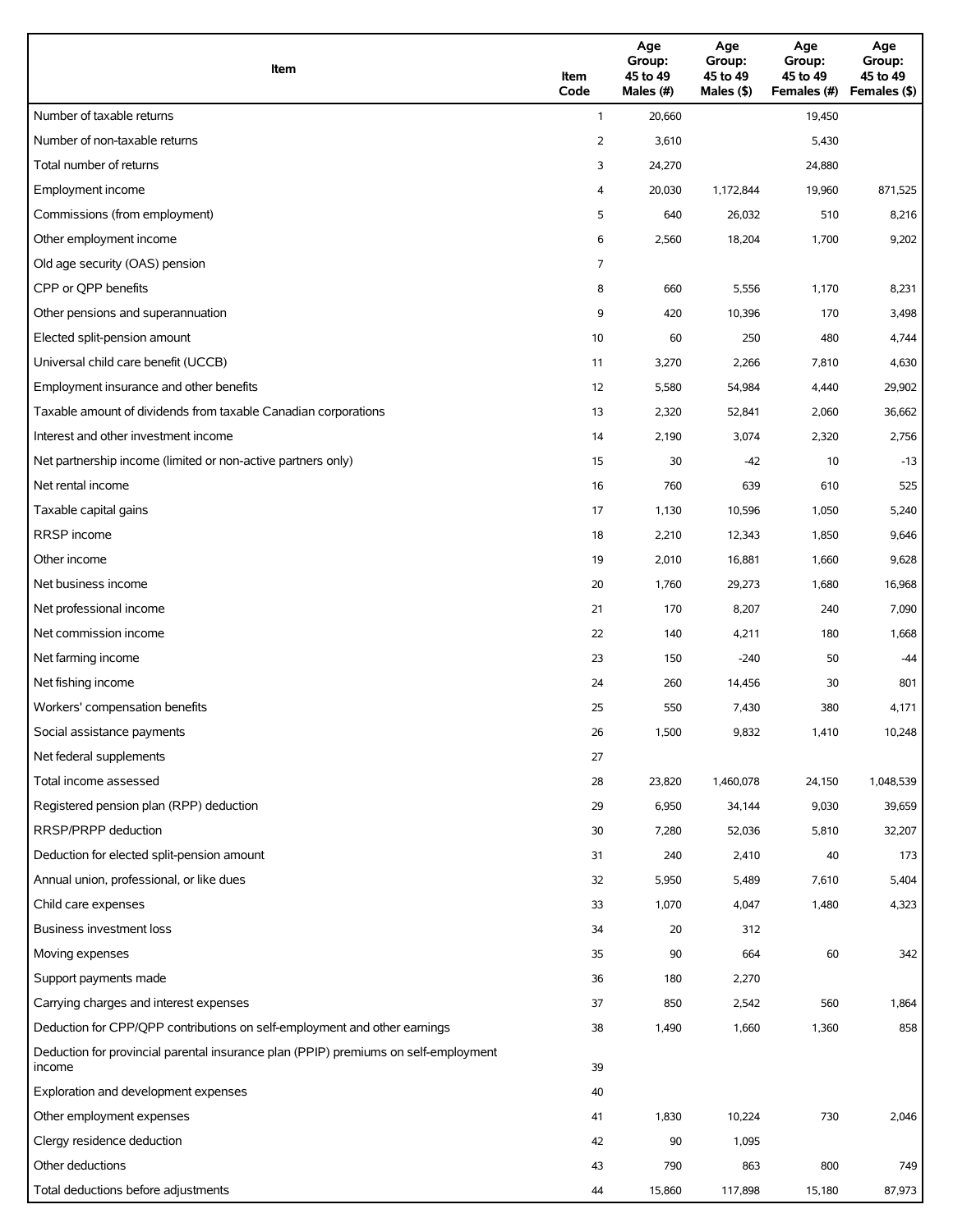| Item                                                                | <b>Item Code</b> | 45 to 49<br>Males (#) | 45 to 49<br>Males (\$) | Age Group: Age Group: Age Group:<br>45 to 49<br>Females (#) | Age Group:<br>45 to 49<br>Females (\$) |
|---------------------------------------------------------------------|------------------|-----------------------|------------------------|-------------------------------------------------------------|----------------------------------------|
| Social benefits repayment                                           | 45               | 720                   | 1,656                  | 50                                                          | 65                                     |
| Net income                                                          | 46               | 23,740                | 1,341,510              | 24,060                                                      | 961,083                                |
| Canadian Forces personnel and police deduction                      | 47               |                       |                        |                                                             |                                        |
| Security options deductions                                         | 48               | 30                    | 621                    | 10                                                          | 11                                     |
| Other payments deduction                                            | 49               | 2,030                 | 17,262                 | 1,780                                                       | 14,431                                 |
| Non-capital losses of other years                                   | 50               | 30                    | 249                    | 30                                                          | 218                                    |
| Net capital losses of other years                                   | 51               | 180                   | 265                    | 130                                                         | 115                                    |
| Capital gains deduction                                             | 52               | 60                    | 5,590                  | 30                                                          | 2,018                                  |
| Northern residents deductions                                       | 53               | 40                    | 125                    | 10                                                          | 45                                     |
| Additional deductions                                               | 54               | 30                    | 294                    | 30                                                          | 82                                     |
| Farming/fishing losses of prior years                               | 55               |                       |                        |                                                             |                                        |
| Total deductions from net income                                    | 56               | 2,390                 | 24,551                 | 2,020                                                       | 16,953                                 |
| Taxable income assessed                                             | 57               | 22,780                | 1,317,038              | 23,320                                                      | 944,197                                |
| Basic personal amount                                               | 58               | 24,270                | 277,183                | 24,880                                                      | 284,644                                |
| Age amount                                                          | 59               |                       |                        |                                                             |                                        |
| Spouse or common-law partner amount                                 | 60               | 2,780                 | 22,852                 | 1,030                                                       | 8,038                                  |
| Amount for an eligible dependant                                    | 61               | 750                   | 7,606                  | 2,500                                                       | 25,580                                 |
| Family caregiver amount for children under 18 years of age          | 62               | 390                   | 1,005                  | 290                                                         | 725                                    |
| Amount for infirm dependants age 18 or older                        | 63               | 40                    | 197                    | 50                                                          | 259                                    |
| CPP or QPP contributions through employment                         | 64               | 19,950                | 38,981                 | 19,900                                                      | 32,884                                 |
| CPP or QPP contributions on self-employment and other earnings      | 65               | 1,490                 | 1,660                  | 1,360                                                       | 858                                    |
| Employment insurance premiums                                       | 66               | 18,810                | 14,096                 | 19,100                                                      | 12,646                                 |
| PPIP premiums paid                                                  | 67               |                       |                        |                                                             |                                        |
| PPIP premiums payable on employment income                          | 68               |                       |                        |                                                             |                                        |
| PPIP premiums payable on self-employment income                     | 69               |                       |                        |                                                             |                                        |
| Volunteer firefighters' amount/search and rescue volunteers' amount | 70               | 350                   | 1,038                  | 30                                                          | 84                                     |
| Canada employment amount                                            | 71               | 20,320                | 23,424                 | 20,160                                                      | 23,186                                 |
| Public transit amount                                               | 72               | 180                   | 95                     | 200                                                         | 115                                    |
| Children's arts amount                                              | 73               | 1,000                 | 305                    | 740                                                         | 208                                    |
| Home accessibility expenses                                         | 74               | 20                    | 71                     |                                                             |                                        |
| Home buyers' amount                                                 | 75               | 120                   | 550                    | 80                                                          | 368                                    |
| Pension income amount                                               | 76               | 470                   | 916                    | 630                                                         | 1,223                                  |
| Caregiver amount                                                    | 77               | 550                   | 2,913                  | 370                                                         | 1,872                                  |
| Disability amount                                                   | 78               | 680                   | 5,395                  | 740                                                         | 5,935                                  |
| Disability amount transferred from a dependant                      | 79               | 640                   | 7,346                  | 630                                                         | 6,804                                  |
| Interest paid on student loans                                      | 80               | 220                   | 105                    | 460                                                         | 224                                    |
| Tuition, education, and textbook amounts                            | 81               | 360                   | 1,308                  | 780                                                         | 2,914                                  |
| Tuition, education, and textbook amounts transferred from a child   | 82               | 1,580                 | 8,031                  | 1,560                                                       | 7,827                                  |
| Amounts transferred from spouse or common-law partner               | 83               | 330                   | 1,903                  | 260                                                         | 1,590                                  |
| Medical expenses                                                    | 84               | 4,180                 | 7,712                  | 6,780                                                       | 11,512                                 |
| Total tax credits on personal amounts                               | 85               | 24,270                | 63,705                 | 24,880                                                      | 64,430                                 |
| Allowable charitable donations and government gifts                 | 86               | 4,740                 | 6,118                  | 4,460                                                       | 3,762                                  |
| Eligible cultural and ecological gifts                              | 87               |                       |                        |                                                             |                                        |
| Total tax credit on donations and gifts                             | 88               | 4,680                 | 1,722                  | 4,400                                                       | 1,016                                  |
| Total federal non-refundable tax credits                            | 89               | 24,270                | 65,427                 | 24,880                                                      | 65,447                                 |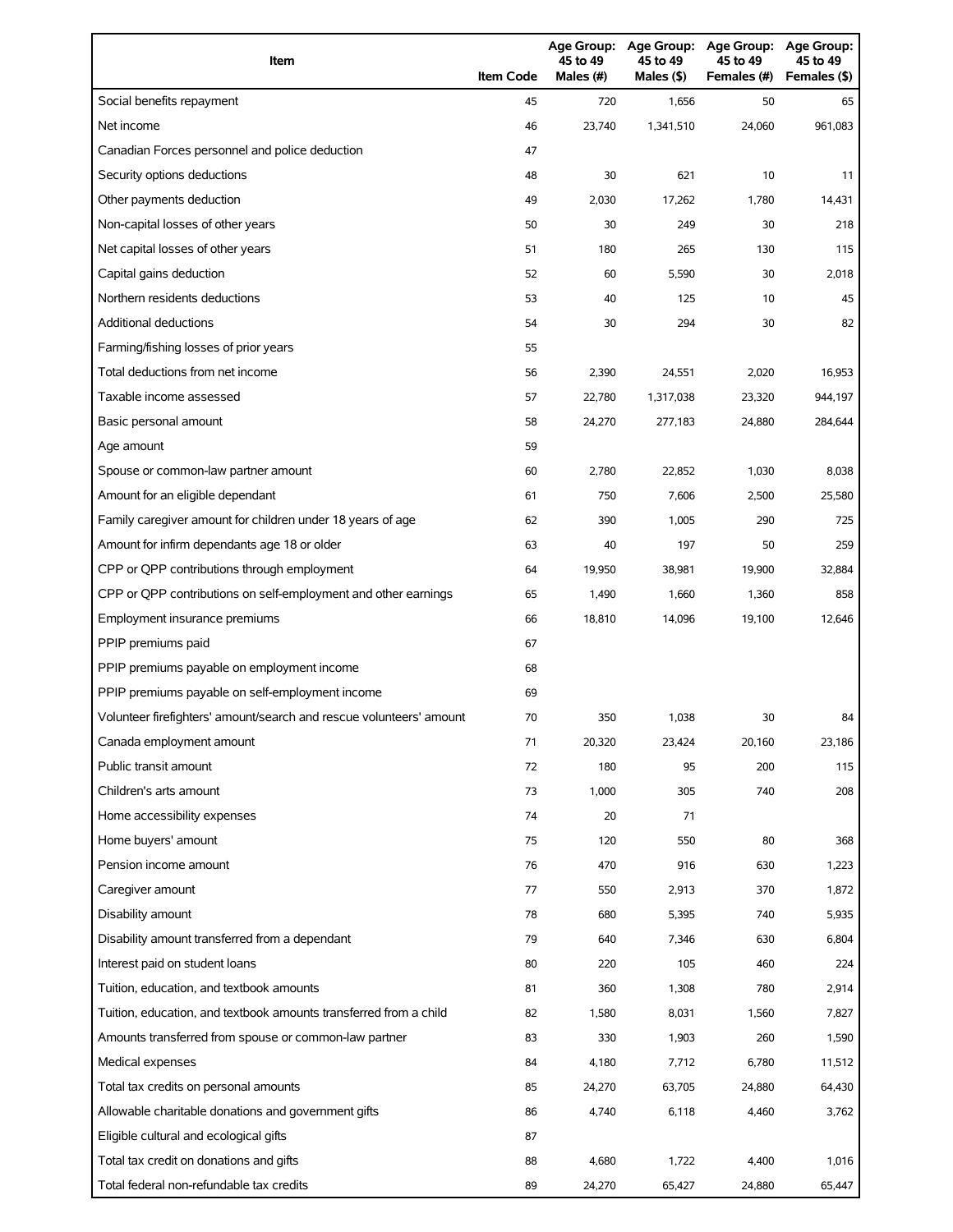| Item                                                        | <b>Item Code</b> | 45 to 49<br>Males (#) | Age Group: Age Group:<br>45 to 49<br>Males $($ \$) | <b>Age Group:</b><br>45 to 49<br>Females (#) | <b>Age Group:</b><br>45 to 49<br>Females (\$) |
|-------------------------------------------------------------|------------------|-----------------------|----------------------------------------------------|----------------------------------------------|-----------------------------------------------|
| Federal dividend tax credit                                 | 90               | 2,240                 | 6,084                                              | 1,920                                        | 4,232                                         |
| Minimum tax carryover                                       | 91               | 40                    | 124                                                | 20                                           | 100                                           |
| Basic federal tax                                           | 92               | 20.140                | 171,374                                            | 18,510                                       | 95,766                                        |
| Federal foreign tax credit                                  | 93               | 580                   | 1,117                                              | 470                                          | 458                                           |
| Federal political contribution tax credit                   | 94               | 90                    | 14                                                 | 40                                           | 5                                             |
| Investment tax credit                                       | 95               | 130                   | 241                                                |                                              |                                               |
| Labour-sponsored funds tax credit (federally registered)    | 96               |                       |                                                    |                                              |                                               |
| Labour-sponsored funds tax credit (provincially registered) | 97               |                       |                                                    |                                              |                                               |
| Alternative minimum tax payable                             | 98               | 30                    | 279                                                | 20                                           | 107                                           |
| Net federal tax                                             | 99               | 20,100                | 170,524                                            | 18,470                                       | 95,284                                        |
| CPP contributions on self-employment                        | 100              | 1,490                 | 3,320                                              | 1,360                                        | 1,715                                         |
| Social Benefits repayment                                   | 101              | 720                   | 1,656                                              | 50                                           | 65                                            |
| Working income tax benefit (WITB)                           | 102              | 970                   | 701                                                | 1,490                                        | 1,173                                         |
| Children's fitness tax credit                               | 103              | 3,180                 | 283                                                | 2,380                                        | 200                                           |
| Eligible educator school supply tax credit                  | 104              | 50                    | 3                                                  | 170                                          | 12                                            |
| Net provincial or territorial tax                           | 105              | 19,900                | 123,847                                            | 18,480                                       | 71,179                                        |
| Total tax payable                                           | 106              | 20,660                | 299,348                                            | 19,450                                       | 168,244                                       |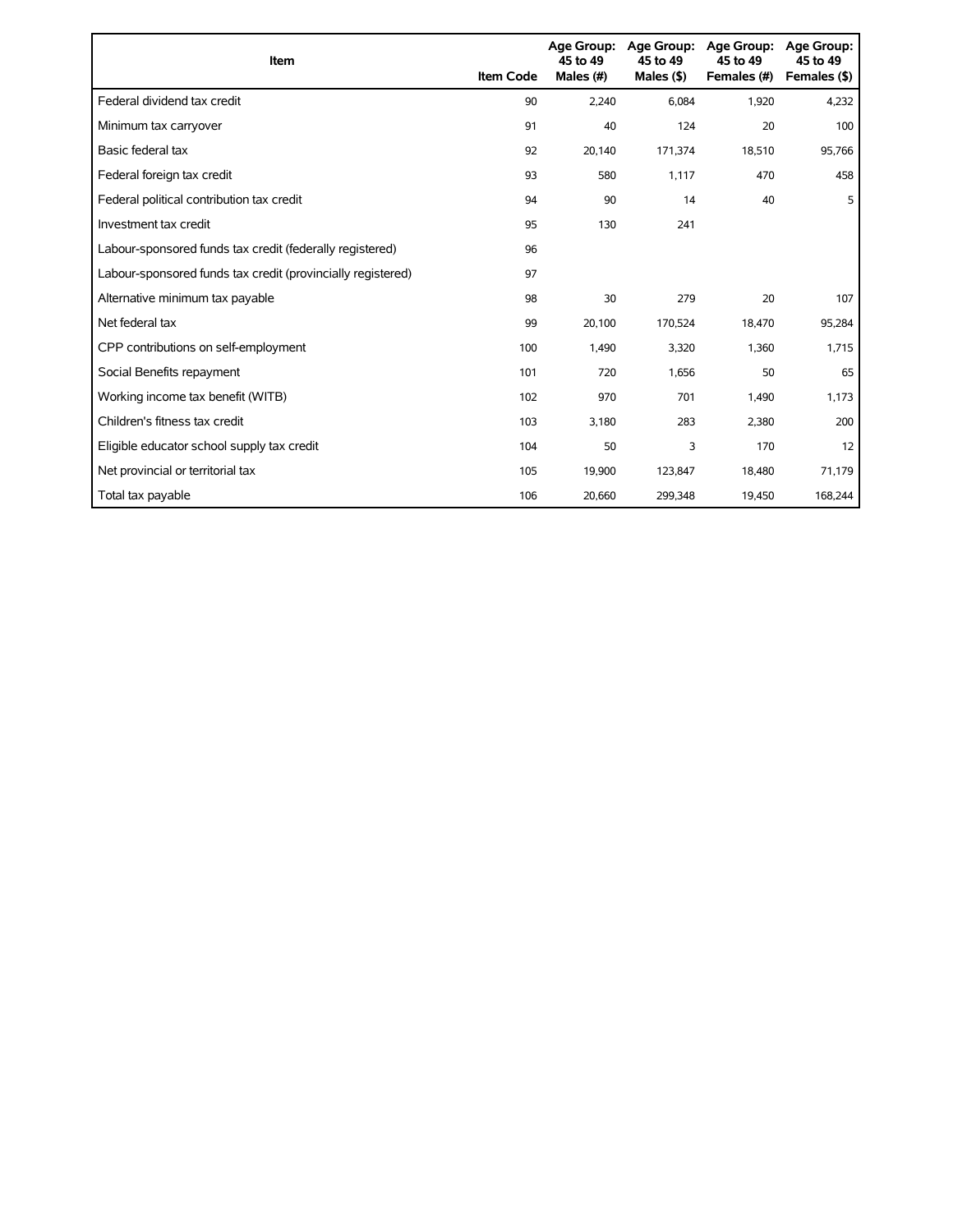| Item                                                                                          | Item<br>Code | Age<br>Group:<br>50 to 54<br>Males (#) | Age<br>Group:<br>50 to 54<br>Males (\$) | Age<br>Group:<br>50 to 54<br>Females (#) | Age<br>Group:<br>50 to 54<br>Females (\$) |
|-----------------------------------------------------------------------------------------------|--------------|----------------------------------------|-----------------------------------------|------------------------------------------|-------------------------------------------|
| Number of taxable returns                                                                     | $\mathbf{1}$ | 23,660                                 |                                         | 22,880                                   |                                           |
| Number of non-taxable returns                                                                 | 2            | 4,530                                  |                                         | 6,190                                    |                                           |
| Total number of returns                                                                       | 3            | 28,180                                 |                                         | 29,070                                   |                                           |
| Employment income                                                                             | 4            | 22,460                                 | 1,291,654                               | 22,710                                   | 961,585                                   |
| Commissions (from employment)                                                                 | 5            | 650                                    | 26,550                                  | 470                                      | 6,605                                     |
| Other employment income                                                                       | 6            | 2,950                                  | 22,280                                  | 2,000                                    | 9,801                                     |
| Old age security (OAS) pension                                                                | 7            |                                        |                                         |                                          |                                           |
| CPP or OPP benefits                                                                           | 8            | 1,380                                  | 12,036                                  | 2,200                                    | 15,852                                    |
| Other pensions and superannuation                                                             | 9            | 880                                    | 24,089                                  | 530                                      | 10,290                                    |
| Elected split-pension amount                                                                  | 10           | 240                                    | 1,376                                   | 1,300                                    | 14,011                                    |
| Universal child care benefit (UCCB)                                                           | 11           | 2,040                                  | 1,138                                   | 3,450                                    | 1,639                                     |
| Employment insurance and other benefits                                                       | 12           | 6,640                                  | 66,557                                  | 5,440                                    | 37,290                                    |
| Taxable amount of dividends from taxable Canadian corporations                                | 13           | 3,110                                  | 52,534                                  | 2,960                                    | 49,947                                    |
| Interest and other investment income                                                          | 14           | 3,190                                  | 4,515                                   | 3,570                                    | 4,301                                     |
| Net partnership income (limited or non-active partners only)                                  | 15           |                                        |                                         | 30                                       | $-34$                                     |
| Net rental income                                                                             | 16           | 960                                    | 971                                     | 680                                      | 825                                       |
| Taxable capital gains                                                                         | 17           | 1,620                                  | 13,565                                  | 1,640                                    | 12,639                                    |
| <b>RRSP</b> income                                                                            | 18           | 2,030                                  | 15,546                                  | 1,980                                    | 15,928                                    |
| Other income                                                                                  | 19           | 2,600                                  | 26,357                                  | 2,420                                    | 17,074                                    |
| Net business income                                                                           | 20           | 2,110                                  | 34,032                                  | 1,840                                    | 17,838                                    |
| Net professional income                                                                       | 21           | 230                                    | 9,405                                   | 240                                      | 6,792                                     |
| Net commission income                                                                         | 22           | 140                                    | 5,265                                   | 170                                      | 2,090                                     |
| Net farming income                                                                            | 23           | 210                                    | 269                                     | 60                                       | 46                                        |
| Net fishing income                                                                            | 24           | 280                                    | 14,503                                  | 30                                       | 989                                       |
| Workers' compensation benefits                                                                | 25           | 850                                    | 11,983                                  | 640                                      | 6,999                                     |
| Social assistance payments                                                                    | 26           | 1,850                                  | 12,303                                  | 1,560                                    | 10,936                                    |
| Net federal supplements                                                                       | 27           |                                        |                                         |                                          |                                           |
| Total income assessed                                                                         | 28           | 27,530                                 | 1,647,095                               | 27,830                                   | 1,206,766                                 |
| Registered pension plan (RPP) deduction                                                       | 29           | 7,930                                  | 39,006                                  | 10,280                                   | 43,182                                    |
| RRSP/PRPP deduction                                                                           | 30           | 8,370                                  | 70,164                                  | 6,960                                    | 48,838                                    |
| Deduction for elected split-pension amount                                                    | 31           | 550                                    | 5,977                                   | 120                                      | 812                                       |
| Annual union, professional, or like dues                                                      | 32           | 7,330                                  | 6,422                                   | 8,660                                    | 5,967                                     |
| Child care expenses                                                                           | 33           | 430                                    | 1,416                                   | 340                                      | 769                                       |
| Business investment loss                                                                      | 34           |                                        |                                         |                                          |                                           |
| Moving expenses                                                                               | 35           | 80                                     | 628                                     | 50                                       | 327                                       |
| Support payments made                                                                         | 36           | 240                                    | 3,180                                   | 10                                       | 131                                       |
| Carrying charges and interest expenses                                                        | 37           | 1,160                                  | 3,072                                   | 960                                      | 2,506                                     |
| Deduction for CPP/QPP contributions on self-employment and other earnings                     | 38           | 1,850                                  | 2,036                                   | 1,520                                    | 958                                       |
| Deduction for provincial parental insurance plan (PPIP) premiums on self-employment<br>income | 39           |                                        |                                         |                                          |                                           |
| Exploration and development expenses                                                          | 40           |                                        |                                         |                                          |                                           |
| Other employment expenses                                                                     | 41           | 2,040                                  | 10,624                                  | 780                                      | 2,244                                     |
| Clergy residence deduction                                                                    | 42           | 100                                    | 1,516                                   |                                          |                                           |
| Other deductions                                                                              | 43           | 910                                    | 1,663                                   | 990                                      | 991                                       |
| Total deductions before adjustments                                                           | 44           | 18,130                                 | 146,117                                 | 17,080                                   | 106,971                                   |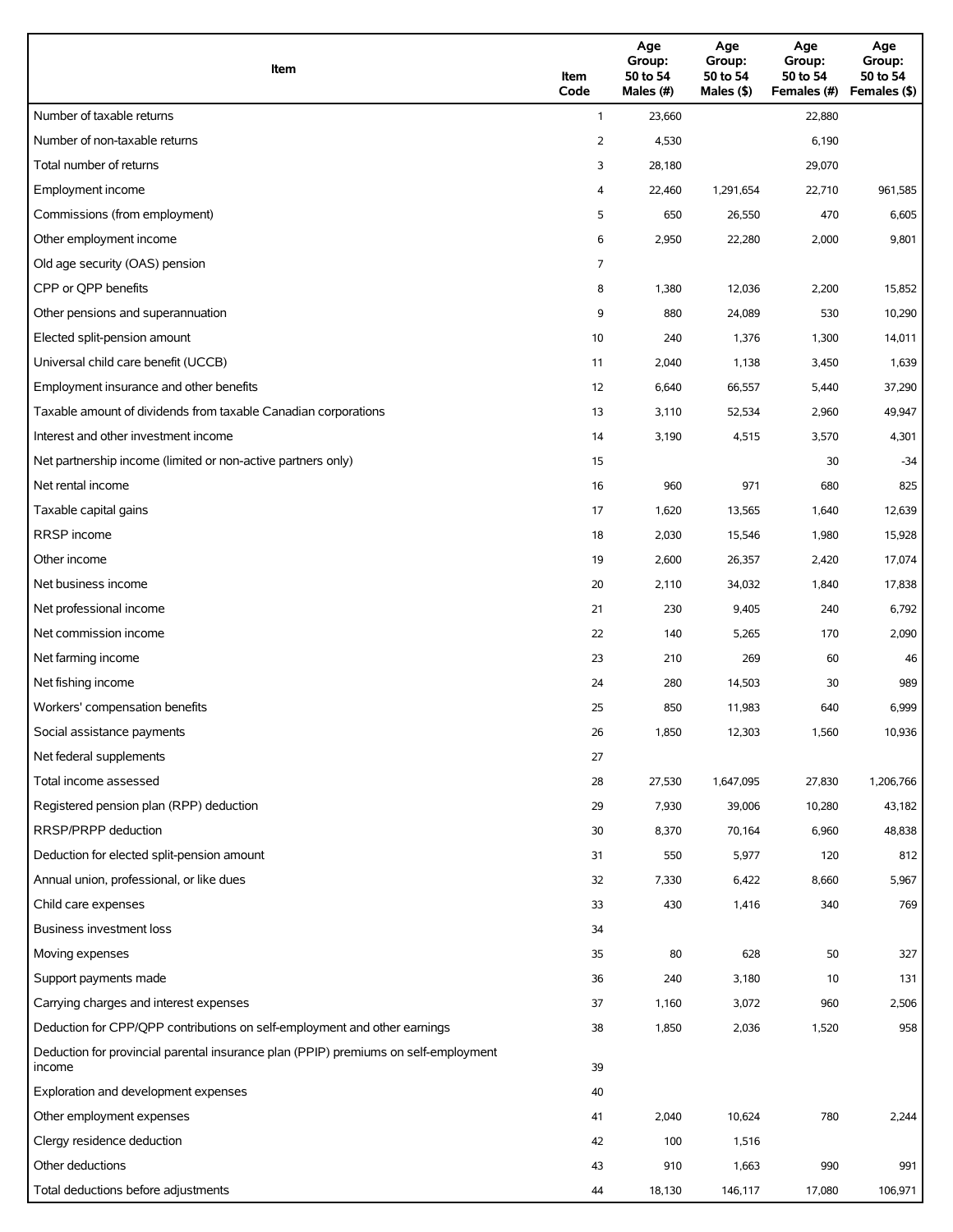| Item                                                                | <b>Item Code</b> | 50 to 54<br>Males (#) | 50 to 54<br>Males (\$) | Age Group: Age Group: Age Group:<br>50 to 54<br>Females (#) | Age Group:<br>50 to 54<br>Females (\$) |
|---------------------------------------------------------------------|------------------|-----------------------|------------------------|-------------------------------------------------------------|----------------------------------------|
| Social benefits repayment                                           | 45               | 720                   | 1,624                  | 60                                                          | 93                                     |
| Net income                                                          | 46               | 27,430                | 1,500,373              | 27,760                                                      | 1,100,011                              |
| Canadian Forces personnel and police deduction                      | 47               |                       |                        |                                                             |                                        |
| Security options deductions                                         | 48               | 30                    | 656                    |                                                             |                                        |
| Other payments deduction                                            | 49               | 2,670                 | 24,288                 | 2,190                                                       | 17,935                                 |
| Non-capital losses of other years                                   | 50               | 40                    | 208                    |                                                             |                                        |
| Net capital losses of other years                                   | 51               | 290                   | 779                    | 230                                                         | 433                                    |
| Capital gains deduction                                             | 52               | 60                    | 6,910                  | 40                                                          | 5,103                                  |
| Northern residents deductions                                       | 53               |                       |                        |                                                             |                                        |
| Additional deductions                                               | 54               | 20                    | 661                    | 30                                                          | 34                                     |
| Farming/fishing losses of prior years                               | 55               | 10                    | 47                     |                                                             |                                        |
| Total deductions from net income                                    | 56               | 3,150                 | 33,848                 | 2,530                                                       | 23,757                                 |
| Taxable income assessed                                             | 57               | 26,070                | 1,466,645              | 26,740                                                      | 1,076,360                              |
| Basic personal amount                                               | 58               | 28,180                | 322,473                | 29,070                                                      | 332,698                                |
| Age amount                                                          | 59               |                       |                        |                                                             |                                        |
| Spouse or common-law partner amount                                 | 60               | 3,220                 | 26.528                 | 1,190                                                       | 8,952                                  |
| Amount for an eligible dependant                                    | 61               | 430                   | 4,143                  | 1,140                                                       | 11,101                                 |
| Family caregiver amount for children under 18 years of age          | 62               | 240                   | 600                    | 140                                                         | 325                                    |
| Amount for infirm dependants age 18 or older                        | 63               | 60                    | 302                    | 60                                                          | 281                                    |
| CPP or QPP contributions through employment                         | 64               | 22,350                | 42,854                 | 22,610                                                      | 36,333                                 |
| CPP or QPP contributions on self-employment and other earnings      | 65               | 1,850                 | 2,036                  | 1,520                                                       | 958                                    |
| Employment insurance premiums                                       | 66               | 20,940                | 15,450                 | 21,610                                                      | 14,007                                 |
| PPIP premiums paid                                                  | 67               |                       |                        |                                                             |                                        |
| PPIP premiums payable on employment income                          | 68               |                       |                        |                                                             |                                        |
| PPIP premiums payable on self-employment income                     | 69               |                       |                        |                                                             |                                        |
| Volunteer firefighters' amount/search and rescue volunteers' amount | 70               | 300                   | 897                    | 20                                                          | 57                                     |
| Canada employment amount                                            | 71               | 22,880                | 26,364                 | 23,030                                                      | 26,442                                 |
| Public transit amount                                               | 72               | 170                   | 90                     | 230                                                         | 141                                    |
| Children's arts amount                                              | 73               | 440                   | 128                    | 260                                                         | 71                                     |
| Home accessibility expenses                                         | 74               | 10                    | 54                     | 10                                                          | 48                                     |
| Home buyers' amount                                                 | 75               | 80                    | 397                    | 60                                                          | 303                                    |
| Pension income amount                                               | 76               | 1,100                 | 2,147                  | 1,730                                                       | 3,361                                  |
| Caregiver amount                                                    | 77               | 630                   | 3,217                  | 500                                                         | 2,272                                  |
| Disability amount                                                   | 78               | 1,020                 | 8,149                  | 1,000                                                       | 7,923                                  |
| Disability amount transferred from a dependant                      | 79               | 600                   | 5,935                  | 500                                                         | 4,482                                  |
| Interest paid on student loans                                      | 80               | 100                   | 47                     | 230                                                         | 91                                     |
| Tuition, education, and textbook amounts                            | 81               | 300                   | 1,003                  | 530                                                         | 1,695                                  |
| Tuition, education, and textbook amounts transferred from a child   | 82               | 2,340                 | 13,077                 | 1,670                                                       | 8,846                                  |
| Amounts transferred from spouse or common-law partner               | 83               | 550                   | 3,343                  | 540                                                         | 3,475                                  |
| Medical expenses                                                    | 84               | 4,980                 | 9,000                  | 8,440                                                       | 13,817                                 |
| Total tax credits on personal amounts                               | 85               | 28,180                | 73,237                 | 29,070                                                      | 71,655                                 |
| Allowable charitable donations and government gifts                 | 86               | 6,140                 | 7,838                  | 5,770                                                       | 5,092                                  |
| Eligible cultural and ecological gifts                              | 87               |                       |                        |                                                             |                                        |
| Total tax credit on donations and gifts                             | 88               | 6,050                 | 2,179                  | 5,710                                                       | 1,377                                  |
| Total federal non-refundable tax credits                            | 89               | 28,180                | 75,416                 | 29,070                                                      | 73,032                                 |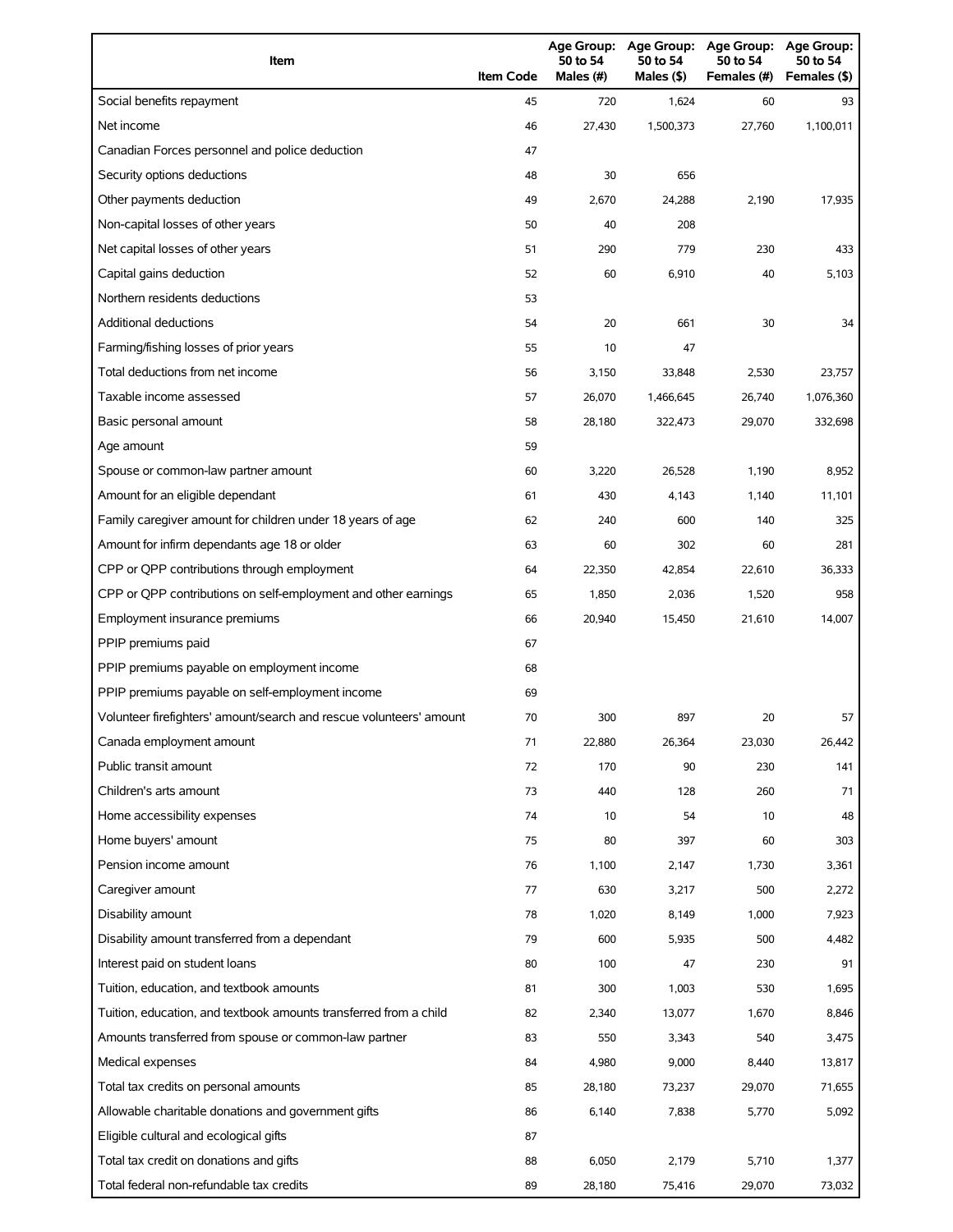| Item                                                        | <b>Item Code</b> | <b>Age Group:</b><br>50 to 54<br>Males (#) | <b>Age Group:</b><br>50 to 54<br>Males $($ \$) | <b>Age Group:</b><br>50 to 54<br>Females (#) | <b>Age Group:</b><br>50 to 54<br>Females (\$) |
|-------------------------------------------------------------|------------------|--------------------------------------------|------------------------------------------------|----------------------------------------------|-----------------------------------------------|
| Federal dividend tax credit                                 | 90               | 3,010                                      | 6,134                                          | 2,770                                        | 6,041                                         |
| Minimum tax carryover                                       | 91               | 40                                         | 165                                            | 40                                           | 112                                           |
| Basic federal tax                                           | 92               | 23,060                                     | 188,627                                        | 21,820                                       | 110,050                                       |
| Federal foreign tax credit                                  | 93               | 790                                        | 1,151                                          | 740                                          | 1,243                                         |
| Federal political contribution tax credit                   | 94               | 110                                        | 24                                             | 60                                           | 8                                             |
| Investment tax credit                                       | 95               | 160                                        | 342                                            | 20                                           | 19                                            |
| Labour-sponsored funds tax credit (federally registered)    | 96               |                                            |                                                |                                              |                                               |
| Labour-sponsored funds tax credit (provincially registered) | 97               |                                            |                                                |                                              |                                               |
| Alternative minimum tax payable                             | 98               | 60                                         | 389                                            | 50                                           | 339                                           |
| Net federal tax                                             | 99               | 23,020                                     | 187,116                                        | 21,790                                       | 108,788                                       |
| CPP contributions on self-employment                        | 100              | 1,850                                      | 4,072                                          | 1,520                                        | 1,915                                         |
| Social Benefits repayment                                   | 101              | 720                                        | 1,624                                          | 60                                           | 93                                            |
| Working income tax benefit (WITB)                           | 102              | 1,010                                      | 696                                            | 1,290                                        | 934                                           |
| Children's fitness tax credit                               | 103              | 1,400                                      | 110                                            | 770                                          | 57                                            |
| Eligible educator school supply tax credit                  | 104              | 20                                         | 1                                              | 110                                          | 8                                             |
| Net provincial or territorial tax                           | 105              | 22,760                                     | 136,309                                        | 21,820                                       | 80,855                                        |
| Total tax payable                                           | 106              | 23,660                                     | 329,122                                        | 22,880                                       | 191,652                                       |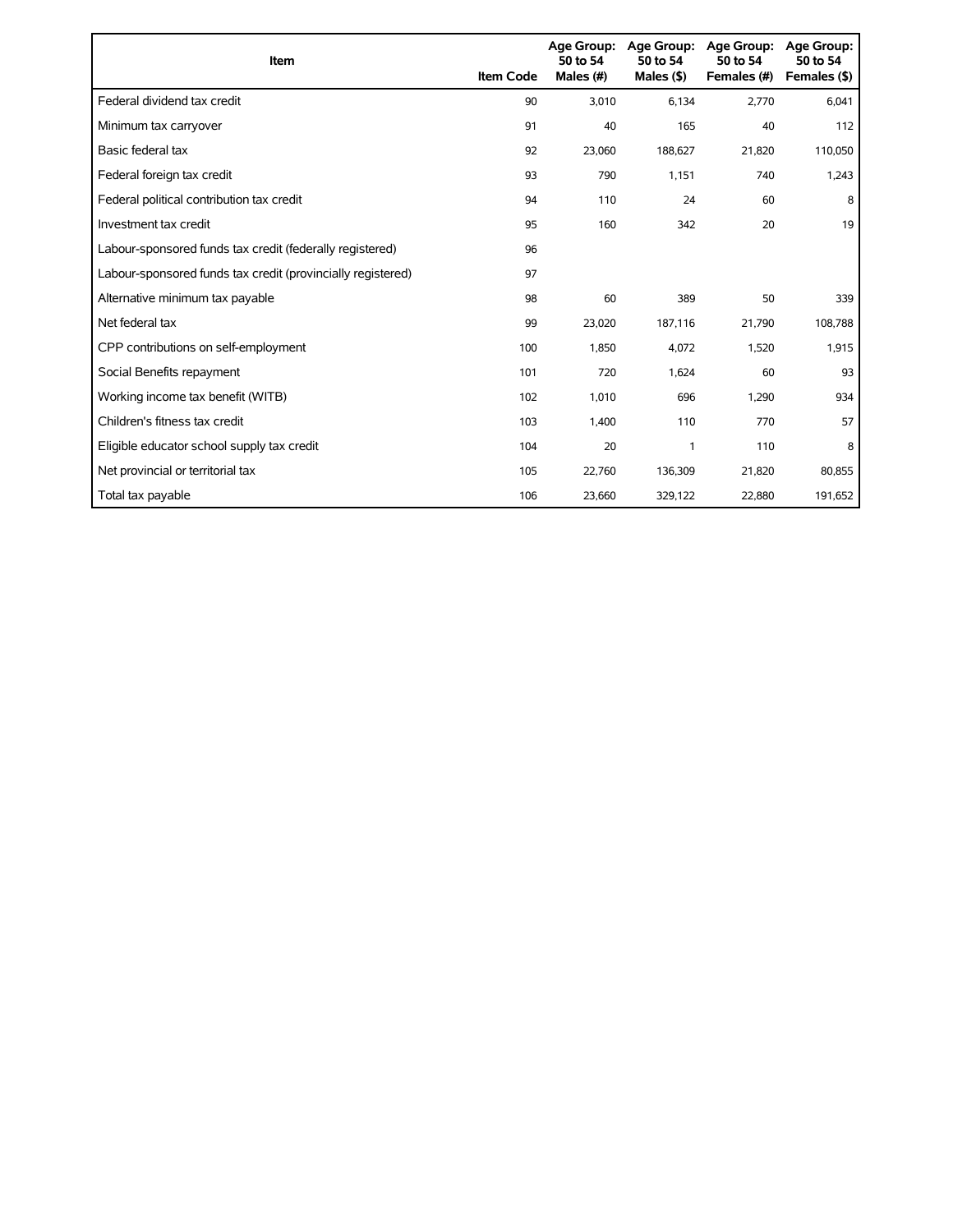| Item                                                                                          | Item<br>Code   | Age<br>Group:<br>55 to 59<br>Males (#) | Age<br>Group:<br>55 to 59<br>Males (\$) | Age<br>Group:<br>55 to 59<br>Females (#) | Age<br>Group:<br>55 to 59<br>Females (\$) |
|-----------------------------------------------------------------------------------------------|----------------|----------------------------------------|-----------------------------------------|------------------------------------------|-------------------------------------------|
| Number of taxable returns                                                                     | $\mathbf{1}$   | 23,960                                 |                                         | 22,740                                   |                                           |
| Number of non-taxable returns                                                                 | $\overline{2}$ | 5,220                                  |                                         | 7,320                                    |                                           |
| Total number of returns                                                                       | 3              | 29,180                                 |                                         | 30,060                                   |                                           |
| Employment income                                                                             | 4              | 21,370                                 | 1,130,689                               | 20,300                                   | 751,030                                   |
| Commissions (from employment)                                                                 | 5              | 520                                    | 20,691                                  | 370                                      | 4,358                                     |
| Other employment income                                                                       | 6              | 3,480                                  | 20,000                                  | 2,060                                    | 8,150                                     |
| Old age security (OAS) pension                                                                | 7              |                                        |                                         |                                          |                                           |
| CPP or QPP benefits                                                                           | 8              | 2,330                                  | 21,762                                  | 3,630                                    | 27,874                                    |
| Other pensions and superannuation                                                             | 9              | 3,020                                  | 95,506                                  | 3,120                                    | 76,377                                    |
| Elected split-pension amount                                                                  | 10             | 760                                    | 4,934                                   | 3,240                                    | 39,677                                    |
| Universal child care benefit (UCCB)                                                           | 11             | 690                                    | 361                                     | 810                                      | 365                                       |
| Employment insurance and other benefits                                                       | 12             | 7,110                                  | 73,467                                  | 5,510                                    | 39,825                                    |
| Taxable amount of dividends from taxable Canadian corporations                                | 13             | 3,930                                  | 74,867                                  | 3,690                                    | 42,039                                    |
| Interest and other investment income                                                          | 14             | 4,380                                  | 9,200                                   | 4,710                                    | 6,154                                     |
| Net partnership income (limited or non-active partners only)                                  | 15             | 50                                     | 78                                      |                                          |                                           |
| Net rental income                                                                             | 16             | 960                                    | 1,935                                   | 710                                      | 953                                       |
| Taxable capital gains                                                                         | 17             | 2,040                                  | 27,326                                  | 2,120                                    | 10,743                                    |
| <b>RRSP</b> income                                                                            | 18             | 2,190                                  | 22,576                                  | 2,520                                    | 23,830                                    |
| Other income                                                                                  | 19             | 4,020                                  | 49,265                                  | 4,200                                    | 40,283                                    |
| Net business income                                                                           | 20             | 2,250                                  | 37,708                                  | 1,750                                    | 18,109                                    |
| Net professional income                                                                       | 21             | 240                                    | 10,368                                  | 250                                      | 7,679                                     |
| Net commission income                                                                         | 22             | 160                                    | 5,578                                   | 130                                      | 1,888                                     |
| Net farming income                                                                            | 23             | 290                                    | 619                                     | 50                                       | $-13$                                     |
| Net fishing income                                                                            | 24             | 290                                    | 14,399                                  | 30                                       | 869                                       |
| Workers' compensation benefits                                                                | 25             | 1,160                                  | 16,680                                  | 670                                      | 8,142                                     |
| Social assistance payments                                                                    | 26             | 2,010                                  | 13,329                                  |                                          |                                           |
| Net federal supplements                                                                       | 27             |                                        |                                         |                                          |                                           |
| Total income assessed                                                                         | 28             | 28,490                                 | 1,651,447                               | 28,440                                   | 1,125,201                                 |
| Registered pension plan (RPP) deduction                                                       | 29             | 7,080                                  | 30,939                                  | 8,340                                    | 31,591                                    |
| RRSP/PRPP deduction                                                                           | 30             | 8,010                                  | 79,868                                  | 6,240                                    | 52,129                                    |
| Deduction for elected split-pension amount                                                    | 31             | 1,740                                  | 21,552                                  | 990                                      | 6,275                                     |
| Annual union, professional, or like dues                                                      | 32             | 7,370                                  | 6,158                                   | 7,150                                    | 4,544                                     |
| Child care expenses                                                                           | 33             | 130                                    | 402                                     | 60                                       | 127                                       |
| Business investment loss                                                                      | 34             | 10                                     | 355                                     |                                          |                                           |
| Moving expenses                                                                               | 35             | 70                                     | 555                                     | 50                                       | 232                                       |
| Support payments made                                                                         | 36             | 250                                    | 3,862                                   | 10                                       | 111                                       |
| Carrying charges and interest expenses                                                        | 37             | 1,530                                  | 4,978                                   | 1,150                                    | 2,546                                     |
| Deduction for CPP/QPP contributions on self-employment and other earnings                     | 38             | 2,020                                  | 2,149                                   | 1,420                                    | 916                                       |
| Deduction for provincial parental insurance plan (PPIP) premiums on self-employment<br>income | 39             |                                        |                                         |                                          |                                           |
| Exploration and development expenses                                                          | 40             | 20                                     | 194                                     |                                          |                                           |
| Other employment expenses                                                                     | 41             | 1,870                                  | 8,908                                   | 680                                      | 1,697                                     |
| Clergy residence deduction                                                                    | 42             | 110                                    | 1,391                                   |                                          |                                           |
| Other deductions                                                                              | 43             | 1,060                                  | 2,289                                   | 1,030                                    | 1,217                                     |
| Total deductions before adjustments                                                           | 44             | 18,070                                 | 163,604                                 | 15,500                                   | 101,868                                   |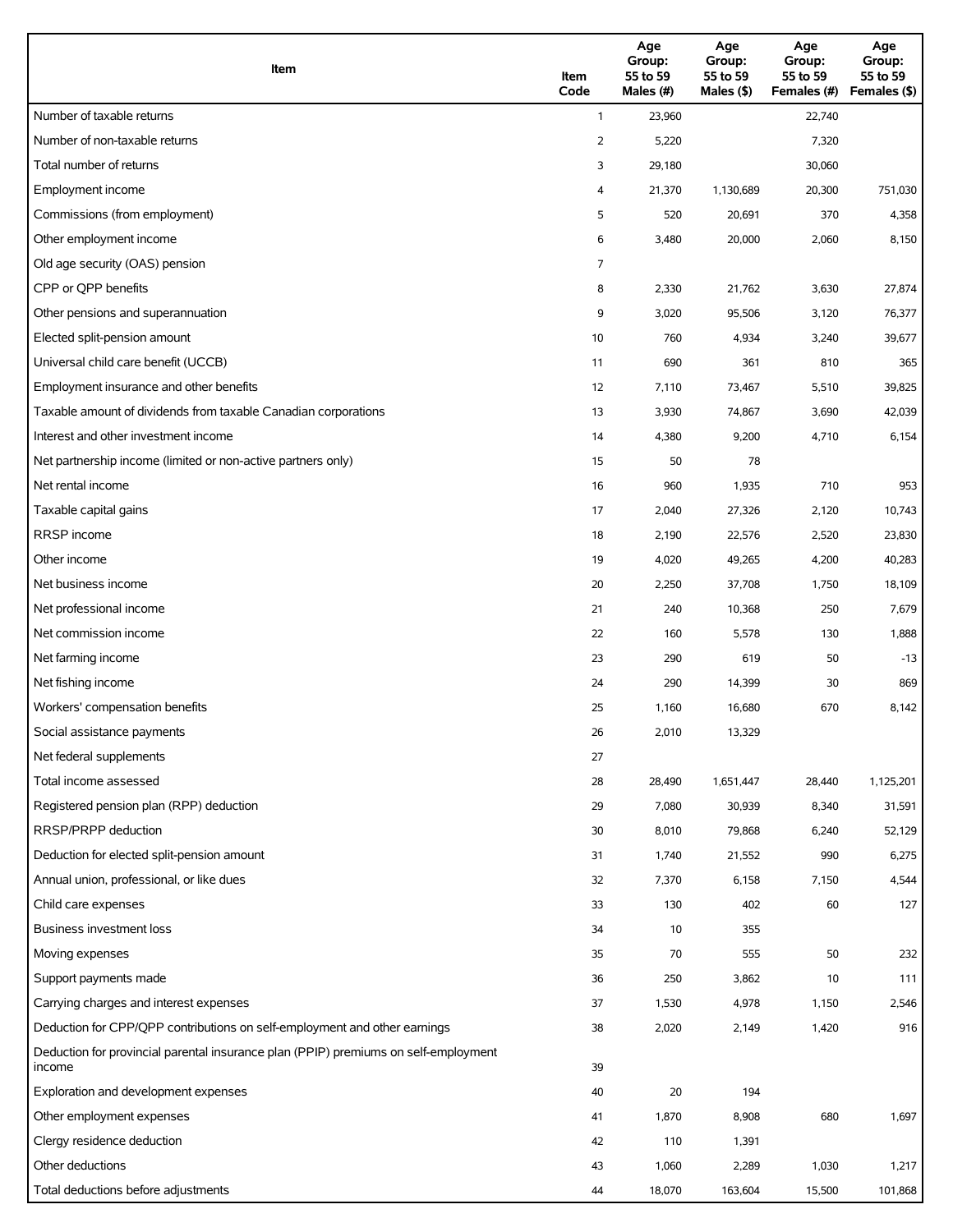| Item                                                                | <b>Item Code</b> | 55 to 59<br>Males (#) | Age Group: Age Group:<br>55 to 59<br>Males (\$) | <b>Age Group:</b><br>55 to 59<br>Females (#) | <b>Age Group:</b><br>55 to 59<br>Females (\$) |
|---------------------------------------------------------------------|------------------|-----------------------|-------------------------------------------------|----------------------------------------------|-----------------------------------------------|
| Social benefits repayment                                           | 45               | 720                   | 1,816                                           | 80                                           | 105                                           |
| Net income                                                          | 46               | 28,400                | 1,487,064                                       | 28,360                                       | 1,023,750                                     |
| Canadian Forces personnel and police deduction                      | 47               |                       |                                                 |                                              |                                               |
| Security options deductions                                         | 48               | 20                    | 515                                             |                                              |                                               |
| Other payments deduction                                            | 49               | 3,130                 | 30,017                                          | 2,390                                        | 19,920                                        |
| Non-capital losses of other years                                   | 50               | 40                    | 240                                             | 40                                           | 150                                           |
| Net capital losses of other years                                   | 51               | 370                   | 706                                             | 300                                          | 550                                           |
| Capital gains deduction                                             | 52               | 90                    | 10,821                                          | 50                                           | 4,366                                         |
| Northern residents deductions                                       | 53               |                       |                                                 |                                              |                                               |
| <b>Additional deductions</b>                                        | 54               | 30                    | 460                                             | 40                                           | 271                                           |
| Farming/fishing losses of prior years                               | 55               | 20                    | 97                                              |                                              |                                               |
| Total deductions from net income                                    | 56               | 3,690                 | 42,930                                          | 2,800                                        | 25,275                                        |
| Taxable income assessed                                             | 57               | 26,810                | 1,444,203                                       | 27,120                                       | 998,569                                       |
| Basic personal amount                                               | 58               | 29,180                | 333,925                                         | 30,060                                       | 344,003                                       |
| Age amount                                                          | 59               |                       |                                                 |                                              |                                               |
| Spouse or common-law partner amount                                 | 60               | 3,810                 | 30,979                                          | 1,250                                        | 8,368                                         |
| Amount for an eligible dependant                                    | 61               | 160                   | 1,534                                           | 380                                          | 3,441                                         |
| Family caregiver amount for children under 18 years of age          | 62               | 60                    | 153                                             | 40                                           | 78                                            |
| Amount for infirm dependants age 18 or older                        | 63               | 60                    | 337                                             | 50                                           | 280                                           |
| CPP or QPP contributions through employment                         | 64               | 21,160                | 38,363                                          | 20,130                                       | 29,091                                        |
| CPP or QPP contributions on self-employment and other earnings      | 65               | 2,020                 | 2,149                                           | 1,420                                        | 916                                           |
| Employment insurance premiums                                       | 66               | 19,660                | 13,815                                          | 18,960                                       | 11,243                                        |
| PPIP premiums paid                                                  | 67               |                       |                                                 |                                              |                                               |
| PPIP premiums payable on employment income                          | 68               |                       |                                                 |                                              |                                               |
| PPIP premiums payable on self-employment income                     | 69               |                       |                                                 |                                              |                                               |
| Volunteer firefighters' amount/search and rescue volunteers' amount | 70               | 250                   | 747                                             | 20                                           | 45                                            |
| Canada employment amount                                            | 71               | 22,040                | 25,161                                          | 20,800                                       | 23,632                                        |
| Public transit amount                                               | 72               | 160                   | 92                                              | 220                                          | 124                                           |
| Children's arts amount                                              | 73               | 130                   | 37                                              | 50                                           | 14                                            |
| Home accessibility expenses                                         | 74               | 10                    | 57                                              | 10                                           | 45                                            |
| Home buyers' amount                                                 | 75               | 60                    | 276                                             | 40                                           | 176                                           |
| Pension income amount                                               | 76               | 3,670                 | 7,154                                           | 5,790                                        | 11,308                                        |
| Caregiver amount                                                    | 77               | 540                   | 2,788                                           | 410                                          | 1,844                                         |
| Disability amount                                                   | 78               | 1,400                 | 11,149                                          | 1,330                                        | 10,640                                        |
| Disability amount transferred from a dependant                      | 79               | 460                   | 4,108                                           | 370                                          | 3,014                                         |
| Interest paid on student loans                                      | 80               | 50                    | 19                                              | 140                                          | 54                                            |
| Tuition, education, and textbook amounts                            | 81               | 190                   | 563                                             | 310                                          | 754                                           |
| Tuition, education, and textbook amounts transferred from a child   | 82               | 1,330                 | 7,312                                           | 750                                          | 3,841                                         |
| Amounts transferred from spouse or common-law partner               | 83               | 850                   | 4,900                                           | 990                                          | 5,904                                         |
| Medical expenses                                                    | 84               | 5,800                 | 10,960                                          | 9,630                                        | 18,260                                        |
| Total tax credits on personal amounts                               | 85               | 29,180                | 74,487                                          | 30,060                                       | 71,561                                        |
| Allowable charitable donations and government gifts                 | 86               | 6,870                 | 11,080                                          | 6,180                                        | 6,463                                         |
| Eligible cultural and ecological gifts                              | 87               |                       |                                                 |                                              |                                               |
| Total tax credit on donations and gifts                             | 88               | 6,800                 | 3,143                                           | 6,140                                        | 1,763                                         |
| Total federal non-refundable tax credits                            | 89               | 29,180                | 77,629                                          | 30,060                                       | 73,325                                        |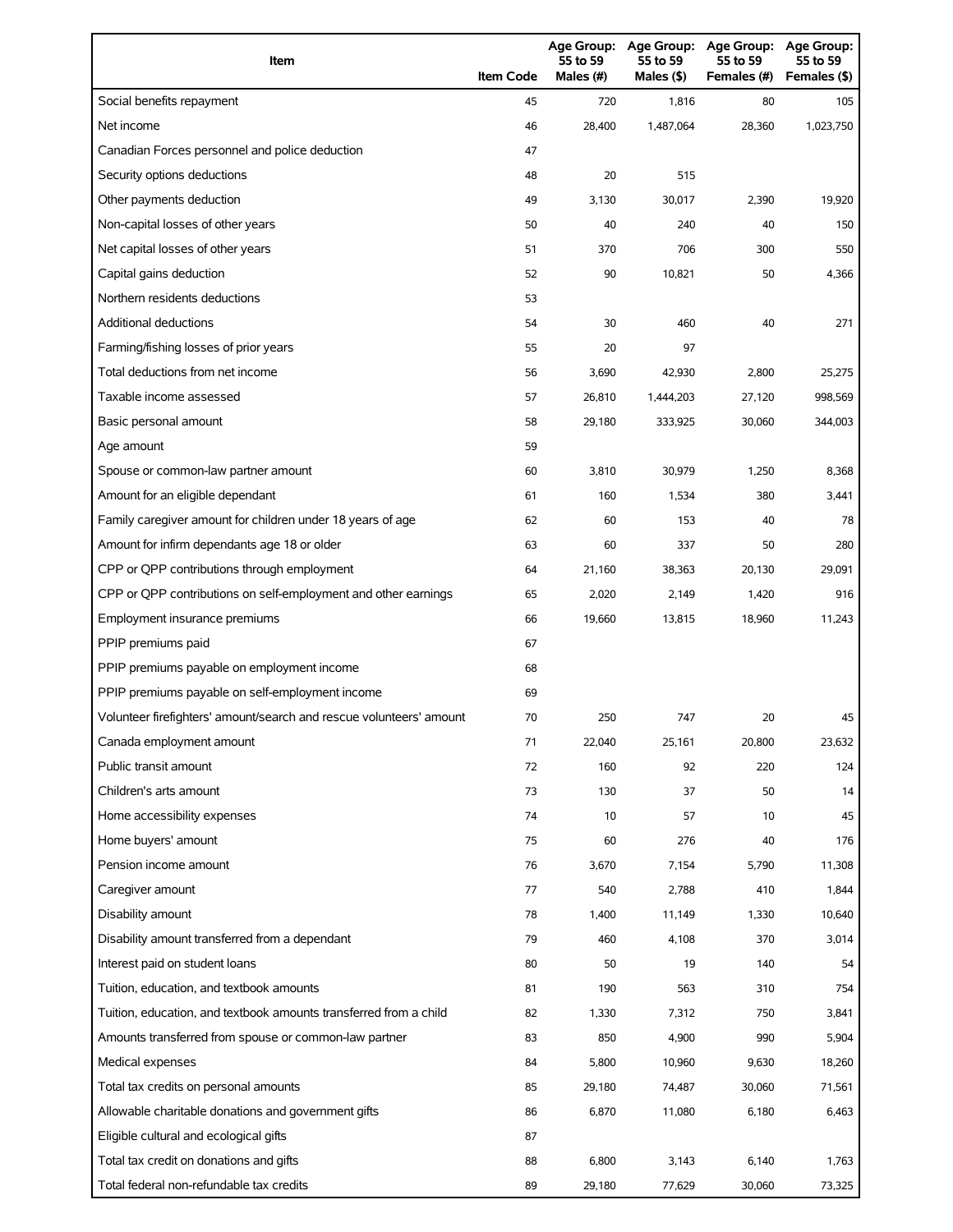| Item                                                        | <b>Item Code</b> | 55 to 59<br>Males (#) | Age Group: Age Group:<br>55 to 59<br>Males $($ \$) | <b>Age Group:</b><br>55 to 59<br>Females (#) | <b>Age Group:</b><br>55 to 59<br>Females (\$) |
|-------------------------------------------------------------|------------------|-----------------------|----------------------------------------------------|----------------------------------------------|-----------------------------------------------|
| Federal dividend tax credit                                 | 90               | 3,710                 | 9,249                                              | 3,370                                        | 4,919                                         |
| Minimum tax carryover                                       | 91               | 80                    | 270                                                | 30                                           | 105                                           |
| Basic federal tax                                           | 92               | 23,180                | 181,646                                            | 21,550                                       | 95,834                                        |
| Federal foreign tax credit                                  | 93               | 1,030                 | 1,398                                              | 970                                          | 342                                           |
| Federal political contribution tax credit                   | 94               | 170                   | 28                                                 | 90                                           | 14                                            |
| Investment tax credit                                       | 95               | 170                   | 384                                                |                                              |                                               |
| Labour-sponsored funds tax credit (federally registered)    | 96               |                       |                                                    |                                              |                                               |
| Labour-sponsored funds tax credit (provincially registered) | 97               |                       |                                                    |                                              |                                               |
| Alternative minimum tax payable                             | 98               | 60                    | 542                                                | 50                                           | 217                                           |
| Net federal tax                                             | 99               | 23,150                | 179,857                                            | 21,520                                       | 95,474                                        |
| CPP contributions on self-employment                        | 100              | 2,020                 | 4,297                                              | 1,420                                        | 1,833                                         |
| Social Benefits repayment                                   | 101              | 720                   | 1,816                                              | 80                                           | 105                                           |
| Working income tax benefit (WITB)                           | 102              | 930                   | 656                                                | 1,010                                        | 627                                           |
| Children's fitness tax credit                               | 103              | 340                   | 24                                                 | 120                                          | 8                                             |
| Eligible educator school supply tax credit                  | 104              | 10                    | 1                                                  | 60                                           | 3                                             |
| Net provincial or territorial tax                           | 105              | 22,980                | 129,729                                            | 21,720                                       | 71,224                                        |
| Total tax payable                                           | 106              | 23,960                | 315,700                                            | 22,740                                       | 168,637                                       |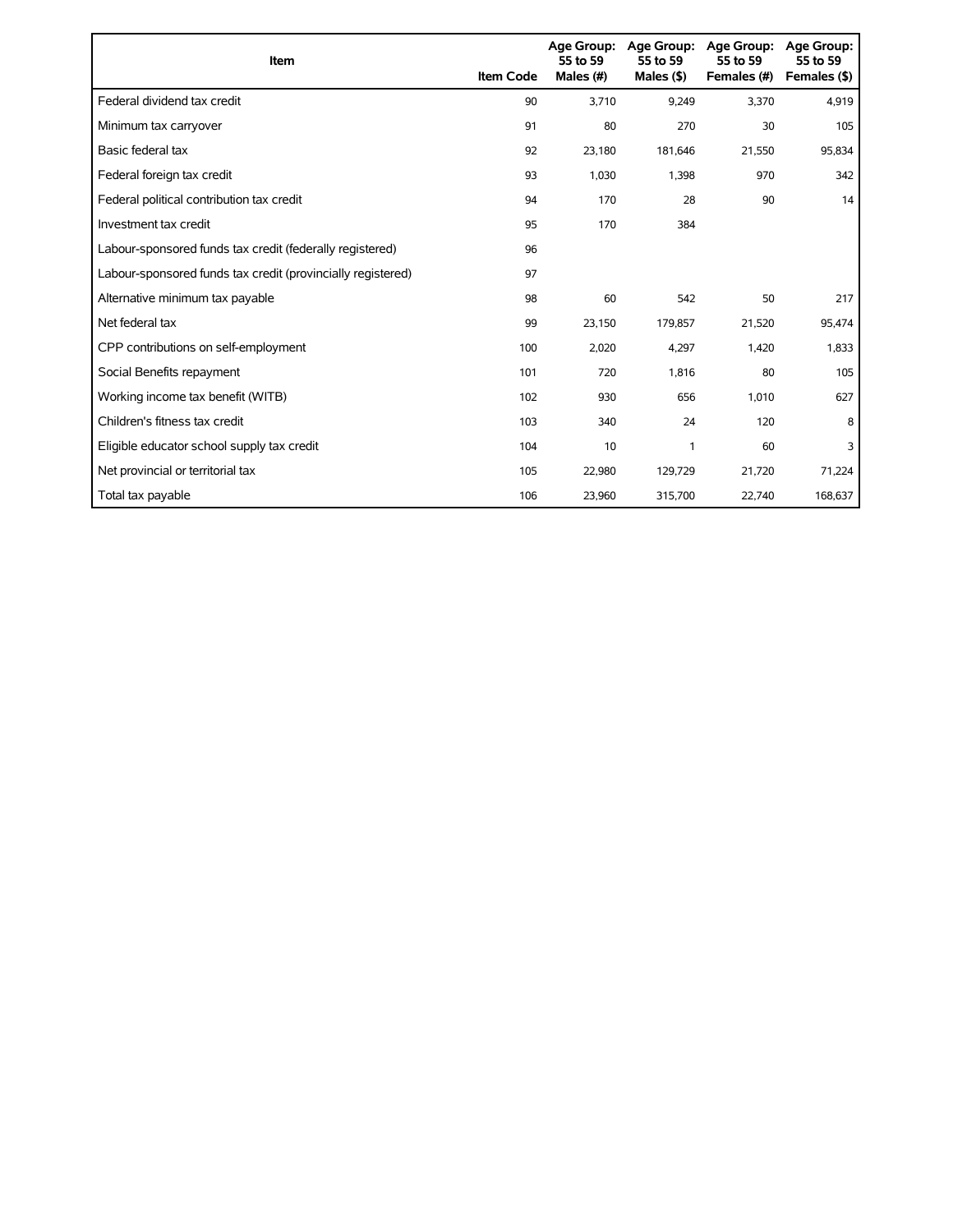| Item                                                                                          | Item<br>Code | Age<br>Group:<br>60 to 64<br>Males (#) | Age<br>Group:<br>60 to 64<br>Males (\$) | Age<br>Group:<br>60 to 64<br>Females (#) | Age<br>Group:<br>60 to 64<br>Females (\$) |
|-----------------------------------------------------------------------------------------------|--------------|----------------------------------------|-----------------------------------------|------------------------------------------|-------------------------------------------|
| Number of taxable returns                                                                     | $\mathbf{1}$ | 22,260                                 |                                         | 20,680                                   |                                           |
| Number of non-taxable returns                                                                 | 2            | 5,640                                  |                                         | 8,510                                    |                                           |
| Total number of returns                                                                       | 3            | 27,900                                 |                                         | 29,190                                   |                                           |
| Employment income                                                                             | 4            | 15,380                                 | 673,546                                 | 13,260                                   | 387,642                                   |
| Commissions (from employment)                                                                 | 5            | 340                                    | 13,033                                  | 230                                      | 1,976                                     |
| Other employment income                                                                       | 6            | 3,930                                  | 14,827                                  | 1,840                                    | 7,462                                     |
| Old age security (OAS) pension                                                                | 7            |                                        |                                         |                                          |                                           |
| CPP or OPP benefits                                                                           | 8            | 22,180                                 | 143,066                                 | 23,590                                   | 123,895                                   |
| Other pensions and superannuation                                                             | 9            | 7,460                                  | 243,949                                 | 7,500                                    | 186,661                                   |
| Elected split-pension amount                                                                  | 10           | 1,710                                  | 12,910                                  | 5,470                                    | 71,229                                    |
| Universal child care benefit (UCCB)                                                           | 11           | 220                                    | 118                                     | 200                                      | 89                                        |
| Employment insurance and other benefits                                                       | 12           | 6,250                                  | 66,354                                  | 3,990                                    | 29,245                                    |
| Taxable amount of dividends from taxable Canadian corporations                                | 13           | 4,320                                  | 84,965                                  | 4,000                                    | 40,545                                    |
| Interest and other investment income                                                          | 14           | 5,420                                  | 9,774                                   | 5,850                                    | 7,849                                     |
| Net partnership income (limited or non-active partners only)                                  | 15           | 70                                     | 11                                      | 30                                       | $-1$                                      |
| Net rental income                                                                             | 16           | 900                                    | 2,334                                   | 650                                      | 1,223                                     |
| Taxable capital gains                                                                         | 17           | 2,400                                  | 23,950                                  | 2,610                                    | 11,521                                    |
| <b>RRSP</b> income                                                                            | 18           | 2,690                                  | 30,120                                  | 2,900                                    | 31,494                                    |
| Other income                                                                                  | 19           | 6,050                                  | 66,260                                  | 6,360                                    | 61,431                                    |
| Net business income                                                                           | 20           | 2,040                                  | 27,334                                  | 1,460                                    | 13,758                                    |
| Net professional income                                                                       | 21           | 310                                    | 12,352                                  | 240                                      | 4,813                                     |
| Net commission income                                                                         | 22           | 160                                    | 5,821                                   | 120                                      | 1,897                                     |
| Net farming income                                                                            | 23           | 320                                    | $-287$                                  | 60                                       | 45                                        |
| Net fishing income                                                                            | 24           | 240                                    | 11,789                                  | 30                                       | 826                                       |
| Workers' compensation benefits                                                                | 25           | 1,110                                  | 18,284                                  | 560                                      | 7,324                                     |
| Social assistance payments                                                                    | 26           | 1,830                                  | 10,849                                  | 1,370                                    | 8,386                                     |
| Net federal supplements                                                                       | 27           | 470                                    | 2,360                                   |                                          |                                           |
| Total income assessed                                                                         | 28           | 27,700                                 | 1,473,752                               | 28,780                                   | 1,019,216                                 |
| Registered pension plan (RPP) deduction                                                       | 29           | 4,060                                  | 15,510                                  | 4,280                                    | 13,494                                    |
| RRSP/PRPP deduction                                                                           | 30           | 5,740                                  | 54,277                                  | 3,990                                    | 40,863                                    |
| Deduction for elected split-pension amount                                                    | 31           | 4,340                                  | 56,364                                  | 2,100                                    | 16,473                                    |
| Annual union, professional, or like dues                                                      | 32           | 5,230                                  | 3,859                                   | 4,150                                    | 2,269                                     |
| Child care expenses                                                                           | 33           |                                        |                                         | 10                                       | 35                                        |
| Business investment loss                                                                      | 34           | 20                                     | 374                                     |                                          |                                           |
| Moving expenses                                                                               | 35           | 40                                     | 178                                     | 20                                       | 96                                        |
| Support payments made                                                                         | 36           | 220                                    | 3,115                                   |                                          |                                           |
| Carrying charges and interest expenses                                                        | 37           | 1,830                                  | 5,002                                   | 1,490                                    | 3,430                                     |
| Deduction for CPP/QPP contributions on self-employment and other earnings                     | 38           | 1,820                                  | 1,822                                   | 1,170                                    | 706                                       |
| Deduction for provincial parental insurance plan (PPIP) premiums on self-employment<br>income | 39           |                                        |                                         |                                          |                                           |
| Exploration and development expenses                                                          | 40           |                                        |                                         |                                          |                                           |
| Other employment expenses                                                                     | 41           | 1,310                                  | 6,258                                   | 480                                      | 1,257                                     |
| Clergy residence deduction                                                                    | 42           | 100                                    | 1,135                                   | 20                                       | 237                                       |
| Other deductions                                                                              | 43           | 1,670                                  | 1,877                                   | 1,260                                    | 1,885                                     |
| Total deductions before adjustments                                                           | 44           | 16,120                                 | 150,235                                 | 11,730                                   | 81,225                                    |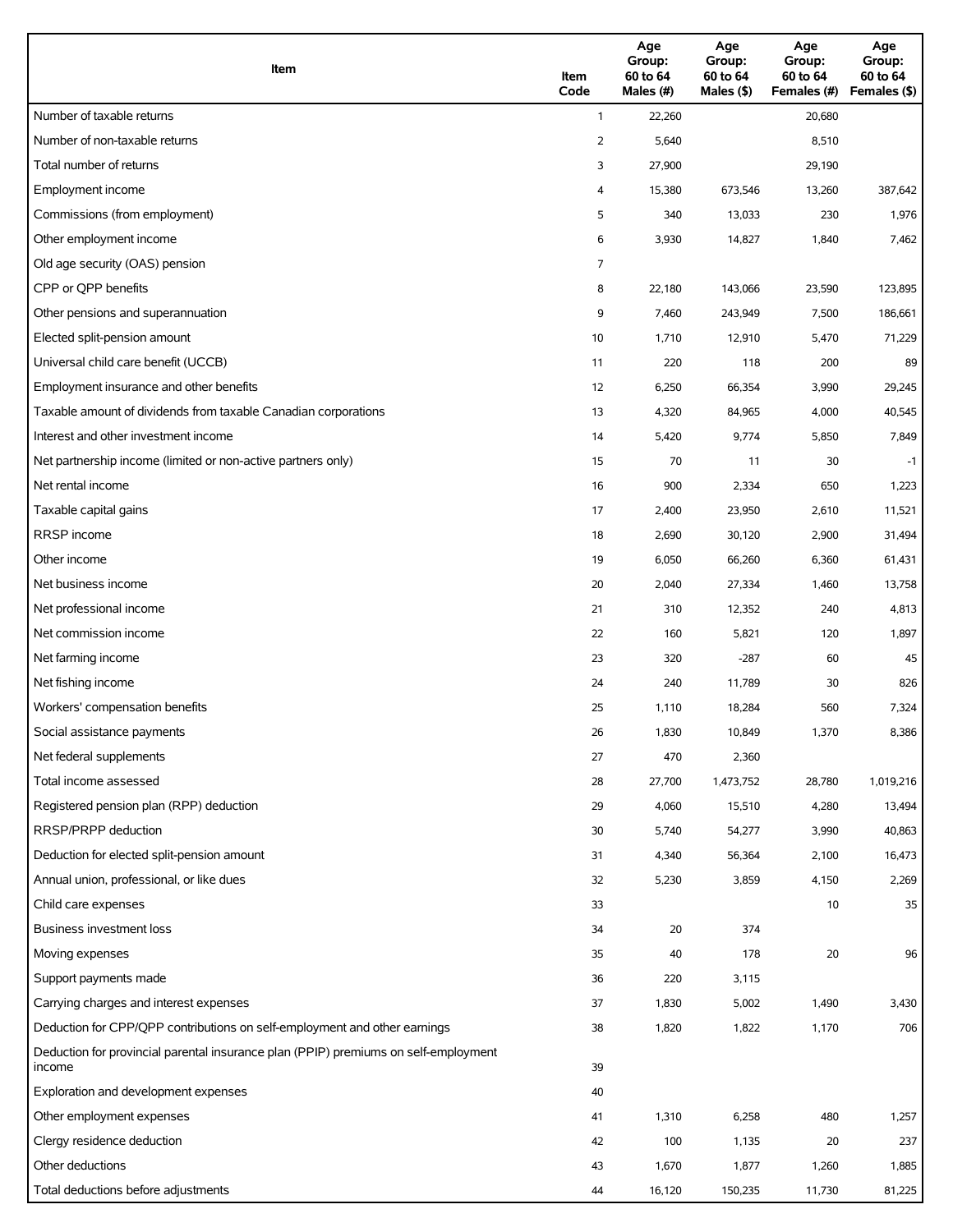| Item                                                                | <b>Item Code</b> | 60 to 64<br>Males $(H)$ | Age Group: Age Group:<br>60 to 64<br>Males (\$) | <b>Age Group:</b><br>60 to 64<br>Females (#) | <b>Age Group:</b><br>60 to 64<br>Females (\$) |
|---------------------------------------------------------------------|------------------|-------------------------|-------------------------------------------------|----------------------------------------------|-----------------------------------------------|
| Social benefits repayment                                           | 45               | 720                     | 1,707                                           | 60                                           | 99                                            |
| Net income                                                          | 46               | 27,630                  | 1,322,459                                       | 28,710                                       | 938,300                                       |
| Canadian Forces personnel and police deduction                      | 47               |                         |                                                 |                                              |                                               |
| Security options deductions                                         | 48               |                         |                                                 |                                              |                                               |
| Other payments deduction                                            | 49               | 3,340                   | 31,493                                          | 4,830                                        | 32,463                                        |
| Non-capital losses of other years                                   | 50               | 40                      | 295                                             | 30                                           | 188                                           |
| Net capital losses of other years                                   | 51               | 500                     | 1,195                                           | 400                                          | 866                                           |
| Capital gains deduction                                             | 52               | 80                      | 7,950                                           | 60                                           | 3,561                                         |
| Northern residents deductions                                       | 53               |                         |                                                 |                                              |                                               |
| <b>Additional deductions</b>                                        | 54               | 110                     | 641                                             | 180                                          | 321                                           |
| Farming/fishing losses of prior years                               | 55               | 10                      | 97                                              |                                              |                                               |
| Total deductions from net income                                    | 56               | 4,070                   | 41,979                                          | 5,420                                        | 37,467                                        |
| Taxable income assessed                                             | 57               | 27,160                  | 1,280,553                                       | 27,970                                       | 900,918                                       |
| Basic personal amount                                               | 58               | 27,900                  | 319,504                                         | 29,190                                       | 334,163                                       |
| Age amount                                                          | 59               |                         |                                                 |                                              |                                               |
| Spouse or common-law partner amount                                 | 60               | 4,050                   | 30,819                                          | 910                                          | 5,424                                         |
| Amount for an eligible dependant                                    | 61               | 70                      | 643                                             | 140                                          | 1,097                                         |
| Family caregiver amount for children under 18 years of age          | 62               | 30                      | 64                                              | 10                                           | 34                                            |
| Amount for infirm dependants age 18 or older                        | 63               | 60                      | 310                                             | 60                                           | 275                                           |
| CPP or QPP contributions through employment                         | 64               | 15,090                  | 23,594                                          | 12,970                                       | 15,379                                        |
| CPP or QPP contributions on self-employment and other earnings      | 65               | 1,820                   | 1,822                                           | 1,170                                        | 706                                           |
| Employment insurance premiums                                       | 66               | 13,870                  | 8,621                                           | 11,880                                       | 5,979                                         |
| PPIP premiums paid                                                  | 67               |                         |                                                 |                                              |                                               |
| PPIP premiums payable on employment income                          | 68               |                         |                                                 |                                              |                                               |
| PPIP premiums payable on self-employment income                     | 69               |                         |                                                 |                                              |                                               |
| Volunteer firefighters' amount/search and rescue volunteers' amount | 70               | 180                     | 528                                             | 10                                           | 36                                            |
| Canada employment amount                                            | 71               | 17,020                  | 18,571                                          | 14,040                                       | 15,476                                        |
| Public transit amount                                               | 72               | 100                     | 53                                              | 190                                          | 105                                           |
| Children's arts amount                                              | 73               | 40                      | 11                                              |                                              |                                               |
| Home accessibility expenses                                         | 74               |                         |                                                 | 20                                           | 82                                            |
| Home buyers' amount                                                 | 75               | 30                      | 156                                             | 20                                           | 90                                            |
| Pension income amount                                               | 76               | 8,740                   | 17,104                                          | 11,170                                       | 21,881                                        |
| Caregiver amount                                                    | 77               | 390                     | 2,038                                           | 360                                          | 1,584                                         |
| Disability amount                                                   | 78               | 1,850                   | 14,734                                          | 1,570                                        | 12,519                                        |
| Disability amount transferred from a dependant                      | 79               | 360                     | 2,888                                           | 310                                          | 2,393                                         |
| Interest paid on student loans                                      | 80               | 20                      | 4                                               | 60                                           | 23                                            |
| Tuition, education, and textbook amounts                            | 81               | 90                      | 197                                             | 140                                          | 261                                           |
| Tuition, education, and textbook amounts transferred from a child   | 82               | 480                     | 2,515                                           | 200                                          | 1,002                                         |
| Amounts transferred from spouse or common-law partner               | 83               | 1,560                   | 8,706                                           | 2,110                                        | 12,292                                        |
| Medical expenses                                                    | 84               | 6,990                   | 16,205                                          | 10,630                                       | 25,466                                        |
| Total tax credits on personal amounts                               | 85               | 27,900                  | 70,371                                          | 29,190                                       | 68,441                                        |
| Allowable charitable donations and government gifts                 | 86               | 7,660                   | 14,278                                          | 6,680                                        | 8,760                                         |
| Eligible cultural and ecological gifts                              | 87               |                         |                                                 | 10                                           | 3                                             |
| Total tax credit on donations and gifts                             | 88               | 7,610                   | 4,072                                           | 6,620                                        | 2,416                                         |
| Total federal non-refundable tax credits                            | 89               | 27,900                  | 74,442                                          | 29,190                                       | 70,857                                        |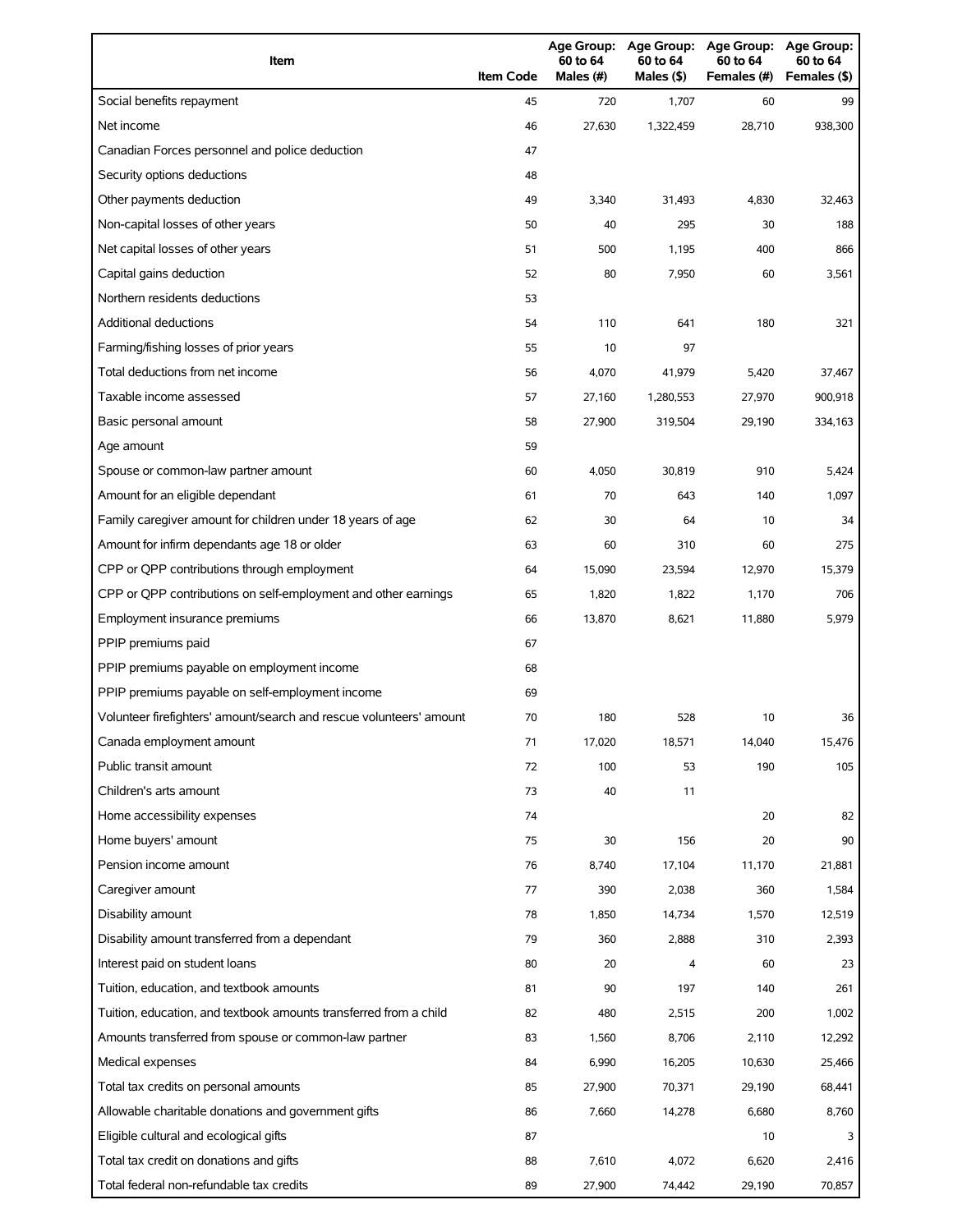| Item                                                        | <b>Item Code</b> | 60 to 64<br>Males (#) | Age Group: Age Group:<br>60 to 64<br>Males $(§)$ | Age Group:<br>60 to 64<br>Females (#) | Age Group:<br>60 to 64<br>Females (\$) |
|-------------------------------------------------------------|------------------|-----------------------|--------------------------------------------------|---------------------------------------|----------------------------------------|
| Federal dividend tax credit                                 | 90               | 4,050                 | 10,994                                           | 3,610                                 | 5,044                                  |
| Minimum tax carryover                                       | 91               | 70                    | 218                                              | 40                                    | 104                                    |
| Basic federal tax                                           | 92               | 21,570                | 149,840                                          | 19,550                                | 81,312                                 |
| Federal foreign tax credit                                  | 93               | 1.230                 | 794                                              | 1,270                                 | 505                                    |
| Federal political contribution tax credit                   | 94               | 220                   | 35                                               | 140                                   | 19                                     |
| Investment tax credit                                       | 95               | 160                   | 263                                              | 20                                    | 33                                     |
| Labour-sponsored funds tax credit (federally registered)    | 96               |                       |                                                  |                                       |                                        |
| Labour-sponsored funds tax credit (provincially registered) | 97               |                       |                                                  |                                       |                                        |
| Alternative minimum tax payable                             | 98               | 60                    | 352                                              | 40                                    | 187                                    |
| Net federal tax                                             | 99               | 21,530                | 148,753                                          | 19,510                                | 80,757                                 |
| CPP contributions on self-employment                        | 100              | 1,820                 | 3,645                                            | 1,170                                 | 1,412                                  |
| Social Benefits repayment                                   | 101              | 720                   | 1,707                                            | 60                                    | 99                                     |
| Working income tax benefit (WITB)                           | 102              | 620                   | 424                                              | 600                                   | 332                                    |
| Children's fitness tax credit                               | 103              | 100                   | 7                                                | 30                                    | 2                                      |
| Eligible educator school supply tax credit                  | 104              |                       |                                                  |                                       |                                        |
| Net provincial or territorial tax                           | 105              | 21,350                | 107,066                                          | 19,820                                | 60,599                                 |
| Total tax payable                                           | 106              | 22,260                | 261,171                                          | 20,680                                | 142,868                                |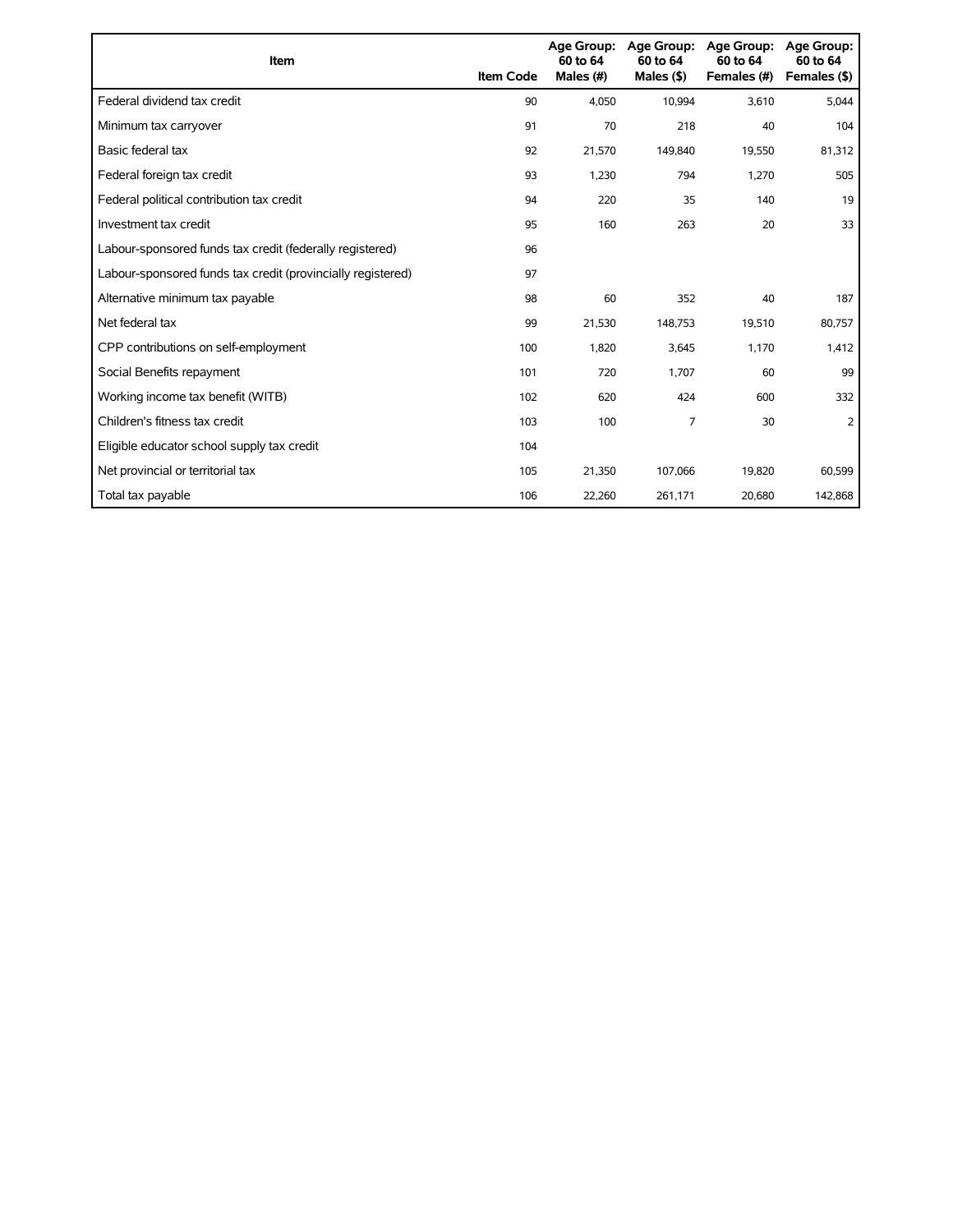| Item                                                                                          | Item<br>Code   | Age<br>Group:<br>65 to 69<br>Males (#) | Age<br>Group:<br>65 to 69<br>Males (\$) | Age<br>Group:<br>65 to 69<br>Females (#) | Age<br>Group:<br>65 to 69<br>Females (\$) |
|-----------------------------------------------------------------------------------------------|----------------|----------------------------------------|-----------------------------------------|------------------------------------------|-------------------------------------------|
| Number of taxable returns                                                                     | $\mathbf{1}$   | 16,880                                 |                                         | 14,680                                   |                                           |
| Number of non-taxable returns                                                                 | $\overline{2}$ | 8,550                                  |                                         | 11,540                                   |                                           |
| Total number of returns                                                                       | 3              | 25,420                                 |                                         | 26,210                                   |                                           |
| Employment income                                                                             | 4              | 7,290                                  | 237,286                                 | 5,050                                    | 106,438                                   |
| Commissions (from employment)                                                                 | 5              | 140                                    | 4,853                                   |                                          |                                           |
| Other employment income                                                                       | 6              | 2,940                                  | 3,757                                   | 1,130                                    | 1,551                                     |
| Old age security (OAS) pension                                                                | 7              | 24,190                                 | 150,331                                 | 25,290                                   | 156,845                                   |
| CPP or QPP benefits                                                                           | 8              | 24,730                                 | 178,433                                 | 24,900                                   | 137,771                                   |
| Other pensions and superannuation                                                             | 9              | 13,660                                 | 325,369                                 | 11,850                                   | 198,702                                   |
| Elected split-pension amount                                                                  | 10             | 1,920                                  | 14,238                                  | 6,170                                    | 74,131                                    |
| Universal child care benefit (UCCB)                                                           | 11             | 80                                     | 37                                      | 100                                      | 47                                        |
| Employment insurance and other benefits                                                       | 12             | 3,160                                  | 35,130                                  | 1,270                                    | 9,669                                     |
| Taxable amount of dividends from taxable Canadian corporations                                | 13             | 4,140                                  | 52,190                                  | 3,770                                    | 31,168                                    |
| Interest and other investment income                                                          | 14             | 5,730                                  | 10,933                                  | 5,610                                    | 7,613                                     |
| Net partnership income (limited or non-active partners only)                                  | 15             | 60                                     | 343                                     |                                          |                                           |
| Net rental income                                                                             | 16             | 770                                    | 2,059                                   | 470                                      | 960                                       |
| Taxable capital gains                                                                         | 17             | 2,440                                  | 19,574                                  | 2,540                                    | 15,269                                    |
| <b>RRSP</b> income                                                                            | 18             | 2,410                                  | 26,553                                  | 2,270                                    | 23,047                                    |
| Other income                                                                                  | 19             | 3,120                                  | 17,353                                  | 2,830                                    | 11,200                                    |
| Net business income                                                                           | 20             | 1,530                                  | 14,839                                  | 880                                      | 6,456                                     |
| Net professional income                                                                       | 21             | 280                                    | 9,681                                   | 130                                      | 2,728                                     |
| Net commission income                                                                         | 22             | 150                                    | 3,048                                   | 70                                       | 802                                       |
| Net farming income                                                                            | 23             | 290                                    | $-295$                                  | 60                                       | $-268$                                    |
| Net fishing income                                                                            | 24             | 160                                    | 7,335                                   | 10                                       | 343                                       |
| Workers' compensation benefits                                                                | 25             | 850                                    | 7,164                                   | 330                                      | 2,575                                     |
| Social assistance payments                                                                    | 26             | 380                                    | 1,262                                   | 240                                      | 904                                       |
| Net federal supplements                                                                       | 27             | 8,050                                  | 37,536                                  | 9,760                                    | 46,311                                    |
| Total income assessed                                                                         | 28             | 25,400                                 | 1,159,067                               | 26,190                                   | 836,705                                   |
| Registered pension plan (RPP) deduction                                                       | 29             | 1,130                                  | 3,978                                   | 950                                      | 2,474                                     |
| RRSP/PRPP deduction                                                                           | 30             | 2,510                                  | 28,289                                  | 1,470                                    | 16,839                                    |
| Deduction for elected split-pension amount                                                    | 31             | 6,920                                  | 84,624                                  | 2,030                                    | 14,332                                    |
| Annual union, professional, or like dues                                                      | 32             | 2,540                                  | 1,324                                   | 1,500                                    | 583                                       |
| Child care expenses                                                                           | 33             |                                        |                                         |                                          |                                           |
| Business investment loss                                                                      | 34             | 20                                     | 507                                     |                                          |                                           |
| Moving expenses                                                                               | 35             | 10                                     | 67                                      |                                          |                                           |
| Support payments made                                                                         | 36             | 160                                    | 2,396                                   |                                          |                                           |
| Carrying charges and interest expenses                                                        | 37             | 1,920                                  | 4,693                                   | 1,500                                    | 3,412                                     |
| Deduction for CPP/QPP contributions on self-employment and other earnings                     | 38             | 760                                    | 638                                     | 400                                      | 195                                       |
| Deduction for provincial parental insurance plan (PPIP) premiums on self-employment<br>income | 39             |                                        |                                         |                                          |                                           |
| Exploration and development expenses                                                          | 40             |                                        |                                         |                                          |                                           |
| Other employment expenses                                                                     | 41             | 630                                    | 2,797                                   | 190                                      | 492                                       |
| Clergy residence deduction                                                                    | 42             | 70                                     | 764                                     |                                          |                                           |
| Other deductions                                                                              | 43             | 860                                    | 1,946                                   | 640                                      | 2,711                                     |
| Total deductions before adjustments                                                           | 44             | 11,960                                 | 134,534                                 | 6,320                                    | 41,249                                    |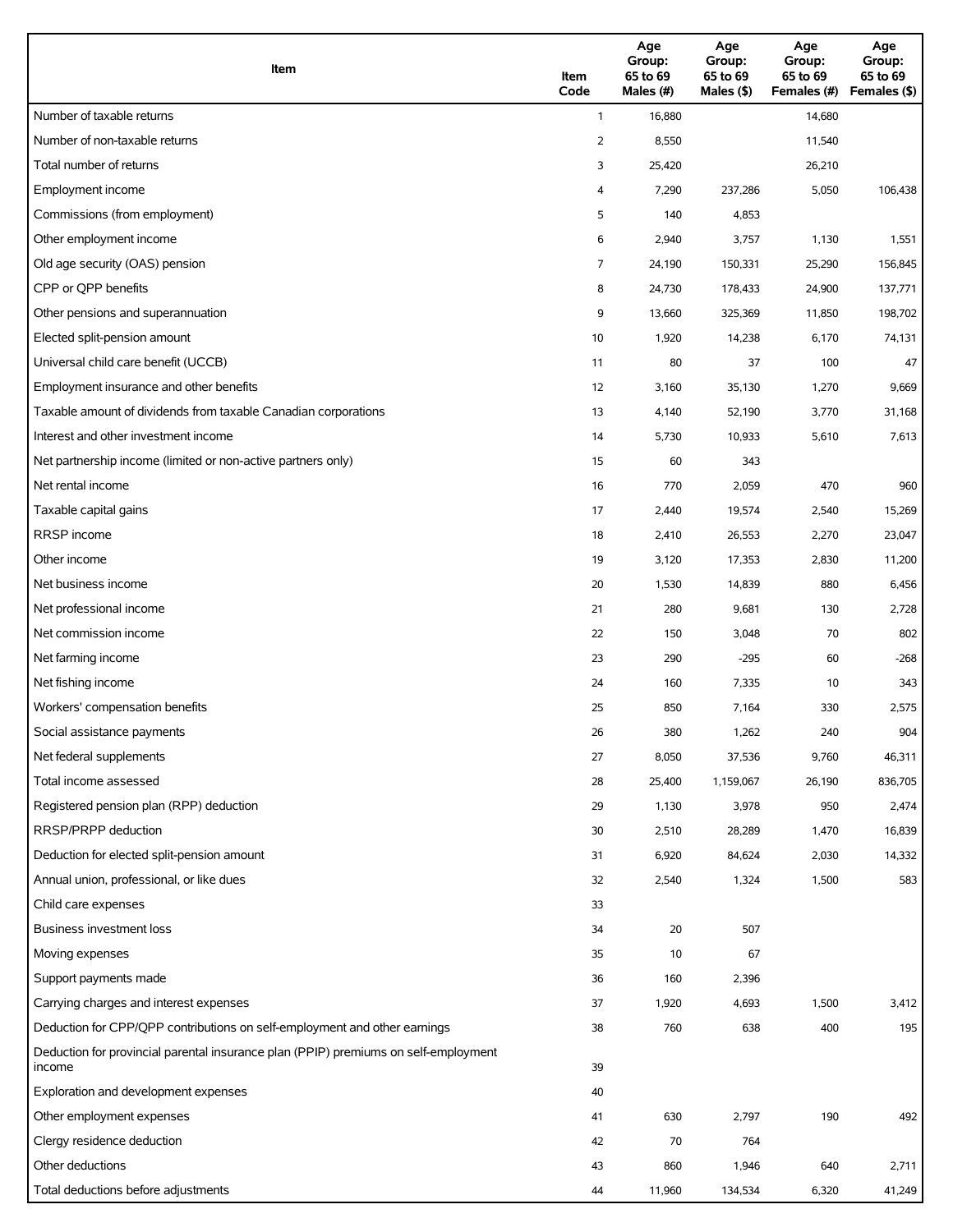| Item                                                                | <b>Item Code</b> | Age Group:<br>65 to 69<br>Males (#) | <b>Age Group:</b><br>65 to 69<br>Males (\$) | <b>Age Group:</b><br>65 to 69<br>Females (#) | <b>Age Group:</b><br>65 to 69<br>Females (\$) |
|---------------------------------------------------------------------|------------------|-------------------------------------|---------------------------------------------|----------------------------------------------|-----------------------------------------------|
| Social benefits repayment                                           | 45               | 1,660                               | 5,333                                       | 730                                          | 1,978                                         |
| Net income                                                          | 46               | 25,370                              | 1,019,751                                   | 26,180                                       | 793,553                                       |
| Canadian Forces personnel and police deduction                      | 47               |                                     |                                             |                                              |                                               |
| Security options deductions                                         | 48               |                                     |                                             |                                              |                                               |
| Other payments deduction                                            | 49               | 8,640                               | 45,954                                      | 9,990                                        | 49,790                                        |
| Non-capital losses of other years                                   | 50               | 20                                  | 471                                         | 10                                           | 103                                           |
| Net capital losses of other years                                   | 51               | 510                                 | 1,281                                       | 400                                          | 772                                           |
| Capital gains deduction                                             | 52               | 90                                  | 6,205                                       | 40                                           | 3,416                                         |
| Northern residents deductions                                       | 53               |                                     |                                             |                                              |                                               |
| Additional deductions                                               | 54               | 590                                 | 1,247                                       |                                              |                                               |
| Farming/fishing losses of prior years                               | 55               | 20                                  | 231                                         |                                              |                                               |
| Total deductions from net income                                    | 56               | 9,560                               | 56,093                                      | 10,840                                       | 55,289                                        |
| Taxable income assessed                                             | 57               | 25,350                              | 963,725                                     | 26,140                                       | 738,330                                       |
| Basic personal amount                                               | 58               | 25,420                              | 291,092                                     | 26,210                                       | 300,058                                       |
| Age amount                                                          | 59               | 24,080                              | 149,204                                     | 25,660                                       | 168,047                                       |
| Spouse or common-law partner amount                                 | 60               | 3,100                               | 16,789                                      | 430                                          | 2,254                                         |
| Amount for an eligible dependant                                    | 61               | 30                                  | 231                                         | 90                                           | 676                                           |
| Family caregiver amount for children under 18 years of age          | 62               |                                     |                                             |                                              |                                               |
| Amount for infirm dependants age 18 or older                        | 63               | 70                                  | 348                                         | 50                                           | 247                                           |
| CPP or QPP contributions through employment                         | 64               | 5,680                               | 6,324                                       | 4,050                                        | 3,356                                         |
| CPP or QPP contributions on self-employment and other earnings      | 65               | 760                                 | 638                                         | 400                                          | 195                                           |
| Employment insurance premiums                                       | 66               | 6,000                               | 2,947                                       | 4,000                                        | 1,576                                         |
| PPIP premiums paid                                                  | 67               |                                     |                                             |                                              |                                               |
| PPIP premiums payable on employment income                          | 68               |                                     |                                             |                                              |                                               |
| PPIP premiums payable on self-employment income                     | 69               |                                     |                                             |                                              |                                               |
| Volunteer firefighters' amount/search and rescue volunteers' amount | 70               | 130                                 | 384                                         |                                              |                                               |
| Canada employment amount                                            | 71               | 9,150                               | 8,914                                       | 5,780                                        | 5,864                                         |
| Public transit amount                                               | 72               | 80                                  | 30                                          | 120                                          | 44                                            |
| Children's arts amount                                              | 73               | 20                                  | 6                                           |                                              |                                               |
| Home accessibility expenses                                         | 74               | 40                                  | 148                                         | 40                                           | 118                                           |
| Home buyers' amount                                                 | 75               | 20                                  | 90                                          |                                              |                                               |
| Pension income amount                                               | 76               | 14,710                              | 28,391                                      | 15,180                                       | 29,197                                        |
| Caregiver amount                                                    | 77               | 270                                 | 1,443                                       | 200                                          | 922                                           |
| Disability amount                                                   | 78               | 1,850                               | 14,773                                      | 1,410                                        | 11,225                                        |
| Disability amount transferred from a dependant                      | 79               | 260                                 | 1,954                                       | 210                                          | 1,629                                         |
| Interest paid on student loans                                      | 80               |                                     |                                             |                                              |                                               |
| Tuition, education, and textbook amounts                            | 81               | 40                                  | 76                                          | 50                                           | 81                                            |
| Tuition, education, and textbook amounts transferred from a child   | 82               | 150                                 | 768                                         | 40                                           | 189                                           |
| Amounts transferred from spouse or common-law partner               | 83               | 3,560                               | 21,166                                      | 2,920                                        | 15,684                                        |
| Medical expenses                                                    | 84               | 8,010                               | 23,237                                      | 9,440                                        | 27,481                                        |
| Total tax credits on personal amounts                               | 85               | 25,420                              | 85,345                                      | 26,210                                       | 85,340                                        |
| Allowable charitable donations and government gifts                 | 86               | 7,190                               | 14,016                                      | 5,390                                        | 8,128                                         |
| Eligible cultural and ecological gifts                              | 87               |                                     |                                             |                                              |                                               |
| Total tax credit on donations and gifts                             | 88               | 7,150                               | 3,990                                       | 5,360                                        | 2,269                                         |
| Total federal non-refundable tax credits                            | 89               | 25,420                              | 89,336                                      | 26,210                                       | 87,609                                        |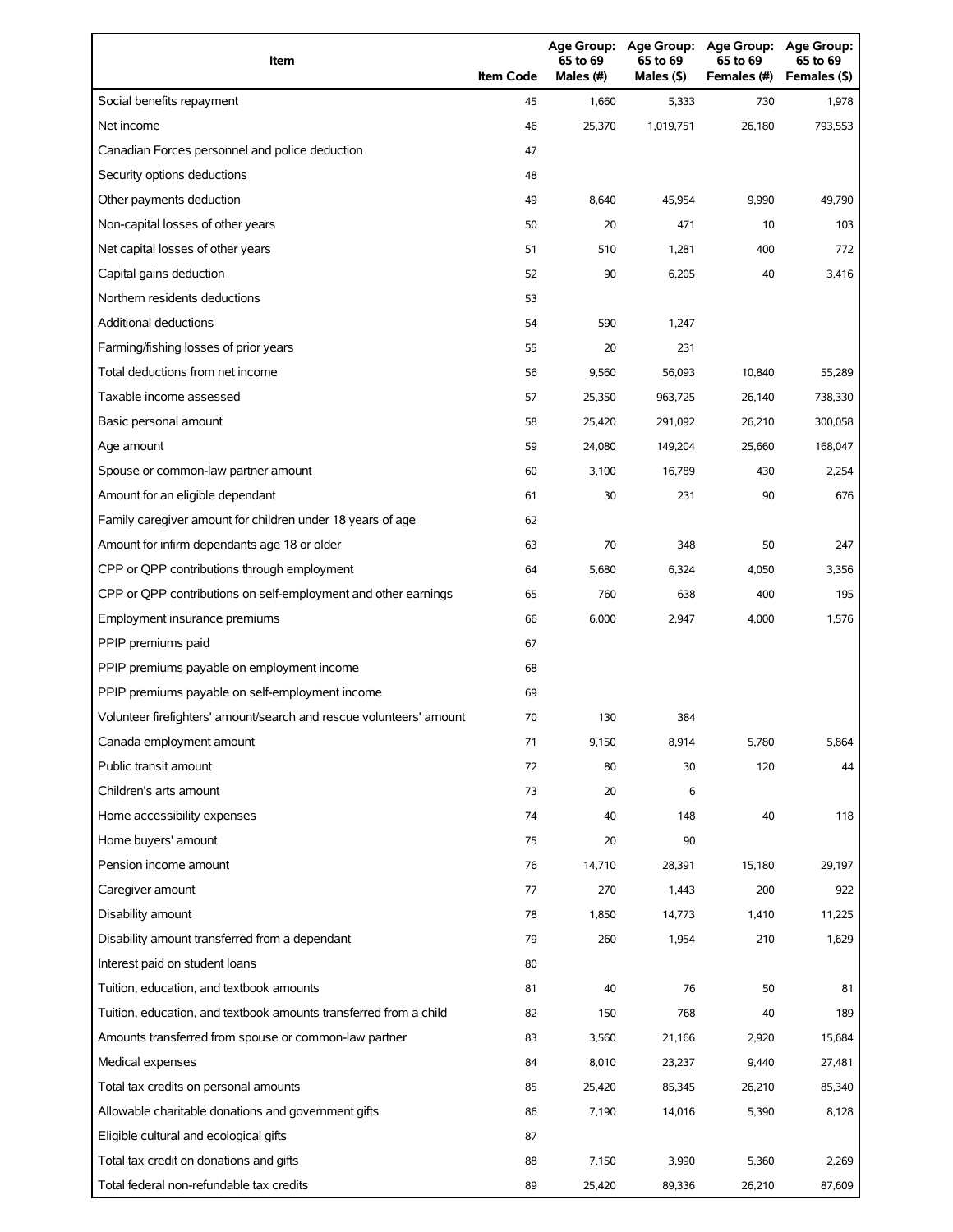| Item                                                        | <b>Item Code</b> | 65 to 69<br>Males (#) | Age Group: Age Group:<br>65 to 69<br>Males $(§)$ | Age Group:<br>65 to 69<br>Females (#) | Age Group:<br>65 to 69<br>Females (\$) |
|-------------------------------------------------------------|------------------|-----------------------|--------------------------------------------------|---------------------------------------|----------------------------------------|
| Federal dividend tax credit                                 | 90               | 3,600                 | 6,290                                            | 3,140                                 | 3,878                                  |
| Minimum tax carryover                                       | 91               | 60                    | 172                                              | 30                                    | 66                                     |
| Basic federal tax                                           | 92               | 15,430                | 79,015                                           | 12,610                                | 43,960                                 |
| Federal foreign tax credit                                  | 93               | 1,180                 | 774                                              | 1,140                                 | 259                                    |
| Federal political contribution tax credit                   | 94               | 260                   | 42                                               | 160                                   | 27                                     |
| Investment tax credit                                       | 95               | 90                    | 140                                              |                                       |                                        |
| Labour-sponsored funds tax credit (federally registered)    | 96               |                       |                                                  |                                       |                                        |
| Labour-sponsored funds tax credit (provincially registered) | 97               |                       |                                                  |                                       |                                        |
| Alternative minimum tax payable                             | 98               | 40                    | 247                                              | 20                                    | 117                                    |
| Net federal tax                                             | 99               | 15,410                | 78,065                                           | 12,600                                | 43,673                                 |
| CPP contributions on self-employment                        | 100              | 760                   | 1,276                                            | 400                                   | 390                                    |
| Social Benefits repayment                                   | 101              | 1,660                 | 5,333                                            | 730                                   | 1,978                                  |
| Working income tax benefit (WITB)                           | 102              | 80                    | 53                                               | 40                                    | 26                                     |
| Children's fitness tax credit                               | 103              | 40                    | $\overline{2}$                                   |                                       |                                        |
| Eligible educator school supply tax credit                  | 104              |                       |                                                  |                                       |                                        |
| Net provincial or territorial tax                           | 105              | 16,660                | 61,940                                           | 14,530                                | 36,880                                 |
| Total tax payable                                           | 106              | 16,880                | 146,613                                          | 14,680                                | 82,921                                 |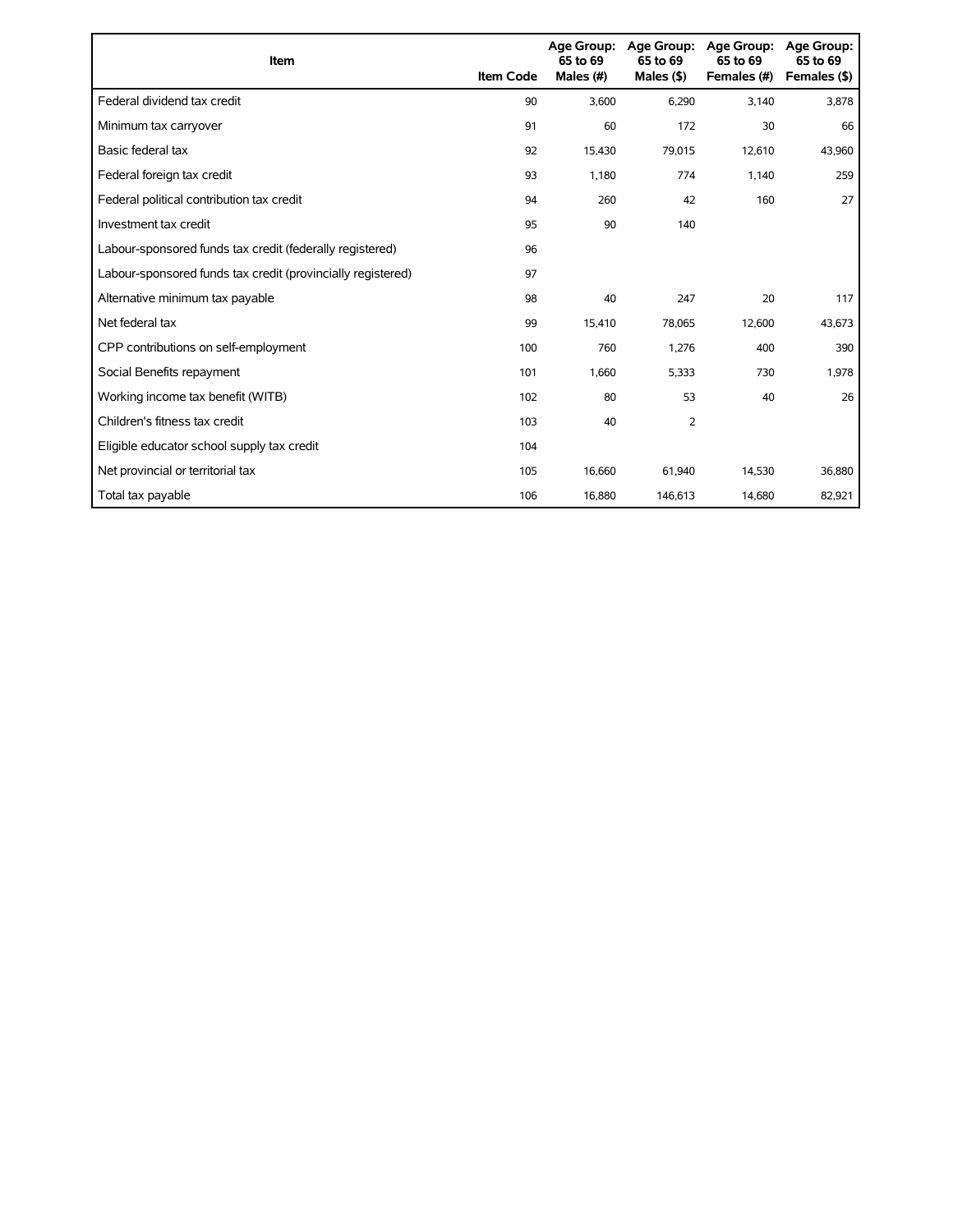| Item                                                                                          | Item<br>Code   | Age<br>Group:<br>70 to 74<br>Males (#) | Age<br>Group:<br>70 to 74<br>Males (\$) | Age<br>Group:<br>70 to 74<br>Females (#) | Age<br>Group:<br>70 to 74<br>Females (\$) |
|-----------------------------------------------------------------------------------------------|----------------|----------------------------------------|-----------------------------------------|------------------------------------------|-------------------------------------------|
| Number of taxable returns                                                                     | $\mathbf{1}$   | 10,420                                 |                                         | 9,410                                    |                                           |
| Number of non-taxable returns                                                                 | $\overline{2}$ | 8,080                                  |                                         | 9,740                                    |                                           |
| Total number of returns                                                                       | 3              | 18,500                                 |                                         | 19,150                                   |                                           |
| Employment income                                                                             | 4              | 2,530                                  | 64,175                                  | 1,470                                    | 25,512                                    |
| Commissions (from employment)                                                                 | 5              | 40                                     | 1,427                                   | 30                                       | 132                                       |
| Other employment income                                                                       | 6              | 1,760                                  | 1,670                                   | 610                                      | 565                                       |
| Old age security (OAS) pension                                                                | 7              | 18,340                                 | 124,134                                 | 19,070                                   | 129,533                                   |
| CPP or QPP benefits                                                                           | 8              | 18,210                                 | 130,734                                 | 18,150                                   | 102,972                                   |
| Other pensions and superannuation                                                             | 9              | 11,700                                 | 259,213                                 | 10,160                                   | 151,783                                   |
| Elected split-pension amount                                                                  | 10             | 1,300                                  | 9,382                                   | 4,520                                    | 54,512                                    |
| Universal child care benefit (UCCB)                                                           | 11             | 40                                     | 16                                      | 40                                       | 19                                        |
| Employment insurance and other benefits                                                       | 12             | 860                                    | 9,408                                   | 260                                      | 1,723                                     |
| Taxable amount of dividends from taxable Canadian corporations                                | 13             | 3,190                                  | 34,599                                  | 2,940                                    | 19,093                                    |
| Interest and other investment income                                                          | 14             | 4,700                                  | 7,191                                   | 4,600                                    | 6,570                                     |
| Net partnership income (limited or non-active partners only)                                  | 15             |                                        |                                         |                                          |                                           |
| Net rental income                                                                             | 16             | 510                                    | 1,409                                   | 350                                      | 919                                       |
| Taxable capital gains                                                                         | 17             | 1,950                                  | 12,211                                  | 2,070                                    | 6,962                                     |
| <b>RRSP</b> income                                                                            | 18             | 920                                    | 8,831                                   | 860                                      | 7,455                                     |
| Other income                                                                                  | 19             | 2,830                                  | 15,409                                  | 2,400                                    | 9,220                                     |
| Net business income                                                                           | 20             | 890                                    | 5,912                                   | 370                                      | 1,879                                     |
| Net professional income                                                                       | 21             | 210                                    | 6,367                                   | 50                                       | 913                                       |
| Net commission income                                                                         | 22             | 100                                    | 1,693                                   | 30                                       | 352                                       |
| Net farming income                                                                            | 23             | 210                                    | $-244$                                  | 30                                       | $-42$                                     |
| Net fishing income                                                                            | 24             | 80                                     | 2,272                                   |                                          |                                           |
| Workers' compensation benefits                                                                | 25             | 460                                    | 2,312                                   | 130                                      | 1,042                                     |
| Social assistance payments                                                                    | 26             | 20                                     | 83                                      | 20                                       | 88                                        |
| Net federal supplements                                                                       | 27             | 7,520                                  | 32,623                                  | 8,790                                    | 40,909                                    |
| Total income assessed                                                                         | 28             | 18,490                                 | 731,369                                 | 19,140                                   | 563,158                                   |
| Registered pension plan (RPP) deduction                                                       | 29             | 200                                    | 610                                     | 130                                      | 258                                       |
| RRSP/PRPP deduction                                                                           | 30             | 580                                    | 5,514                                   | 290                                      | 7,135                                     |
| Deduction for elected split-pension amount                                                    | 31             | 5,490                                  | 65,047                                  | 1,230                                    | 8,915                                     |
| Annual union, professional, or like dues                                                      | 32             | 1,040                                  | 325                                     | 520                                      | 123                                       |
| Child care expenses                                                                           | 33             |                                        |                                         |                                          |                                           |
| Business investment loss                                                                      | 34             |                                        |                                         |                                          |                                           |
| Moving expenses                                                                               | 35             |                                        |                                         |                                          |                                           |
| Support payments made                                                                         | 36             | 90                                     | 1,178                                   |                                          |                                           |
| Carrying charges and interest expenses                                                        | 37             | 1,560                                  | 3,345                                   | 1,210                                    | 2,410                                     |
| Deduction for CPP/QPP contributions on self-employment and other earnings                     | 38             | 70                                     | 25                                      | 20                                       | 6                                         |
| Deduction for provincial parental insurance plan (PPIP) premiums on self-employment<br>income | 39             |                                        |                                         |                                          |                                           |
| Exploration and development expenses                                                          | 40             |                                        |                                         |                                          |                                           |
| Other employment expenses                                                                     | 41             | 220                                    | 980                                     |                                          |                                           |
| Clergy residence deduction                                                                    | 42             | 40                                     | 440                                     |                                          |                                           |
| Other deductions                                                                              | 43             | 420                                    | 1,811                                   | 350                                      | 3,270                                     |
| Total deductions before adjustments                                                           | 44             | 7,310                                  | 79,669                                  | 3,090                                    | 22,413                                    |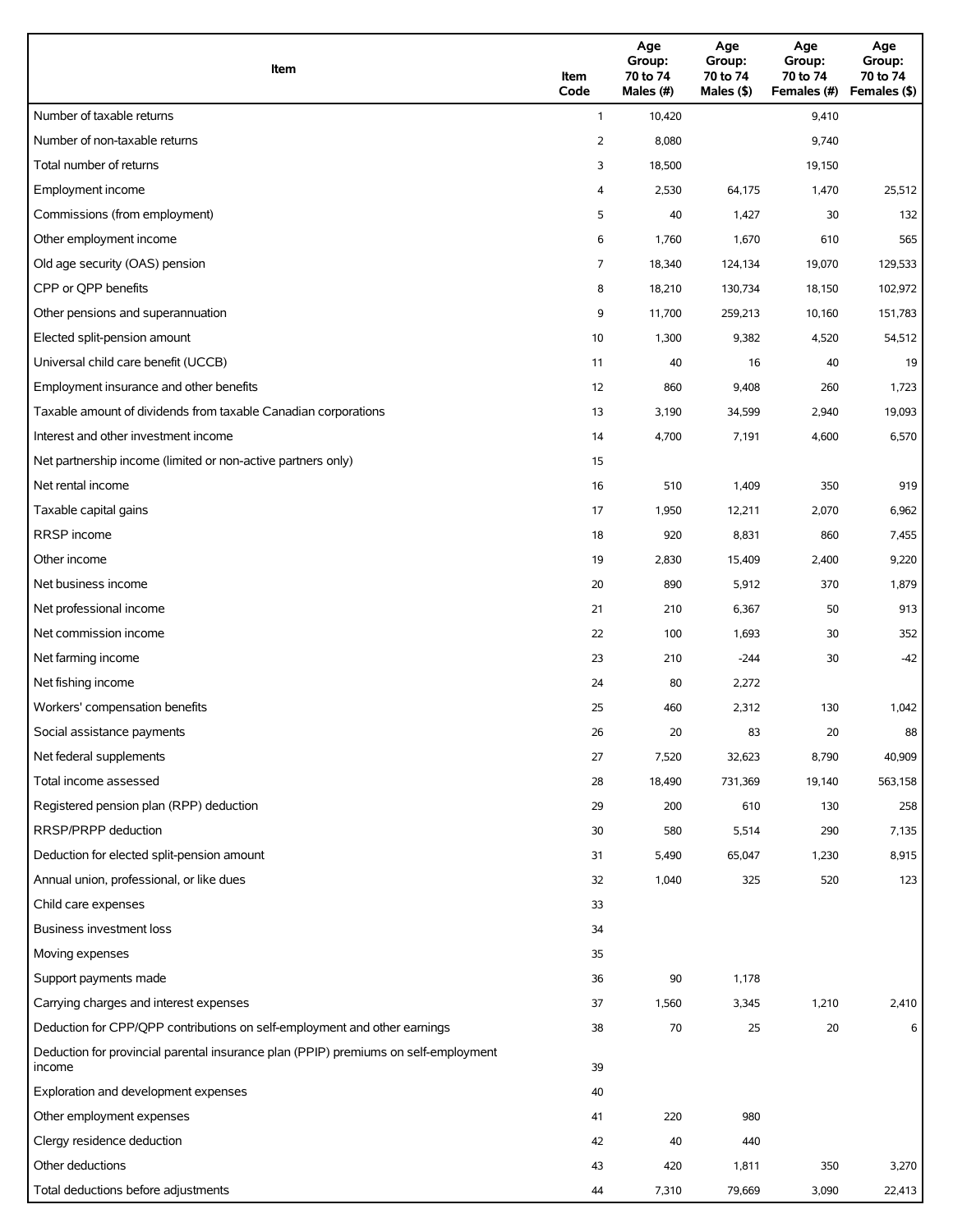| Item                                                                | <b>Item Code</b> | 70 to 74<br>Males (#) | Age Group: Age Group:<br>70 to 74<br>Males (\$) | <b>Age Group:</b><br>70 to 74<br>Females (#) | Age Group:<br>70 to 74<br>Females (\$) |
|---------------------------------------------------------------------|------------------|-----------------------|-------------------------------------------------|----------------------------------------------|----------------------------------------|
| Social benefits repayment                                           | 45               | 870                   | 3,280                                           | 520                                          | 1,541                                  |
| Net income                                                          | 46               | 18.480                | 648,742                                         | 19,140                                       | 539,282                                |
| Canadian Forces personnel and police deduction                      | 47               |                       |                                                 |                                              |                                        |
| Security options deductions                                         | 48               |                       |                                                 |                                              |                                        |
| Other payments deduction                                            | 49               | 7,740                 | 35,013                                          | 8,870                                        | 42,038                                 |
| Non-capital losses of other years                                   | 50               | 10                    | 144                                             |                                              |                                        |
| Net capital losses of other years                                   | 51               | 450                   | 993                                             | 380                                          | 582                                    |
| Capital gains deduction                                             | 52               | 60                    | 4,009                                           |                                              |                                        |
| Northern residents deductions                                       | 53               |                       |                                                 |                                              |                                        |
| <b>Additional deductions</b>                                        | 54               | 830                   | 1,616                                           | 910                                          | 1,714                                  |
| Farming/fishing losses of prior years                               | 55               | 10                    | 45                                              |                                              |                                        |
| Total deductions from net income                                    | 56               | 8,650                 | 41,905                                          | 9,670                                        | 44,750                                 |
| Taxable income assessed                                             | 57               | 18,470                | 606,878                                         | 19,100                                       | 494,627                                |
| Basic personal amount                                               | 58               | 18,500                | 211,842                                         | 19,150                                       | 219,442                                |
| Age amount                                                          | 59               | 17,880                | 116,094                                         | 18,830                                       | 125,902                                |
| Spouse or common-law partner amount                                 | 60               | 1,800                 | 6,397                                           | 230                                          | 1,053                                  |
| Amount for an eligible dependant                                    | 61               | 20                    | 166                                             | 40                                           | 315                                    |
| Family caregiver amount for children under 18 years of age          | 62               |                       |                                                 |                                              |                                        |
| Amount for infirm dependants age 18 or older                        | 63               | 40                    | 190                                             | 20                                           | 108                                    |
| CPP or QPP contributions through employment                         | 64               | 440                   | 247                                             |                                              |                                        |
| CPP or QPP contributions on self-employment and other earnings      | 65               | 70                    | 25                                              | 20                                           | 6                                      |
| Employment insurance premiums                                       | 66               | 1,900                 | 736                                             | 1,020                                        | 327                                    |
| PPIP premiums paid                                                  | 67               |                       |                                                 |                                              |                                        |
| PPIP premiums payable on employment income                          | 68               |                       |                                                 |                                              |                                        |
| PPIP premiums payable on self-employment income                     | 69               |                       |                                                 |                                              |                                        |
| Volunteer firefighters' amount/search and rescue volunteers' amount | 70               | 50                    | 156                                             |                                              |                                        |
| Canada employment amount                                            | 71               | 3,940                 | 3,209                                           | 1,980                                        | 1,755                                  |
| Public transit amount                                               | 72               | 50                    | 10                                              | 70                                           | 18                                     |
| Children's arts amount                                              | 73               |                       |                                                 |                                              |                                        |
| Home accessibility expenses                                         | 74               | 30                    | 113                                             | 20                                           | 74                                     |
| Home buyers' amount                                                 | 75               |                       |                                                 |                                              |                                        |
| Pension income amount                                               | 76               | 12,210                | 23,465                                          | 12,060                                       | 22,984                                 |
| Caregiver amount                                                    | 77               | 130                   | 700                                             | 90                                           | 353                                    |
| Disability amount                                                   | 78               | 1,390                 | 11,086                                          | 960                                          | 7,685                                  |
| Disability amount transferred from a dependant                      | 79               | 140                   | 1,092                                           | 100                                          | 693                                    |
| Interest paid on student loans                                      | 80               |                       |                                                 |                                              |                                        |
| Tuition, education, and textbook amounts                            | 81               | 20                    | 13                                              |                                              |                                        |
| Tuition, education, and textbook amounts transferred from a child   | 82               | 40                    | 178                                             |                                              |                                        |
| Amounts transferred from spouse or common-law partner               | 83               | 4,320                 | 26,351                                          | 2,430                                        | 12,157                                 |
| Medical expenses                                                    | 84               | 5,890                 | 19,699                                          | 6,770                                        | 21,302                                 |
| Total tax credits on personal amounts                               | 85               | 18,500                | 63,272                                          | 19,150                                       | 62,156                                 |
| Allowable charitable donations and government gifts                 | 86               | 5,450                 | 11,441                                          | 4,010                                        | 6,423                                  |
| Eligible cultural and ecological gifts                              | 87               |                       |                                                 |                                              |                                        |
| Total tax credit on donations and gifts                             | 88               | 5,430                 | 3,266                                           | 4,000                                        | 1,769                                  |
| Total federal non-refundable tax credits                            | 89               | 18,500                | 66,538                                          | 19,150                                       | 63,926                                 |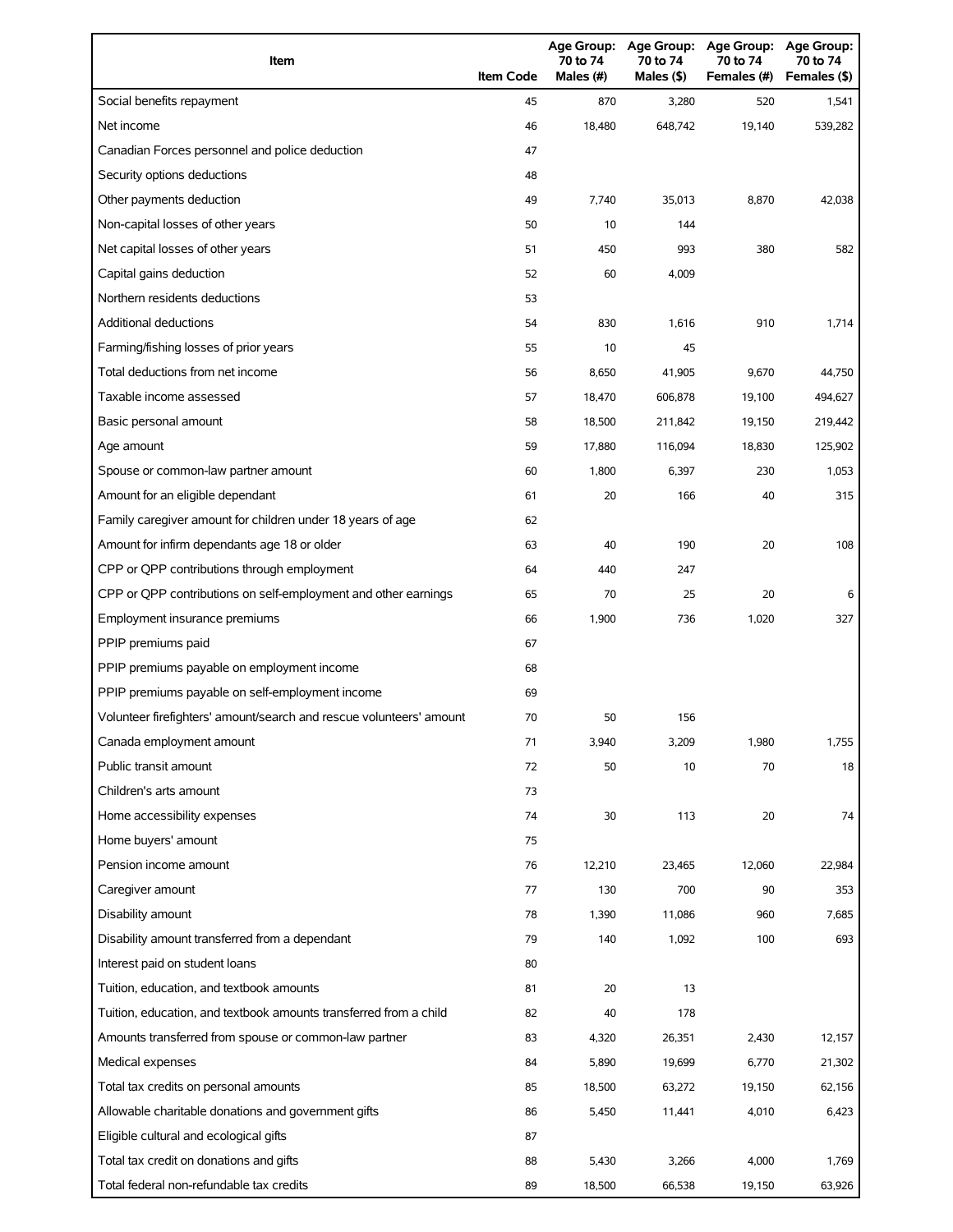| Item                                                        | <b>Item Code</b> | 70 to 74<br>Males (#) | Age Group: Age Group:<br>70 to 74<br>Males $($ \$ $)$ | Age Group:<br>70 to 74<br>Females (#) | <b>Age Group:</b><br>70 to 74<br>Females (\$) |
|-------------------------------------------------------------|------------------|-----------------------|-------------------------------------------------------|---------------------------------------|-----------------------------------------------|
| Federal dividend tax credit                                 | 90               | 2,660                 | 4,329                                                 | 2,360                                 | 2,471                                         |
| Minimum tax carryover                                       | 91               | 30                    | 84                                                    | 10                                    | 19                                            |
| Basic federal tax                                           | 92               | 9,120                 | 41,021                                                | 7,940                                 | 25,421                                        |
| Federal foreign tax credit                                  | 93               | 980                   | 362                                                   | 990                                   | 186                                           |
| Federal political contribution tax credit                   | 94               | 220                   | 39                                                    | 140                                   | 20                                            |
| Investment tax credit                                       | 95               | 40                    | 91                                                    |                                       |                                               |
| Labour-sponsored funds tax credit (federally registered)    | 96               |                       |                                                       |                                       |                                               |
| Labour-sponsored funds tax credit (provincially registered) | 97               |                       |                                                       |                                       |                                               |
| Alternative minimum tax payable                             | 98               | 20                    | 174                                                   |                                       |                                               |
| Net federal tax                                             | 99               | 9,100                 | 40,528                                                | 7,930                                 | 25,213                                        |
| CPP contributions on self-employment                        | 100              | 70                    | 49                                                    | 20                                    | 12                                            |
| Social Benefits repayment                                   | 101              | 870                   | 3,280                                                 | 520                                   | 1,541                                         |
| Working income tax benefit (WITB)                           | 102              |                       |                                                       |                                       |                                               |
| Children's fitness tax credit                               | 103              | 20                    | 1                                                     |                                       |                                               |
| Eligible educator school supply tax credit                  | 104              |                       |                                                       |                                       |                                               |
| Net provincial or territorial tax                           | 105              | 10,350                | 32,653                                                | 9,370                                 | 21,415                                        |
| Total tax payable                                           | 106              | 10,420                | 76,511                                                | 9,410                                 | 48,181                                        |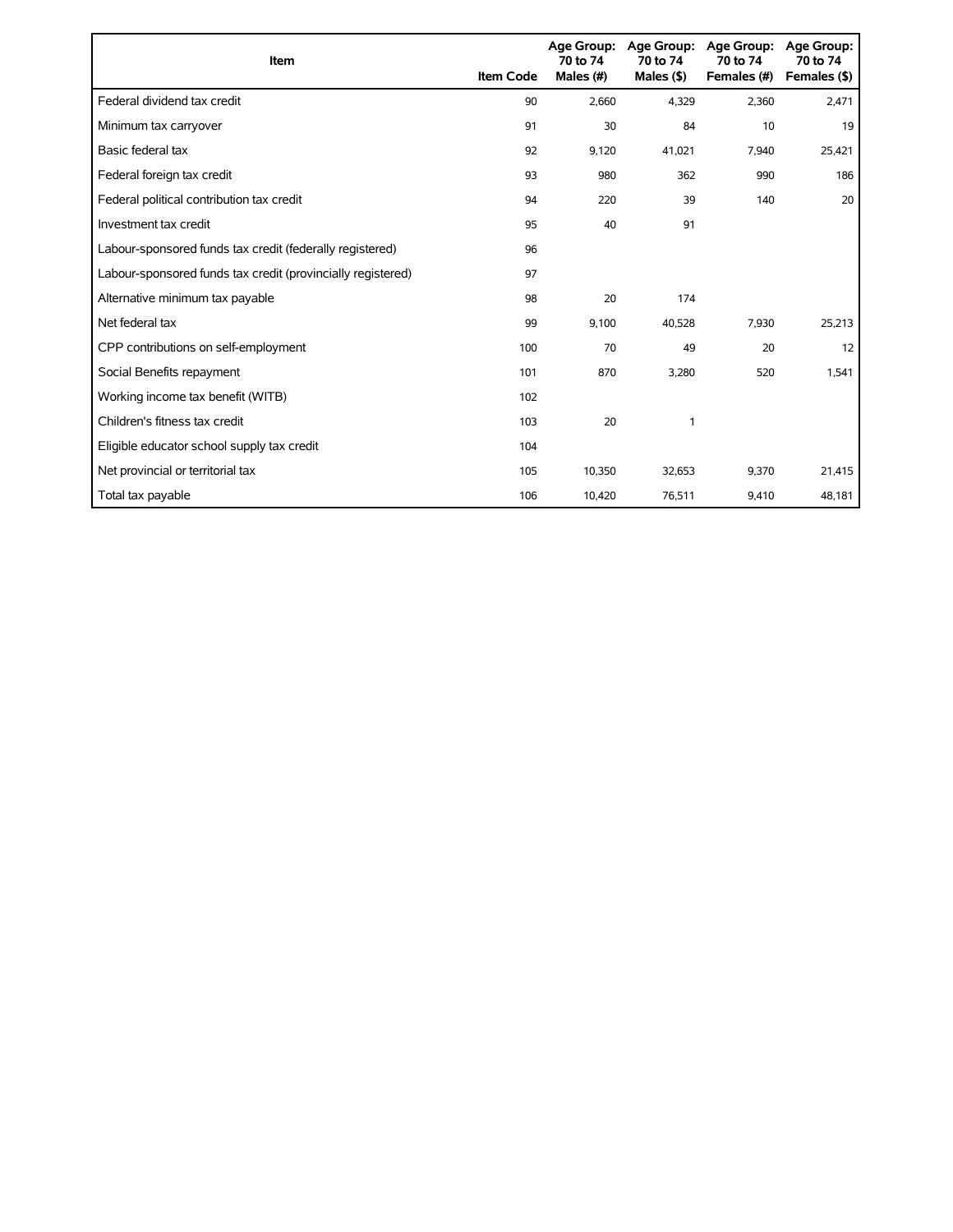| Item                                                                                          | Item<br>Code | Age<br>Group:<br>75 to 79<br>Males (#) | Age<br>Group:<br>75 to 79<br>Males (\$) | Age<br>Group:<br>75 to 79<br>Females (#) | Age<br>Group:<br>75 to 79<br>Females (\$) |
|-----------------------------------------------------------------------------------------------|--------------|----------------------------------------|-----------------------------------------|------------------------------------------|-------------------------------------------|
| Number of taxable returns                                                                     | $\mathbf{1}$ | 6,290                                  |                                         | 5,850                                    |                                           |
| Number of non-taxable returns                                                                 | 2            | 6,030                                  |                                         | 7,850                                    |                                           |
| Total number of returns                                                                       | 3            | 12,320                                 |                                         | 13,700                                   |                                           |
| Employment income                                                                             | 4            | 750                                    | 16,287                                  | 340                                      | 4,504                                     |
| Commissions (from employment)                                                                 | 5            |                                        |                                         |                                          |                                           |
| Other employment income                                                                       | 6            | 970                                    | 717                                     | 310                                      | 297                                       |
| Old age security (OAS) pension                                                                | 7            | 12,250                                 | 82,387                                  | 13,660                                   | 92,464                                    |
| CPP or QPP benefits                                                                           | 8            | 12,110                                 | 89,521                                  | 12,770                                   | 76,547                                    |
| Other pensions and superannuation                                                             | 9            | 8,380                                  | 180,569                                 | 7,540                                    | 105,372                                   |
| Elected split-pension amount                                                                  | 10           | 750                                    | 5,899                                   | 2,610                                    | 31,552                                    |
| Universal child care benefit (UCCB)                                                           | 11           |                                        |                                         |                                          |                                           |
| Employment insurance and other benefits                                                       | 12           | 180                                    | 1,820                                   |                                          |                                           |
| Taxable amount of dividends from taxable Canadian corporations                                | 13           | 2,250                                  | 19,844                                  | 2,160                                    | 19,674                                    |
| Interest and other investment income                                                          | 14           | 3,600                                  | 5,581                                   | 3,700                                    | 5,303                                     |
| Net partnership income (limited or non-active partners only)                                  | 15           |                                        |                                         |                                          |                                           |
| Net rental income                                                                             | 16           | 280                                    | 537                                     | 200                                      | 493                                       |
| Taxable capital gains                                                                         | 17           | 1,410                                  | 9,900                                   | 1,570                                    | 6,240                                     |
| RRSP income                                                                                   | 18           | 310                                    | 1,731                                   | 270                                      | 1,167                                     |
| Other income                                                                                  | 19           | 1,890                                  | 8,200                                   | 1,660                                    | 4,749                                     |
| Net business income                                                                           | 20           | 390                                    | 2,153                                   | 120                                      | 579                                       |
| Net professional income                                                                       | 21           | 80                                     | 952                                     | 20                                       | 58                                        |
| Net commission income                                                                         | 22           | 40                                     | 292                                     |                                          |                                           |
| Net farming income                                                                            | 23           | 140                                    | $-188$                                  | 30                                       | -144                                      |
| Net fishing income                                                                            | 24           | 40                                     | 1,440                                   |                                          |                                           |
| Workers' compensation benefits                                                                | 25           | 280                                    | 1,167                                   | 80                                       | 919                                       |
| Social assistance payments                                                                    | 26           | 10                                     | 35                                      |                                          |                                           |
| Net federal supplements                                                                       | 27           | 5,320                                  | 20,768                                  | 7,020                                    | 33,037                                    |
| Total income assessed                                                                         | 28           | 12,310                                 | 449,949                                 | 13,700                                   | 383,756                                   |
| Registered pension plan (RPP) deduction                                                       | 29           | 50                                     | 90                                      | 30                                       | 78                                        |
| RRSP/PRPP deduction                                                                           | 30           | 100                                    | 783                                     | 50                                       | 688                                       |
| Deduction for elected split-pension amount                                                    | 31           | 3,520                                  | 42,143                                  | 540                                      | 4,145                                     |
| Annual union, professional, or like dues                                                      | 32           | 430                                    | 80                                      | 230                                      | 24                                        |
| Child care expenses                                                                           | 33           |                                        |                                         |                                          |                                           |
| <b>Business investment loss</b>                                                               | 34           |                                        |                                         |                                          |                                           |
| Moving expenses                                                                               | 35           |                                        |                                         |                                          |                                           |
| Support payments made                                                                         | 36           | 60                                     | 632                                     |                                          |                                           |
| Carrying charges and interest expenses                                                        | 37           | 1,080                                  | 2,146                                   | 910                                      | 1,880                                     |
| Deduction for CPP/QPP contributions on self-employment and other earnings                     | 38           |                                        |                                         |                                          |                                           |
| Deduction for provincial parental insurance plan (PPIP) premiums on self-employment<br>income | 39           |                                        |                                         |                                          |                                           |
| Exploration and development expenses                                                          | 40           |                                        |                                         |                                          |                                           |
| Other employment expenses                                                                     | 41           | 70                                     | 270                                     |                                          |                                           |
| Clergy residence deduction                                                                    | 42           |                                        |                                         |                                          |                                           |
| Other deductions                                                                              | 43           | 240                                    | 1,538                                   | 270                                      | 3,398                                     |
| Total deductions before adjustments                                                           | 44           | 4,370                                  | 48,175                                  | 1,730                                    | 10,285                                    |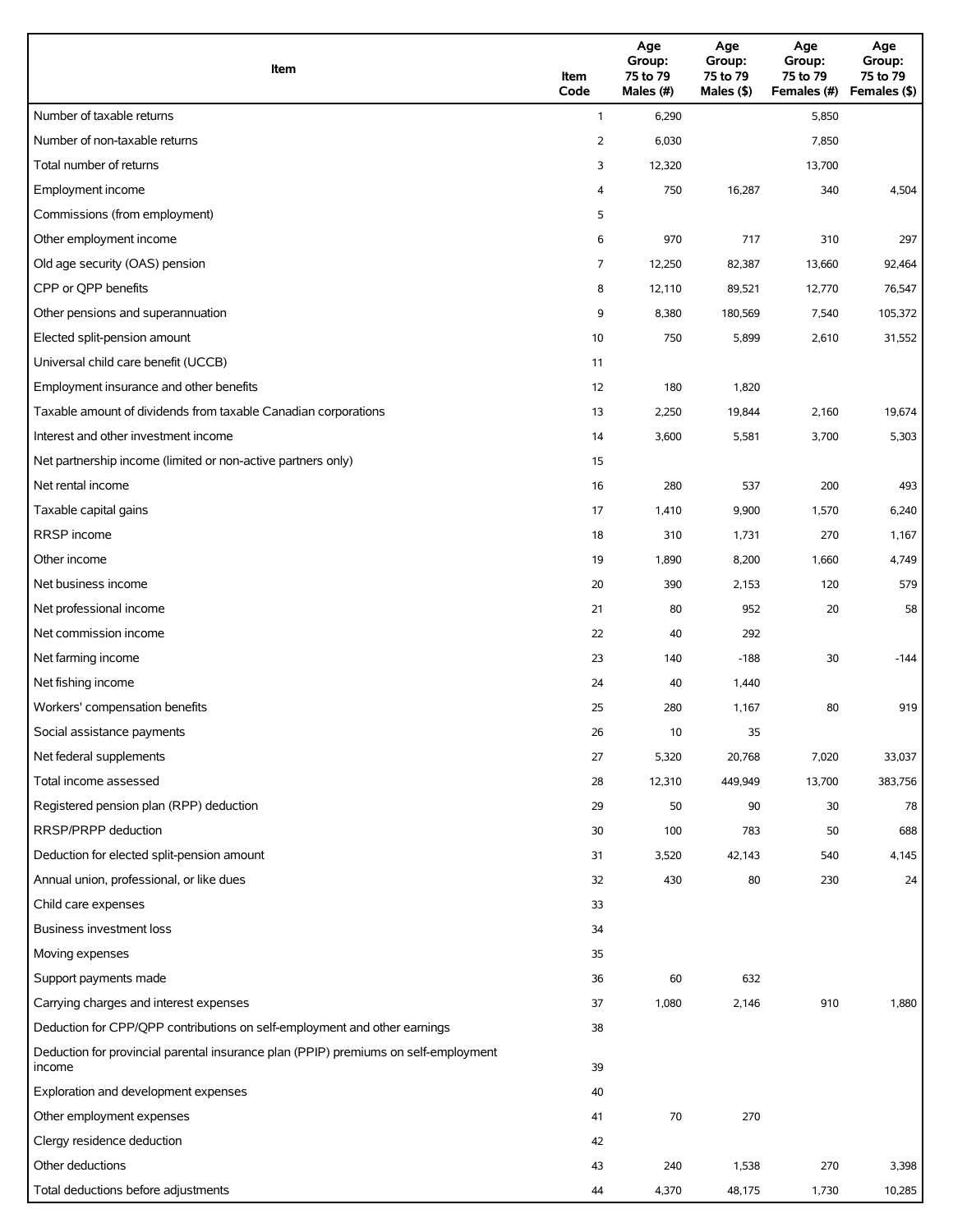| Item                                                                | <b>Item Code</b> | 75 to 79<br>Males (#) | Age Group: Age Group:<br>75 to 79<br>Males (\$) | <b>Age Group:</b><br>75 to 79<br>Females (#) | Age Group:<br>75 to 79<br>Females (\$) |
|---------------------------------------------------------------------|------------------|-----------------------|-------------------------------------------------|----------------------------------------------|----------------------------------------|
| Social benefits repayment                                           | 45               | 450                   | 1,677                                           | 340                                          | 1,033                                  |
| Net income                                                          | 46               | 12,310                | 400,407                                         | 13,700                                       | 372,437                                |
| Canadian Forces personnel and police deduction                      | 47               |                       |                                                 |                                              |                                        |
| Security options deductions                                         | 48               |                       |                                                 |                                              |                                        |
| Other payments deduction                                            | 49               | 5,460                 | 21,968                                          | 7,080                                        | 33,992                                 |
| Non-capital losses of other years                                   | 50               |                       |                                                 |                                              |                                        |
| Net capital losses of other years                                   | 51               | 300                   | 596                                             | 270                                          | 449                                    |
| Capital gains deduction                                             | 52               | 20                    | 2,157                                           |                                              |                                        |
| Northern residents deductions                                       | 53               |                       |                                                 |                                              |                                        |
| Additional deductions                                               | 54               | 670                   | 1,522                                           | 790                                          | 2,980                                  |
| Farming/fishing losses of prior years                               | 55               |                       |                                                 |                                              |                                        |
| Total deductions from net income                                    | 56               | 6,090                 | 26,330                                          | 7,710                                        | 37,729                                 |
| Taxable income assessed                                             | 57               | 12,290                | 374,135                                         | 13,630                                       | 334,931                                |
| Basic personal amount                                               | 58               | 12,320                | 141,137                                         | 13,700                                       | 157,112                                |
| Age amount                                                          | 59               | 12,010                | 79,346                                          | 13,500                                       | 91,321                                 |
| Spouse or common-law partner amount                                 | 60               | 1,170                 | 2,993                                           | 150                                          | 783                                    |
| Amount for an eligible dependant                                    | 61               | 20                    | 95                                              | 30                                           | 213                                    |
| Family caregiver amount for children under 18 years of age          | 62               |                       |                                                 |                                              |                                        |
| Amount for infirm dependants age 18 or older                        | 63               | 30                    | 141                                             | 20                                           | 109                                    |
| CPP or QPP contributions through employment                         | 64               |                       |                                                 |                                              |                                        |
| CPP or QPP contributions on self-employment and other earnings      | 65               |                       |                                                 |                                              |                                        |
| Employment insurance premiums                                       | 66               | 500                   | 179                                             | 190                                          | 51                                     |
| PPIP premiums paid                                                  | 67               |                       |                                                 |                                              |                                        |
| PPIP premiums payable on employment income                          | 68               |                       |                                                 |                                              |                                        |
| PPIP premiums payable on self-employment income                     | 69               |                       |                                                 |                                              |                                        |
| Volunteer firefighters' amount/search and rescue volunteers' amount | 70               |                       |                                                 |                                              |                                        |
| Canada employment amount                                            | 71               | 1,620                 | 1,063                                           | 620                                          | 435                                    |
| Public transit amount                                               | 72               |                       |                                                 | 40                                           | 12                                     |
| Children's arts amount                                              | 73               |                       |                                                 |                                              |                                        |
| Home accessibility expenses                                         | 74               | 30                    | 131                                             | 10                                           | 60                                     |
| Home buyers' amount                                                 | 75               |                       |                                                 |                                              |                                        |
| Pension income amount                                               | 76               | 8,630                 | 16,442                                          | 8,590                                        | 16,082                                 |
| Caregiver amount                                                    | 77               | 60                    | 307                                             | 50                                           | 288                                    |
| Disability amount                                                   | 78               | 1,060                 | 8,433                                           | 790                                          | 6,281                                  |
| Disability amount transferred from a dependant                      | 79               | 70                    | 553                                             | 60                                           | 515                                    |
| Interest paid on student loans                                      | 80               |                       |                                                 |                                              |                                        |
| Tuition, education, and textbook amounts                            | 81               |                       |                                                 | 10                                           | 12                                     |
| Tuition, education, and textbook amounts transferred from a child   | 82               | 20                    | 107                                             |                                              |                                        |
| Amounts transferred from spouse or common-law partner               | 83               | 3,400                 | 21,303                                          | 1,500                                        | 7,216                                  |
| Medical expenses                                                    | 84               | 3,910                 | 14,360                                          | 4,670                                        | 15,500                                 |
| Total tax credits on personal amounts                               | 85               | 12,320                | 43,004                                          | 13,700                                       | 44,404                                 |
| Allowable charitable donations and government gifts                 | 86               | 3,780                 | 8,143                                           | 3,010                                        | 7,397                                  |
| Eligible cultural and ecological gifts                              | 87               |                       |                                                 |                                              |                                        |
| Total tax credit on donations and gifts                             | 88               | 3,770                 | 2,294                                           | 3,000                                        | 2,153                                  |
| Total federal non-refundable tax credits                            | 89               | 12,320                | 45,297                                          | 13,700                                       | 46,557                                 |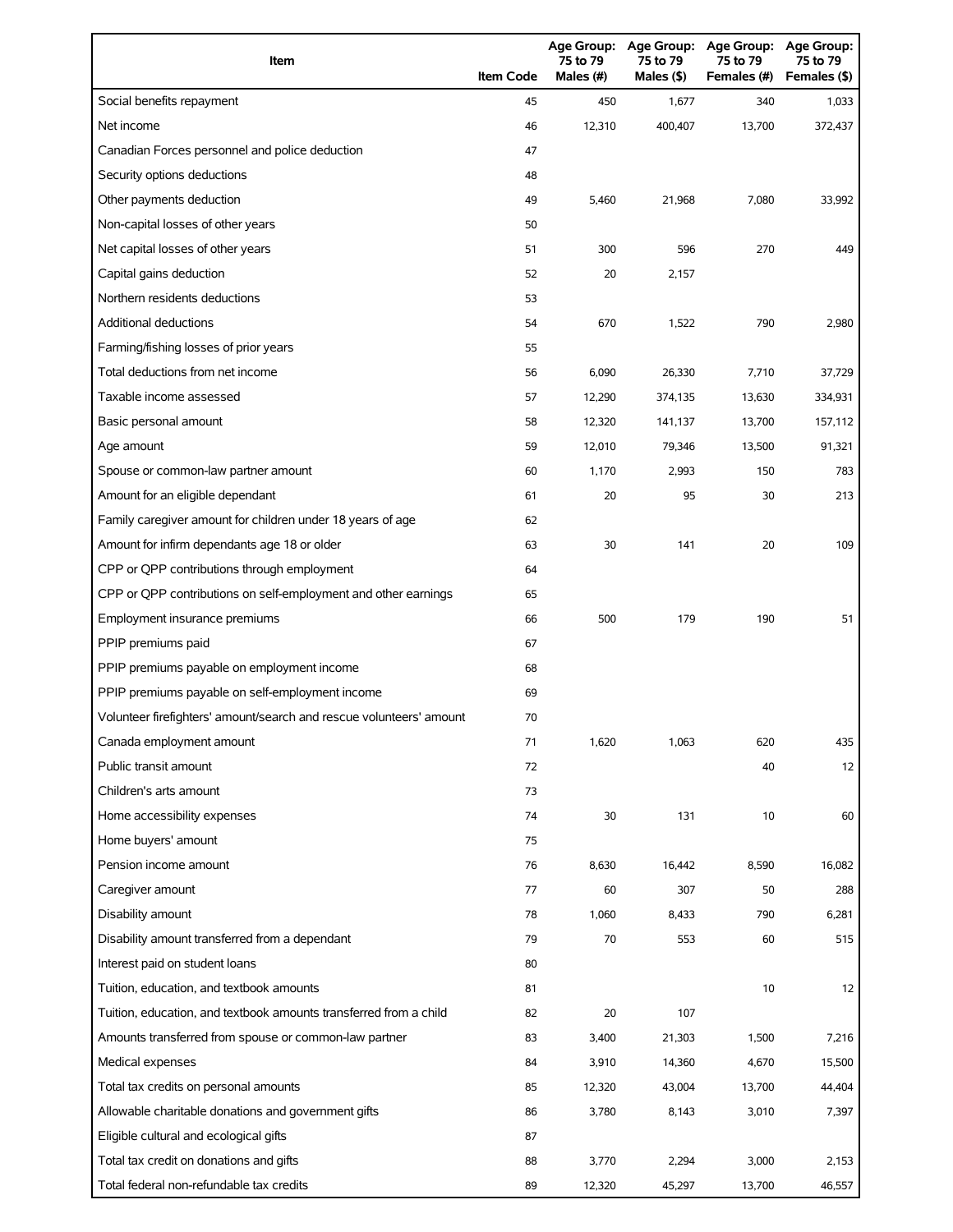| Item                                                        | <b>Item Code</b> | 75 to 79<br>Males (#) | Age Group: Age Group:<br>75 to 79<br>Males $($ \$) | <b>Age Group:</b><br>75 to 79<br>Females (#) | <b>Age Group:</b><br>75 to 79<br>Females (\$) |
|-------------------------------------------------------------|------------------|-----------------------|----------------------------------------------------|----------------------------------------------|-----------------------------------------------|
| Federal dividend tax credit                                 | 90               | 1,790                 | 2,562                                              | 1,690                                        | 2,592                                         |
| Minimum tax carryover                                       | 91               |                       |                                                    |                                              |                                               |
| Basic federal tax                                           | 92               | 5,360                 | 20,991                                             | 4,890                                        | 14,999                                        |
| Federal foreign tax credit                                  | 93               | 680                   | 205                                                | 710                                          | 132                                           |
| Federal political contribution tax credit                   | 94               | 180                   | 29                                                 | 100                                          | 12                                            |
| Investment tax credit                                       | 95               | 20                    | 45                                                 |                                              |                                               |
| Labour-sponsored funds tax credit (federally registered)    | 96               |                       |                                                    |                                              |                                               |
| Labour-sponsored funds tax credit (provincially registered) | 97               |                       |                                                    |                                              |                                               |
| Alternative minimum tax payable                             | 98               |                       |                                                    |                                              |                                               |
| Net federal tax                                             | 99               | 5,350                 | 20,713                                             | 4,880                                        | 14,848                                        |
| CPP contributions on self-employment                        | 100              |                       |                                                    |                                              |                                               |
| Social Benefits repayment                                   | 101              | 450                   | 1,677                                              | 340                                          | 1,033                                         |
| Working income tax benefit (WITB)                           | 102              |                       |                                                    |                                              |                                               |
| Children's fitness tax credit                               | 103              |                       |                                                    |                                              |                                               |
| Eligible educator school supply tax credit                  | 104              |                       |                                                    |                                              |                                               |
| Net provincial or territorial tax                           | 105              | 6,230                 | 16,979                                             | 5,830                                        | 12,437                                        |
| Total tax payable                                           | 106              | 6,290                 | 39,369                                             | 5,850                                        | 28,319                                        |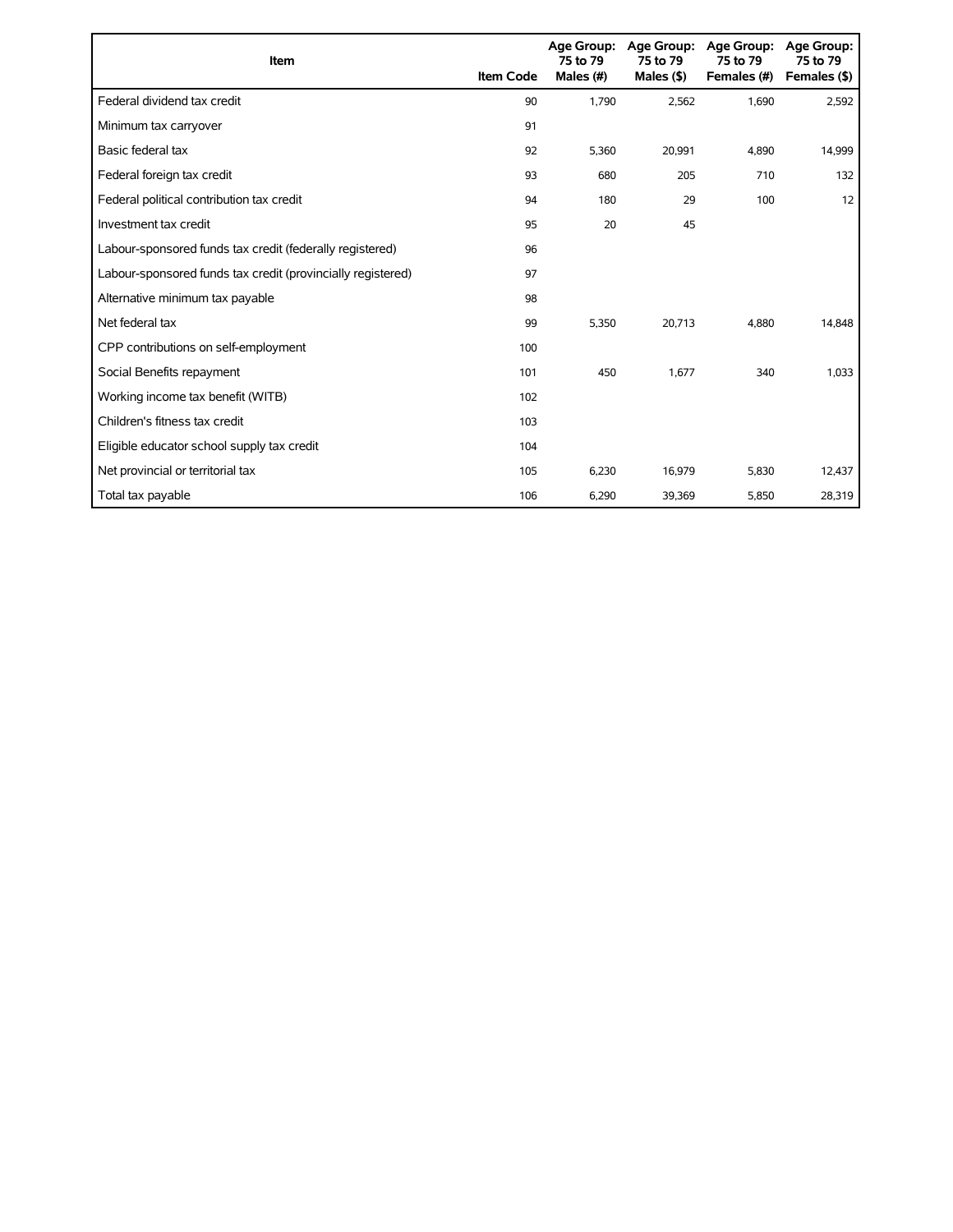| Item                                                                                          | Item<br>Code   | Age<br>Group:<br>80 and<br>over Males<br>(#) | Age<br>Group:<br>80 and<br>over Males<br>(5) | Age<br>Group:<br>80 and<br>over<br>Females (#) | Age<br>Group:<br>80 and<br>over<br>Females (\$) |
|-----------------------------------------------------------------------------------------------|----------------|----------------------------------------------|----------------------------------------------|------------------------------------------------|-------------------------------------------------|
| Number of taxable returns                                                                     | $\mathbf{1}$   | 6,260                                        |                                              | 7,650                                          |                                                 |
| Number of non-taxable returns                                                                 | $\overline{2}$ | 8,390                                        |                                              | 15,610                                         |                                                 |
| Total number of returns                                                                       | 3              | 14,650                                       |                                              | 23,260                                         |                                                 |
| Employment income                                                                             | 4              | 260                                          | 10,177                                       | 130                                            | 1,387                                           |
| Commissions (from employment)                                                                 | 5              |                                              |                                              |                                                |                                                 |
| Other employment income                                                                       | 6              | 1,010                                        | 659                                          | 360                                            | 172                                             |
| Old age security (OAS) pension                                                                | 7              | 14,570                                       | 95,327                                       | 23,170                                         | 153,091                                         |
| CPP or QPP benefits                                                                           | 8              | 14,350                                       | 112,299                                      | 21,130                                         | 140,696                                         |
| Other pensions and superannuation                                                             | 9              | 9,790                                        | 187,577                                      | 12,440                                         | 163,849                                         |
| Elected split-pension amount                                                                  | 10             | 620                                          | 4,668                                        | 1,870                                          | 22,222                                          |
| Universal child care benefit (UCCB)                                                           | 11             |                                              |                                              |                                                |                                                 |
| Employment insurance and other benefits                                                       | 12             | 40                                           | 392                                          |                                                |                                                 |
| Taxable amount of dividends from taxable Canadian corporations                                | 13             | 2,730                                        | 47,535                                       | 3,660                                          | 29,877                                          |
| Interest and other investment income                                                          | 14             | 5,090                                        | 9,609                                        | 7,300                                          | 13,733                                          |
| Net partnership income (limited or non-active partners only)                                  | 15             | 20                                           | 290                                          |                                                |                                                 |
| Net rental income                                                                             | 16             | 270                                          | 970                                          | 250                                            | 795                                             |
| Taxable capital gains                                                                         | 17             | 1,730                                        | 15,160                                       | 2,650                                          | 28,646                                          |
| RRSP income                                                                                   | 18             | 640                                          | 2,947                                        | 960                                            | 4,138                                           |
| Other income                                                                                  | 19             | 1,990                                        | 11,980                                       | 2,750                                          | 18,536                                          |
| Net business income                                                                           | 20             | 210                                          | 335                                          | 70                                             | 131                                             |
| Net professional income                                                                       | 21             | 40                                           | 738                                          | 10                                             | 156                                             |
| Net commission income                                                                         | 22             |                                              |                                              |                                                |                                                 |
| Net farming income                                                                            | 23             | 110                                          | $-12$                                        | 40                                             | $-30$                                           |
| Net fishing income                                                                            | 24             | 20                                           | 391                                          |                                                |                                                 |
| Workers' compensation benefits                                                                | 25             | 400                                          | 1,458                                        | 160                                            | 1,735                                           |
| Social assistance payments                                                                    | 26             | 10                                           | 35                                           |                                                |                                                 |
| Net federal supplements                                                                       | 27             | 7,000                                        | 25,692                                       | 14,010                                         | 69,988                                          |
| Total income assessed                                                                         | 28             | 14,650                                       | 528,495                                      | 23,250                                         | 649,712                                         |
| Registered pension plan (RPP) deduction                                                       | 29             | 30                                           | 26                                           |                                                | 68                                              |
| RRSP/PRPP deduction                                                                           |                |                                              |                                              | 20                                             |                                                 |
| Deduction for elected split-pension amount                                                    | 30             | 60                                           | 298                                          | 40                                             | 1,010                                           |
|                                                                                               | 31             | 2,990                                        | 35,348<br>35                                 | 330                                            | 2,311<br>15                                     |
| Annual union, professional, or like dues                                                      | 32             | 240                                          |                                              | 210                                            |                                                 |
| Child care expenses<br>Business investment loss                                               | 33             |                                              |                                              |                                                |                                                 |
|                                                                                               | 34             |                                              |                                              |                                                |                                                 |
| Moving expenses                                                                               | 35             |                                              |                                              |                                                |                                                 |
| Support payments made                                                                         | 36             | 60                                           | 518                                          |                                                |                                                 |
| Carrying charges and interest expenses                                                        | 37             | 1,380                                        | 2,637                                        | 1,670                                          | 3,722                                           |
| Deduction for CPP/QPP contributions on self-employment and other earnings                     | 38             |                                              |                                              |                                                |                                                 |
| Deduction for provincial parental insurance plan (PPIP) premiums on self-employment<br>income | 39             |                                              |                                              |                                                |                                                 |
| Exploration and development expenses                                                          | 40             |                                              |                                              | 20                                             | 180                                             |
| Other employment expenses                                                                     | 41             |                                              |                                              |                                                |                                                 |
| Clergy residence deduction                                                                    | 42             | 10                                           | 82                                           |                                                |                                                 |
| Other deductions                                                                              | 43             | 330                                          | 1,505                                        | 450                                            | 4,136                                           |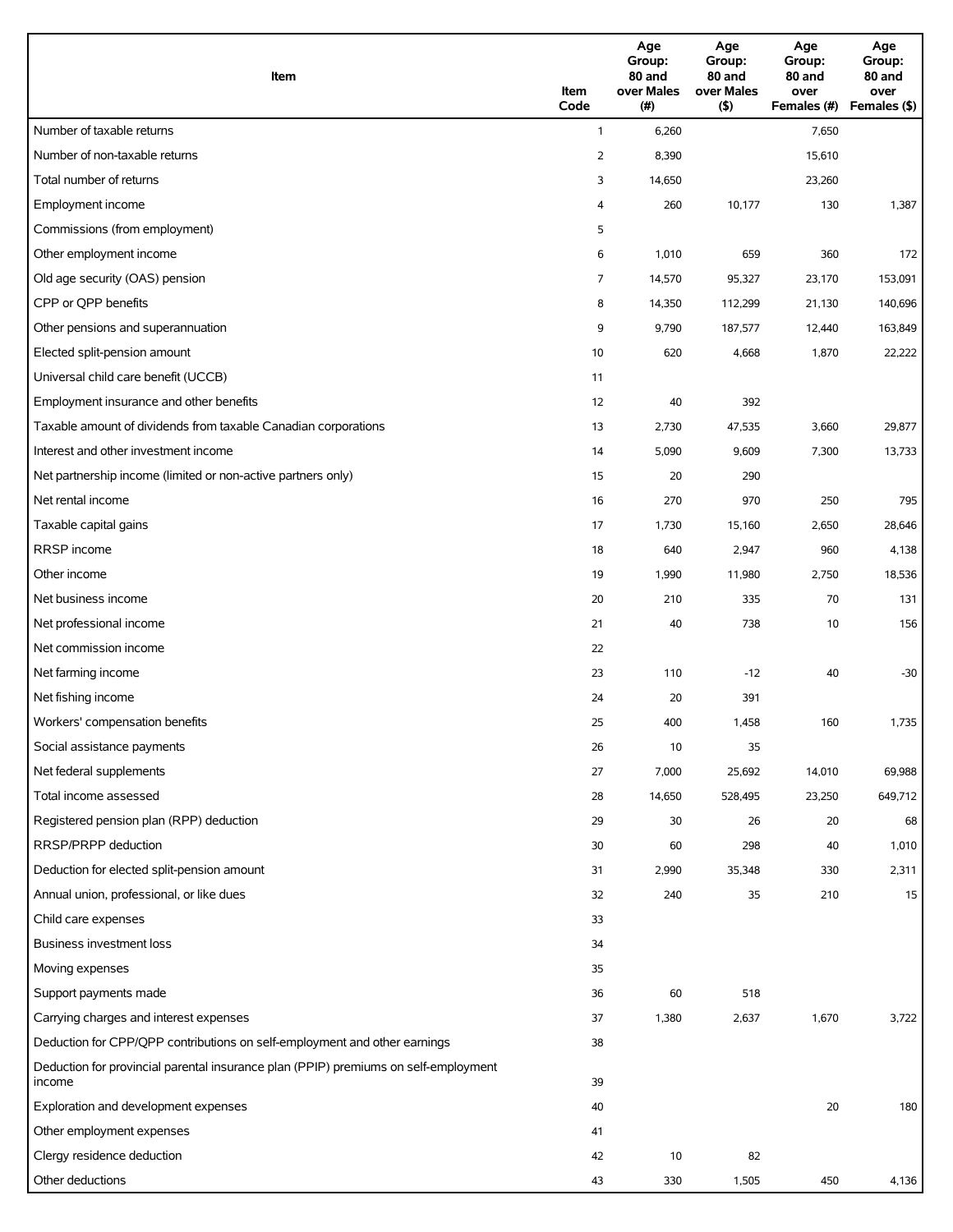| Item                                                                | <b>Item Code</b> | 80 and<br>over Males<br>(#) | 80 and<br>over Males<br>(5) | Age Group: Age Group: Age Group:<br>80 and<br>over<br>Females (#) | <b>Age Group:</b><br>80 and<br>over<br>Females (\$) |
|---------------------------------------------------------------------|------------------|-----------------------------|-----------------------------|-------------------------------------------------------------------|-----------------------------------------------------|
| Total deductions before adjustments                                 | 44               | 4,090                       | 40,604                      | 2,410                                                             | 11,515                                              |
| Social benefits repayment                                           | 45               | 540                         | 1,976                       | 600                                                               | 2,038                                               |
| Net income                                                          | 46               | 14,640                      | 486,229                     | 23,250                                                            | 636,167                                             |
| Canadian Forces personnel and police deduction                      | 47               |                             |                             |                                                                   |                                                     |
| Security options deductions                                         | 48               |                             |                             |                                                                   |                                                     |
| Other payments deduction                                            | 49               | 7,180                       | 27,183                      | 14,110                                                            | 71,766                                              |
| Non-capital losses of other years                                   | 50               |                             |                             |                                                                   |                                                     |
| Net capital losses of other years                                   | 51               | 340                         | 916                         | 390                                                               | 870                                                 |
| Capital gains deduction                                             | 52               | 30                          | 1,314                       | 20                                                                | 2,051                                               |
| Northern residents deductions                                       | 53               |                             |                             |                                                                   |                                                     |
| Additional deductions                                               | 54               | 780                         | 2,288                       | 1,280                                                             | 7,953                                               |
| Farming/fishing losses of prior years                               | 55               |                             |                             |                                                                   |                                                     |
| Total deductions from net income                                    | 56               | 7,860                       | 31,772                      | 15,040                                                            | 82,680                                              |
| Taxable income assessed                                             | 57               | 14,620                      | 454,505                     | 23,030                                                            | 554,053                                             |
| Basic personal amount                                               | 58               | 14,650                      | 167,971                     | 23,260                                                            | 266,702                                             |
| Age amount                                                          | 59               | 14,250                      | 95,493                      | 22,830                                                            | 155,469                                             |
| Spouse or common-law partner amount                                 | 60               | 1,620                       | 4,115                       | 190                                                               | 1,094                                               |
| Amount for an eligible dependant                                    | 61               |                             |                             | 40                                                                | 268                                                 |
| Family caregiver amount for children under 18 years of age          | 62               |                             |                             |                                                                   |                                                     |
| Amount for infirm dependants age 18 or older                        | 63               | 30                          | 148                         | 20                                                                | 122                                                 |
| CPP or QPP contributions through employment                         | 64               |                             |                             |                                                                   |                                                     |
| CPP or QPP contributions on self-employment and other earnings      | 65               |                             |                             |                                                                   |                                                     |
| Employment insurance premiums                                       | 66               | 130                         | 40                          | 50                                                                | 14                                                  |
| PPIP premiums paid                                                  | 67               |                             |                             |                                                                   |                                                     |
| PPIP premiums payable on employment income                          | 68               |                             |                             |                                                                   |                                                     |
| PPIP premiums payable on self-employment income                     | 69               |                             |                             |                                                                   |                                                     |
| Volunteer firefighters' amount/search and rescue volunteers' amount | 70               |                             |                             |                                                                   |                                                     |
| Canada employment amount                                            | 71               | 1,230                       | 536                         | 480                                                               | 217                                                 |
| Public transit amount                                               | 72               |                             |                             | 50                                                                | 9                                                   |
| Children's arts amount                                              | 73               |                             |                             |                                                                   |                                                     |
| Home accessibility expenses                                         | 74               | 30                          | 129                         | 30                                                                | 150                                                 |
| Home buyers' amount                                                 | 75               |                             |                             |                                                                   |                                                     |
| Pension income amount                                               | 76               | 10,060                      | 18,910                      | 13,390                                                            | 24,771                                              |
| Caregiver amount                                                    | 77               | 70                          | 428                         | 70                                                                | 345                                                 |
| Disability amount                                                   | 78               | 1,810                       | 14,425                      | 2,570                                                             | 20,491                                              |
| Disability amount transferred from a dependant                      | 79               | 70                          | 562                         | 70                                                                | 546                                                 |
| Interest paid on student loans                                      | 80               |                             |                             |                                                                   |                                                     |
| Tuition, education, and textbook amounts                            | 81               |                             |                             |                                                                   |                                                     |
| Tuition, education, and textbook amounts transferred from a child   | 82               |                             |                             |                                                                   |                                                     |
| Amounts transferred from spouse or common-law partner               | 83               | 4,300                       | 27,706                      | 1,360                                                             | 6,595                                               |
| Medical expenses                                                    | 84               | 4,720                       | 28,027                      | 7,850                                                             | 48,517                                              |
| Total tax credits on personal amounts                               | 85               | 14,650                      | 53,798                      | 23,260                                                            | 78,802                                              |
| Allowable charitable donations and government gifts                 | 86               | 4,320                       | 28,313                      | 5,330                                                             | 14,159                                              |
| Eligible cultural and ecological gifts                              | 87               | 10                          | 5                           | 20                                                                | 10                                                  |